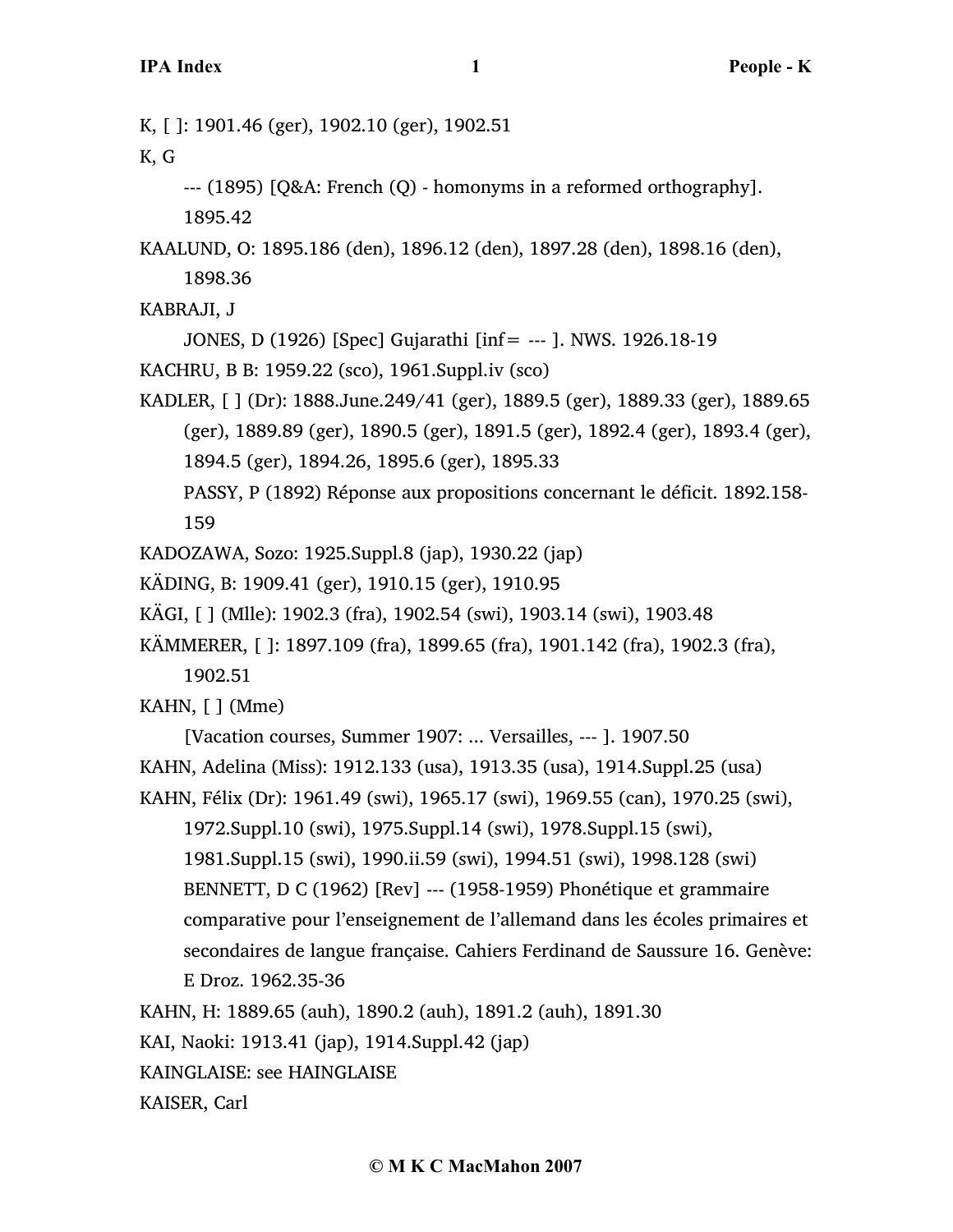LLOYD, R J (1900) [Rev] --- & THOUAILLE, A (1900) German Prepositions at a Glance. London: Sampson, Low, Manston & Co Ltd. 1900.89-90

KAISER, Gustav: 1898.50 (ger), 1899.9 (ger), 1900.janv.11 (ger), 1901.11 (ger), 1902.10 (ger), 1903.10 (ger), 1904.9 (ger), 1905.9 (ger), 1906.12 (ger), 1906.30, 1907.11 (ger), 1907.78 (ger), 1908.11 (ger), 1909.12 (ger), 1910.12 (ger), 1910.67, 1911.22 (ger), 1911.95 (ger), 1911.163 (ger),

1912.37 (ger), 1913.21 (ger), 1914.Suppl.13 (ger)

KAISER, H (Frl): 1912.37 (ger), 1913.21 (ger), 1913.127

- KAISER, Louise (Dr)
	- [Announcement of International Congress of Phonetic Sciences, 3-7 July 1932, Amsterdam]. 1932.63
- KAISER, S D I

--- (1937) [Spec] Hebrew [Palestinian; inf= [ ] Shababo, of Zichron Ya'akov. NWS. 1937.22

KAITAKUSHA, [ ]: 1930.22 (jap), 1932.25 (jap), 1934.40 (jap), 1936.44 (jap), 1938.40 (jap)

KAJIMA, Miyuki: 2005.126 (jap)

KALISCH, Erich: 1911.65 (ger), 1912.37 (ger), 1913.21 (ger)

KALKOFF, A (Frl): 1914.Suppl.16 (auh)

- KALKSCHMIDT, [ ] (Frl): 1899.24 (ger), 1900.janv.11 (ger), 1900.févr-mars.19, 1901.11 (ger), 1901.47
- KALLAND, Marie S (Mrs): 1978.94 (nor), 1978.Suppl.13 (nor), 1981.Suppl.13 (nor)

KALLBRUNER, H (Frl): 1910.18 (auh), 1911.26 (auh), 1912.40 (auh)

- KALLENBERG,  $W \sim A W \sim$  Verner: 1890.17 (swe), 1891.5 (swe), 1892.9 (swe), 1892.42, 1893.10 (swe), 1893.26 (swe), 1894.11 (swe), 1895.12 (swe), 1895.32, 1896.13 (swe), 1896.35, 1897.31 (swe), 1898.17 (swe), 1899.18 (swe), 1900.janv.19 (swe), 1901.20 (swe), 1902.18 (swe), 1903.18 (swe), 1904.16 (swe), 1905.16 (swe), 1906.20 (swe), 1907.22 (swe), 1908.23 (swe)
- KALMARI, Katri [see also DANIELSON  $\sim$  DANIELSON-KALMARI]: 1908.23 (fin), 1908.43

KAMANN, [ ] (Dr): 1888.Feb.73/9 (eng), 1889.5 (eng), 1889.66

## **© M K C MacMahon 2007**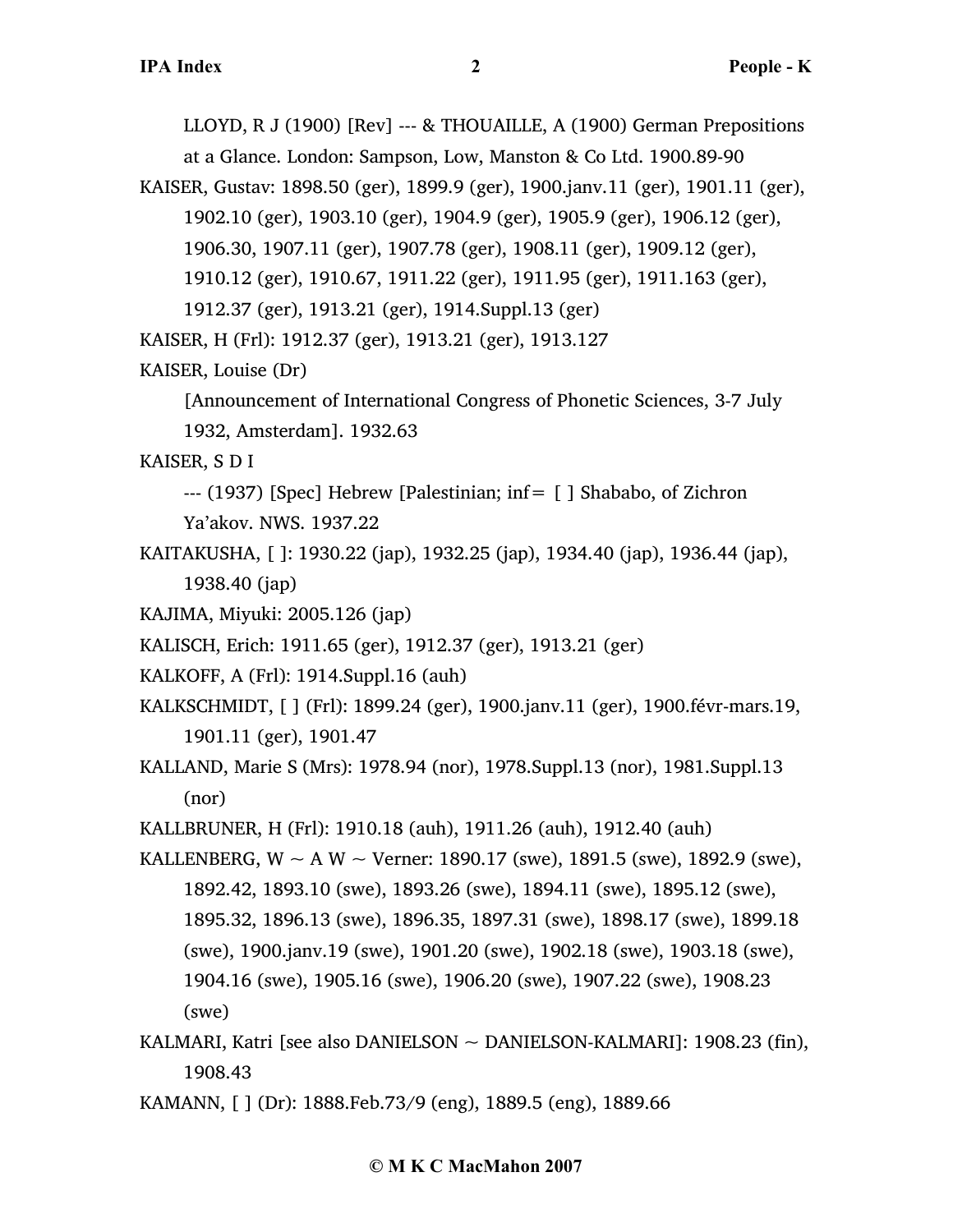KAMAR-KATIBA  $[$  = pseud of PATKANIEN, Raphaël]

SCHRUMPF, M G A (1891) [Spec(Stud)] Arménien [Constantinople]. <

PATKANIEN, R [pseudonym of KAMAR-KATÎBA [inf: Minasse Tchéraz; with French translation]. 1891.53-56

[Spec(Stud)] [French translation of] Arménien [Constantinople] <

PATKANIEN, R [pseudonym of KAMAR-KATÎBA [inf: Minasse Tchéraz]. 1891.55-56

KAMATH, C R: 1951.50 (ind), 1952.Suppl.x (ind), 1955.Suppl.xi (ind),

```
1961.Suppl.xiii (ind)
```
KAMIYAMA, Takeki (Mr): 2005.126 (fra)

KAMESWARA RAU, P: see RAU, Kameswara P

- KAMESWARA, Row M Pantulu garu: 1908.90 (ind), 1909.31 (ind), 1910.30 (ind), 1911.37 (ind), 1911.131
- KAMMLER, [ ]: 1907.13 (ger), 1908.13 (ger), 1908.63
- KAMO, Masakazu: 1925.Suppl.8 (jap)
- KAMPHAUSEN, [ ] (Frl): 1901.141 (fra), 1902.3 (fra), 1902.54 (ger), 1903.10 (ger), 1903.30
- KANDA, M (Baron): 1901.86 (eng)

[--- , supporter of the phonetic method in Japan, studying the application of phonetics to language teaching]. 1901.92

- KANE, [ ]: 1899.146 (fra), 1900.janv.4 (fra), 1901.3 (fra), 1901.47
- KANE, J W: 1899.113 (irl), 1900.janv.6 (irl), 1901.6 (irl), 1901.47

KANEHIRO, Masao (Prof): 1925.Suppl.8 (jap), 1930.22 (jap)

KANN, Peter: 1905.86 (ger), 1905.106

KANTNER, Claude Edgar

SPRAGUE DE CAMP, L (1940) [Rev] --- & WEST, R W (1938) Phonetics. An introduction to the principles of phonetic science from the point of view of English speech. Madison, Wisconsin: College Typing Co. 1940.9-10 SPRAGUE DE CAMP, L (1945) When is a diphthong?  $[$  = use of the term 'diphthong' in American phonetics: TUTTLE, E H, TRAGER, G L,

BLOOMFIELD, L, --- , WEST, R W]. 1945.2-5. Corr: 1946.4

KAPPALMAN, Bernard L (Mrs): 1931.19 (usa), 1932.20 (usa), 1934.35 (usa)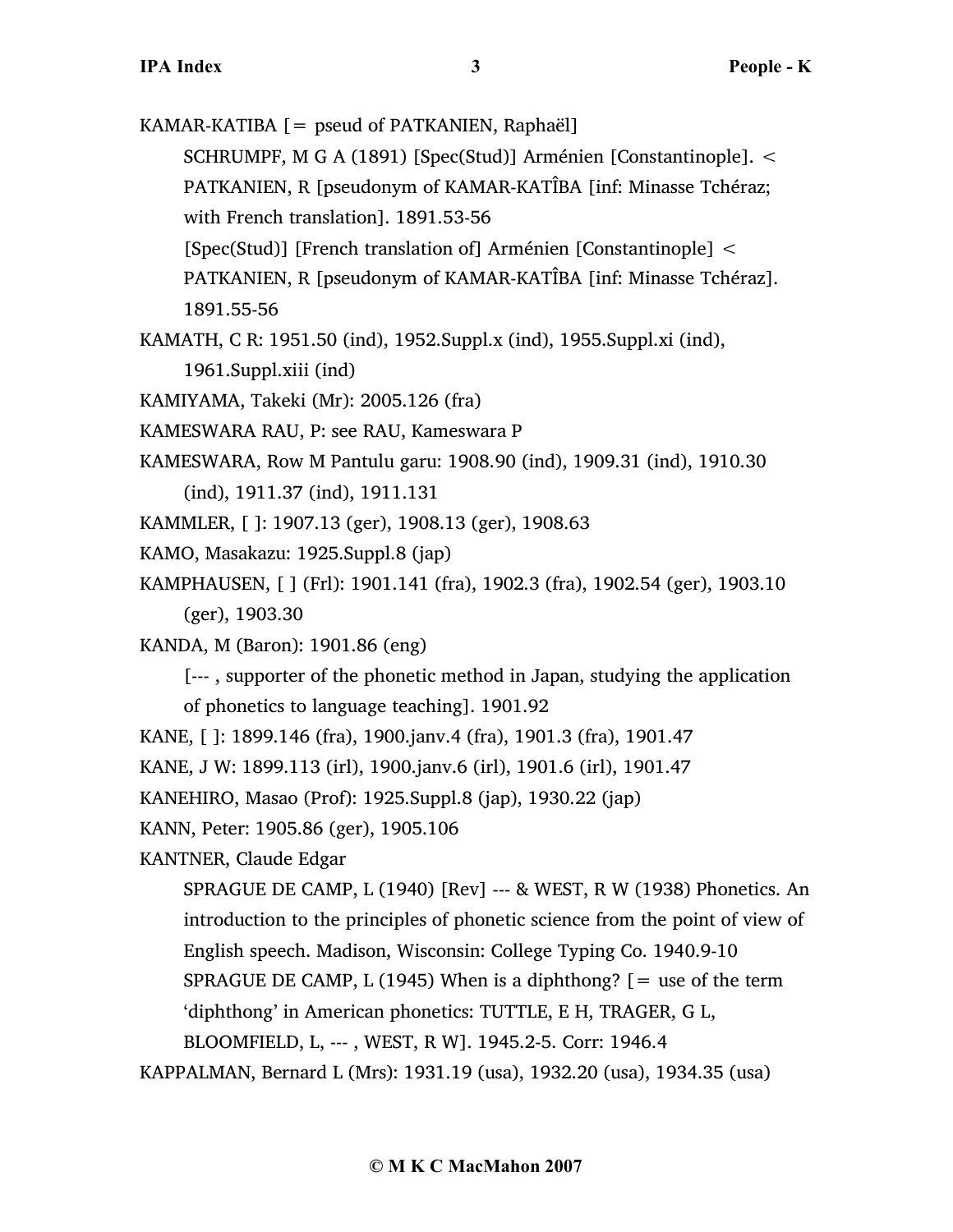KARDACHEVSKY, Valérien: 1910.65 (rus), 1911.33 (rus), 1912.48 (rus),

- 1912.93 (rus), 1912.94, 1913.33 (rus), 1914.Suppl.23 (rus)
- KARDING, Ernst (Dr): 1902.75 (ger), 1903.8 (ger), 1904.7 (ger), 1905.7 (ger), 1905.27 (ger), 1905.134 (ger), 1906.9 (ger), 1906.122 (ger), 1907.11 (ger), 1908.11 (ger), 1909.12 (ger), 1910.12 (ger), 1911.19 (ger), 1912.33 (ger), 1913.17 (ger), 1914.Suppl.11 (ger), 1925.Suppl.8 (ger), 1930.14 (ger), 1932.16 (ger), 1934.31 (ger), 1936.37 (ger)
- KARIGL, Ferdinand (Dr): 1903.82 (auh), 1904.11 (auh), 1904.62 (auh), 1905.12 (auh), 1905.47 (auh), 1906.14 (auh), 1907.16 (auh), 1907.55 (auh), 1908.17 (auh), 1909.18 (auh), 1910.18 (auh), 1911.26 (auh), 1912.40 (auh), 1913.25 (auh), 1914.Suppl.16 (auh)
- KARLSSON, A V: 1897.74 (fin), 1898.19 (fin), 1899.19 (fin), 1899.36, 1900.janv.20 (fin), 1901.21 (fin), 1902.19 (fin), 1903.19 (fin), 1904.17 (fin), 1904.60

KARNATZ, Martha (Frl): 1900.janv.11 (ger), 1901.11 (ger), 1901.47 KARPF, Fritz

WARD, I C (1926) [Rev] --- & REITTERER, T (1922) An English Primer. Wien & Leipzig: Franz Deuticke. 1926.17

KARSTEN, Gustaf (Prof): 1888.Feb.73/9 (usa), 1889.2 (usa)

--- (1888) [Phonetics section of the Modern Language Association of America formed, Dec 1887; President, BELL, A M.] 1888.Feb.79/15 --- (1888) [Circular of the Phonetic Section of the Modern Language Association of America concerning the introduction of a phonetic

alphabet]. 1888.June.249/41-250/42

[Rev] VIËTOR, W [ed] (1889-90) Phonetische Studien. III Band. 1890.83 KARSTENSEN, M (Frl): 1894.50 (fra), 1894.114 (fra), 1895.6 (ger), 1895.33 KASAI, [ ] (Prof): 1960.19 (jap), 1961.Suppl.xiv (jap) KASEVICH, V B

BONDARKO, L V, --- , VERBITSKAYA, L A (1995) Obituary: Lev Rafailovich Zinder (1904-1995), 1995.99-100

KASIM, Fuad: 1961.Suppl.viii (sov)

KASORI, Minoru (Prof): 2005.126 (jap)

KASPER, K: 1897.126 (ger), 1898.8 (ger), 1898.35

#### **© M K C MacMahon 2007**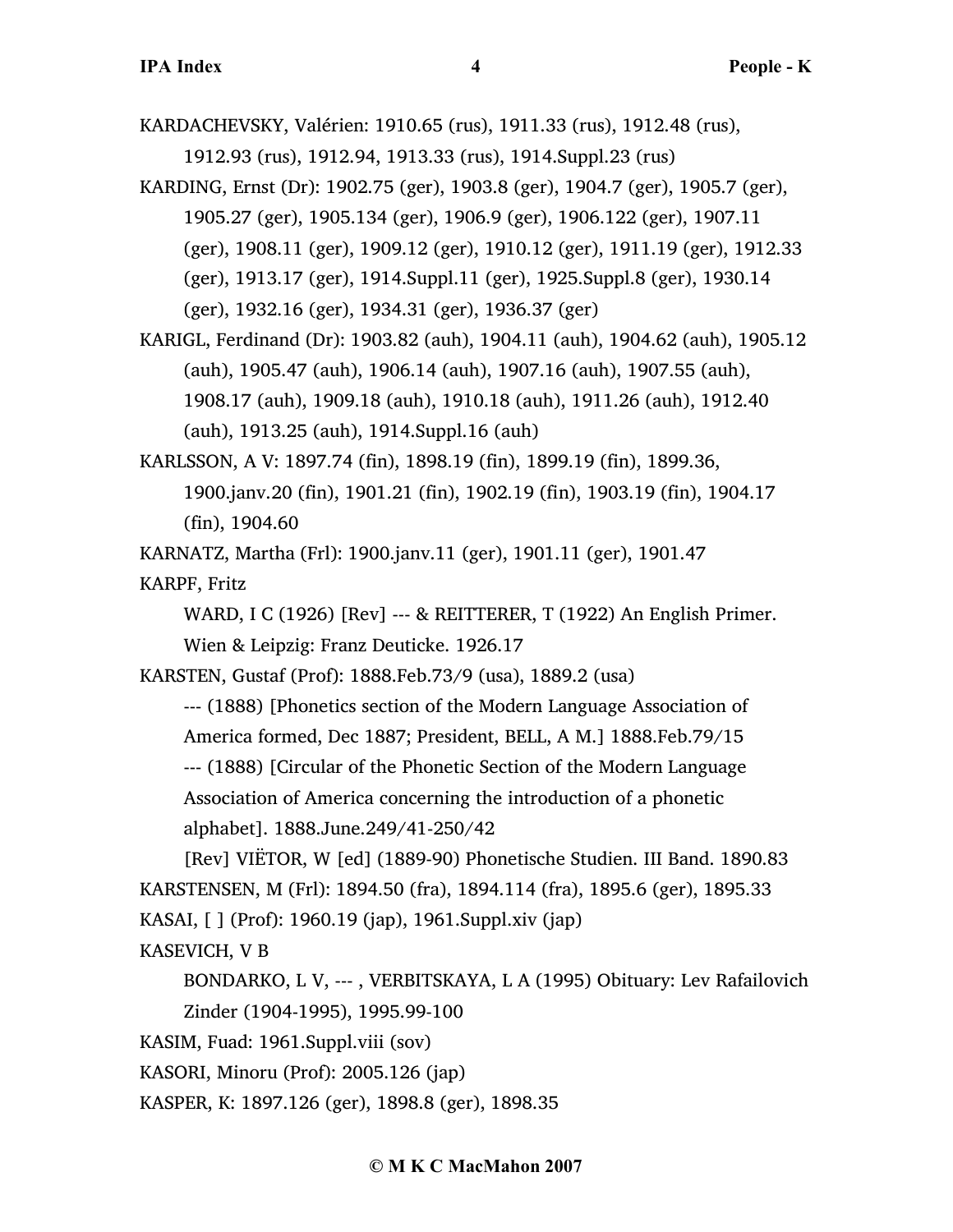KASTEGREN, [ ]: 1898.34 (fin), 1899.19 (fin), 1899.36 KASTEN, W (Dr) [Publications Exchanged]. 1888.May.207/39 [Article on FTA in Neuphilologisches Centralblatt]. 1888.Dec.495/95 KASTNER, F de: 1894.101 (can), 1895.15 (can), 1895.114 (can), 1896.18 (can), 1896.36 KATAMBA, Francis GĄSIOROWSKI, Piotr & LEW, Robert (1992) [Rev] --- (1989) An Introduction to Phonology. Longman: Harlow. 1992.70-72 KATARA, P: 1914.60 (fin) KATAYAMA, Yoshio: 1962.20 (jap), 1973.104 (jap), 1975.Suppl.10 (jap), 1978.Suppl.10 (jap) KATONA, L (Prof): 1888.Oct.425/73 (auh), 1889.5 (auh), 1890.5 (auh), 1890.50 KATSCH, [ ]: 1900.125 (fra), 1901.3 (fra), 1901.106 KATSCH, Johannes: 1902.10 (ger), 1902.51, 1902.98 (ger), 1903.10 (ger), 1904.9 (ger), 1904.60, 1905.9 (ger), 1906.12 (ger), 1907.13 (ger), 1908.14 (ger), 1908.63 KATSUMATA, S: 1906.106 (jap), 1907.28 (jap), 1908.28 (jap), 1909.32 (jap), 1910.31 (jap) KATTEIN, [ ]: 1900.126 (fra), 1901.3 (fra) KATZ, Jansen (Dr): 1901.30 (ger), 1902.10 (ger), 1902.51 KATZ, William F (Prof): 1994.51 (usa), 1998.128-29 (usa), 2000.117 (usa) KAUCHER, D (Miss): 1929.12 (usa), 1930.19 (usa), 1932.21 (usa), 1934.36 (usa) KAUMANNS, Peter: 1900.11 (ger), 1901.11 (ger), 1901.30 KAURIN, C: 1898.114 (nor), 1899.18 (nor), 1900.janv.19 (nor), 1900.févrmars.20, 1901.20 (nor), 1901.48 HAGFORS, E (1895) [Rev] --- (1894) Den Tyske Betoning. Kristiania: Gundersen. 1895.85-86 KAUS, Anna (Frau): 1904.12 (swi), 1905.12 (swi), 1906.15 (swi), 1907.17 (swi), 1908.18 (swi), 1909.19 (swi), 1910.19 (swi), 1911.27 (swi), 1911.132, 1912.42 (swi), 1913.26 (swi), 1914.Suppl.17 (swi)

KAUT, C (Frl): 1910.18 (auh), 1911.26 (auh), 1912.40 (auh), 1913.25 (auh), 1914.Suppl.16 (auh)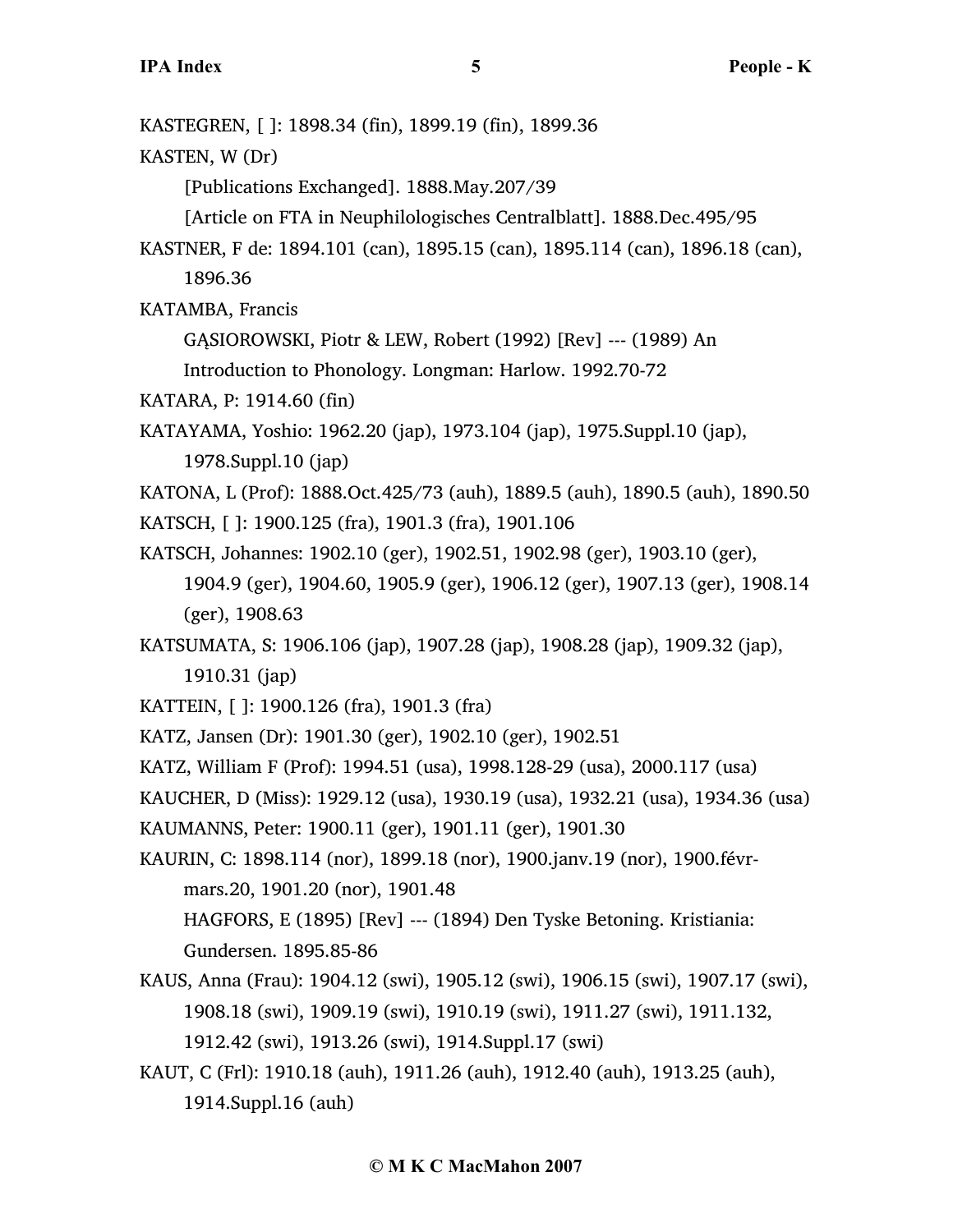KAVANAGH, Margaret C (Ms): 1989 (usa) [IPA-Rec]

KAWAKAMI, Shin (Mr): 1972.Suppl.7 (jap), 1975.Suppl.10 (jap), 1978.Suppl.10 (jap), 1981.Suppl.10 (jap), 1990.ii.59 (jap), 1994.51 (jap), 1998.129 (jap), 2000.117 (jap), 2005.126 (jap)

HORIE, Y (1977) [Rev] --- (1972) An Introduction to Japanese Accent.

```
Tokyo: Gakushobo Press. 1977.40-41
```
- KAY, B S (Miss): 1944.12 (eng), 1945.36
- KAY, Emily (Mrs): 1935.58 (eng)
- KAY, Marjorie (Miss): IPA exam result (English). 1937.57

KAYE, Alan S

--- (2006) An interview with Peter Ladefoged. 2006.137-144

KAYSER, Betty (Frk): 1911.30 (den), 1912.45 (den), 1913.29 (den),

1914.Suppl.20 (den)

KAYSER, E (Frl): 1914.82 (ger)

KAZENWADEL, [ ]: 1898.89 (ger), 1899.9 (ger), 1900.janv.11 (ger), 1901.11

```
(ger), 1902.10 (ger), 1903.10 (ger), 1903.48
```
KAZIGL, Ferdinand (Dr): 1903.29 (auh)

```
KAZIM: see KAZIMOV \sim KAZIM
```
KAZIMOV ~ KAZIM, Fuad: 1956.27 (sov), 1957.43 (sov), 1961.Suppl.viii (sov) KAZNER, Johann Friedrich August

CAMILLI, A (1910) [Spec(Stud)] Italiano. Il topolino astuto  $\lt$  ---

Translated from VIËTOR, W Deutsches Lesebuch in Lautschrift. 1910.164 KEANE, Elinor

--- (2004) Tamil. NWS [inf= female, early 50s, from near Madras, India]. 2004.111-116

--- (2006) Prominence in Tamil [infs= 3 females, 2 males, aged between 22 and 24; most of childhood in Chennai]. 2006.1-20

KEATING, Patricia A (Dr): 1990.ii.59 (usa), 1994.51 (usa), 1998.129 (usa),

2000.117 (usa), 2005.129 (usa)

(2003-207) Council. 2004.June:prelim matter, 2004.Dec.prelim matter,

2005.June.prelim matter, 2005.Dec.prelim matter, 2006.June.prelim

matter, 2006.Dec. prelim matter

KEBEDE, Ato Yalew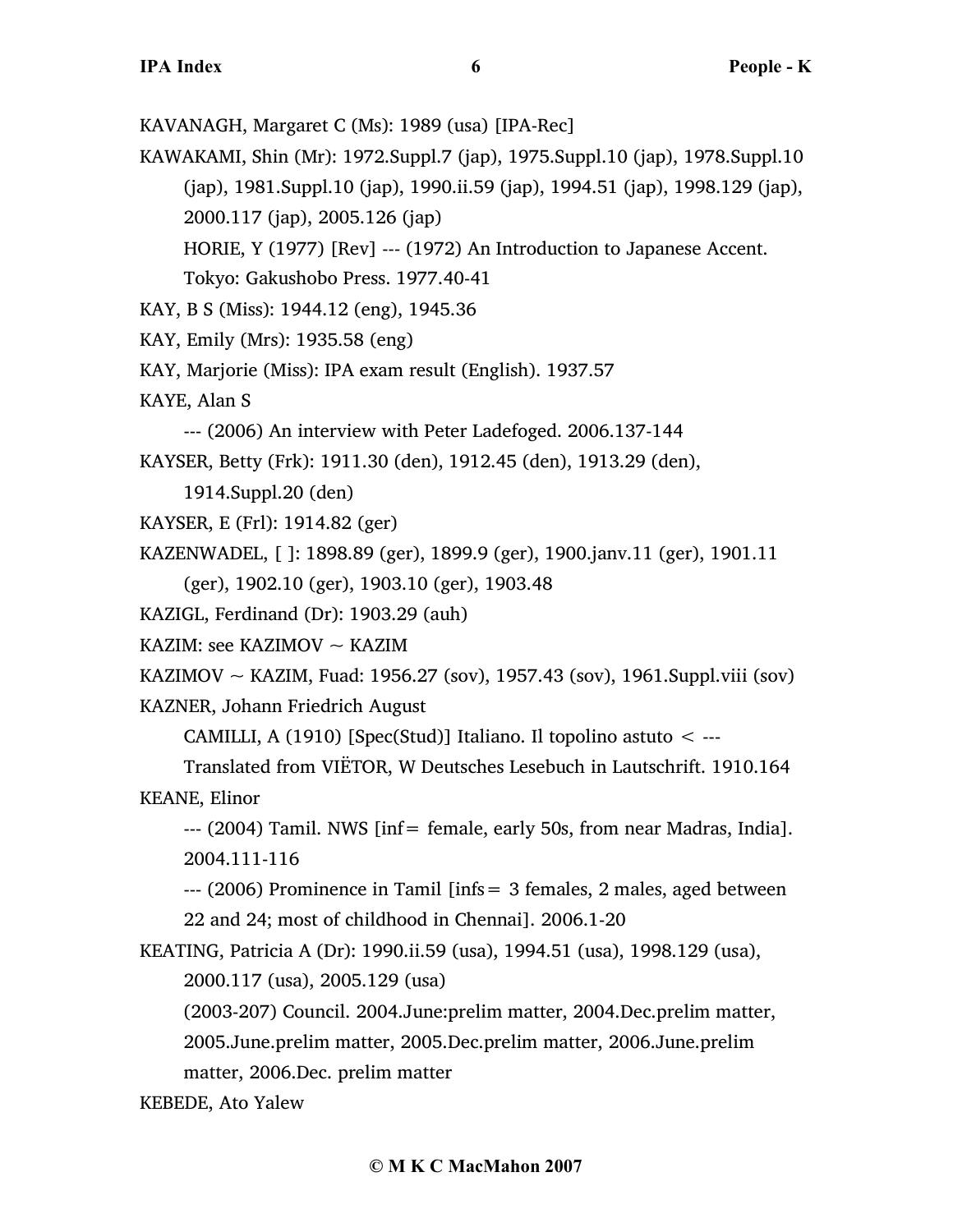HAYWARD, Katrina & HAYWARD, Richard J (1992) Amharic [inf= --- ,

aged 29, from Gondar; incl NWS]. 1992.48-52

KECK, D

- --- (1896) [Spec] Sesuto. StJ. 1896.101
- KECK, E (Miss): 1931.18 (usa), 1932.21 (usa), 1932.48
- KEELER, Jane M (Miss): 1929.25 (usa), 1930.19 (usa), 1932.21 (usa), 1934.36 (usa)
- KEGA, Yorimi: 1930.22 (jap), 1932.25 (jap), 1934.40 (jap)
- KEGL, Judy (Dr): 1988 (usa) [IPA-Rec]
- KEIMES, [ ]: 1896.104 (ger), 1896.136 (ger), 1897.22 (ger), 1897.51
- KEINÄNEN, Marie (Frk): 1899.3 (fra), 1899.34 (fra), 1899.54 (fin), 1900.janv.20 (fin), 1900.févr-mars.19 (fin)
- KEISER, A: 1913.149 (swi), 1914.Suppl.17 (swi), 1914.40
- KEITCH, Gordon W: 1998.129 (spa)
- KEITH, Arthur (Sir)

JONES, S (1930) [Rev] NEGUS, V E (1928) The Mechanism of the Larynx.

With an introduction by Sir Arthur Keith. London: Heinemann. 1930.34 KEJDANA, Joseph: 1913.25 (auh)

KEKONI, Karl: 1901.21 (fin), 1902.19 (fin), 1903.19 (fin), 1904.17 (fin),

1905.17 (fin), 1906.20 (fin), 1907.23 (fin), 1908.23 (fin), 1909.25 (fin),

1910.24 (fin), 1911.32 (fin), 1911.66 (fin), 1911.95 (fin), 1912.47 (fin),

1913.64 (fin), 1914.Suppl.22 (fin)

KELLER, [ ]: 1900.126 (fra), 1901.3 (fra), 1901.46 (swi), 1902.14 (swi), 1902.52 KELLER, Gottfried

PERRETT, W (1921) [Spec(Stud)] Deutsch. < --- Das Fähnlein der sieben Aufrechten. 1921 Textes pour nos élèves 1, 1921.4-5

KELLER, Guillaume: 1899.146 (fra), 1900.janv.4 (fra), 1901.3 (fra), 1901.47

KELLER, J: 1889.33 (auh), 1890.5 (auh)

KELLER, Kathryn (Miss): 1959.48 (sco), 1961.24 (mex), 1961.Suppl.xii (mex), 1962.21, 1965.17 (mex), 1972.Suppl.8 (mex), 1975.Suppl.11 (mex),

1978.Suppl.12 (mex), 1981.Suppl.12 (mex), 1990.ii.59 (mex), 1994.51

(mex), 1998.129 (mex), 2000.117 (mex), 2005.129 (usa)

KELLERHOF, [ ] (Mlle): 1902.145 (fra), 1903.3 (fra)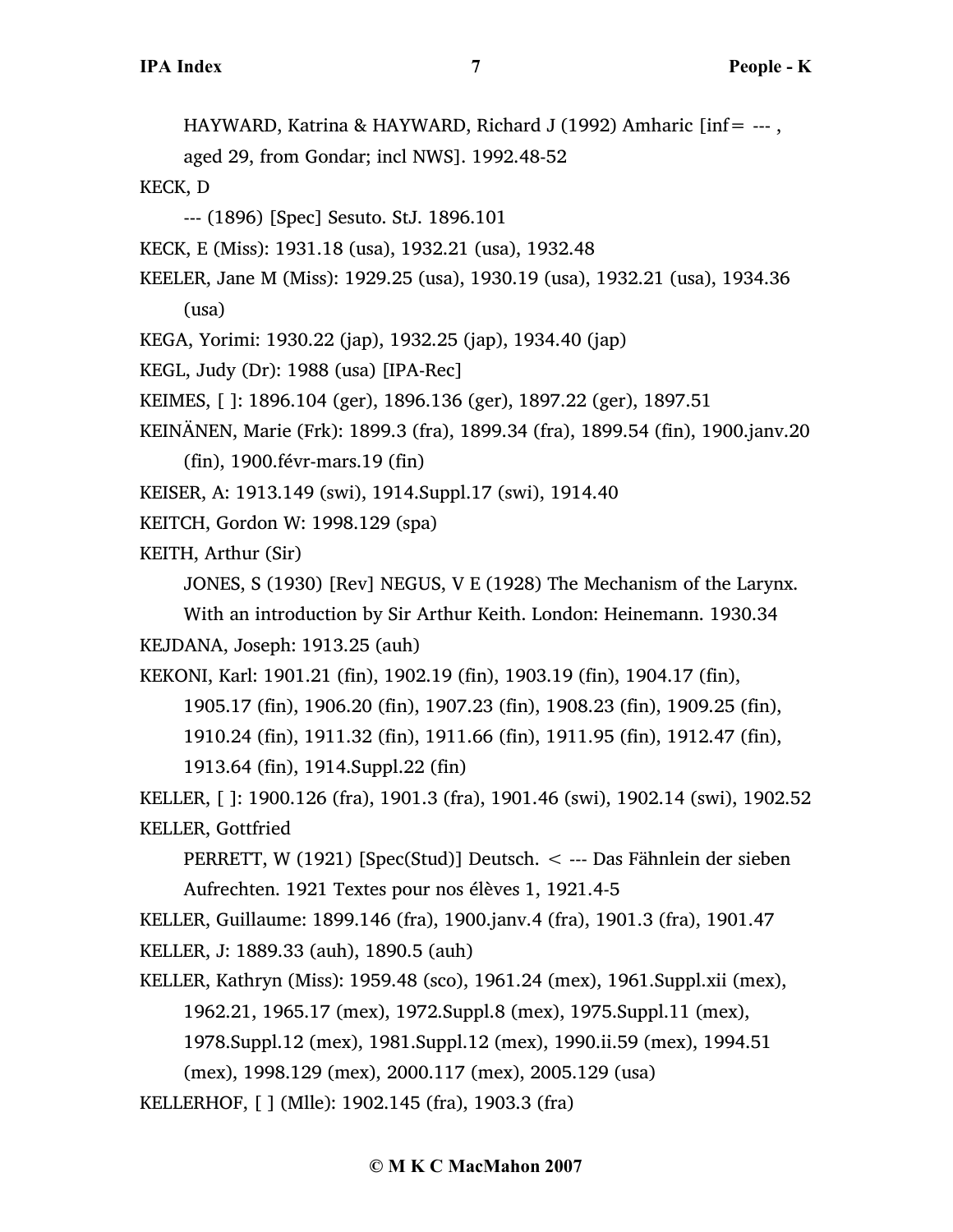KELLNER, J: 1888.May.201/33 (auh), 1889.5 (auh)

KELLOGG, E L (Miss): 1906.77 (usa), 1907.25 (usa), 1908.25 (usa), 1908.43 (usa), 1909.27 (usa), 1910.26 (usa), 1911.34 (usa), 1912.50 (usa), 1913.35 (usa), 1914.Suppl.25 (usa)

KELLY, G E (Miss): 1906.41 (eng), 1907.8 (eng), 1908.8 (eng), 1909.8 (eng)

KELLY, John (Mr): 1961.49 (sco), 1965.35 (eng), 1972.Suppl.12 (eng),

1975.Suppl.16 (eng), 1981.Suppl.17 (eng), 1990.ii.59 (eng), 1994.51 (eng), 1998.129 (eng), 2000.117 (eng), 2005.128 (eng)

Journal of the International Phonetic Association. [Editorial personnel.] 1986.[i]

Journal of the International Phonetic Association. [Editorial personnel.] 1987.Dec.[69]

Journal of the International Phonetic Association. [Editorial personnel.] 1987.July.[1]

Journal of the International Phonetic Association. [Editorial personnel.] 1988.July.[1], 1988.Dec.[57], 1989.July.[i], 1989.Dec.[i], 1990.July.[ifc and [i]], 1990.Dec.[ifc and [i]], 1991.June.[i], 1991.Dec.[i], 1992.[i] Editorial board/team: 1995.June.prelim matter, 1995.Dec.prelim matter

 $-$ -- $(1966)$  A note on lip-rounding  $[$  = data on Urhobo]. 1966.8-9

 $-$ -- $(1967)$  On the phonology of an English urban accent  $[$  = North-West Midlands]. 1967.2-5

BLADON, Anthony (1987) Comment by the Editor on MADDIESON, Ian 1987.26-30 and --- 1987.31-32.] 1987.[33]

BALL, Martin J (1987) Linguo-labials revisited: The PRDS solution. 1987.115-117

--- (1987) Comments on Maddieson's 'Revision of the IPA: linguo-labials as a test case'. [See MADDIESON, Ian 1987.26-30, BLADON, Anthony 1987.[33] and BALL, Martin J 1987.115-117.] 1987.31-32

--- (1992) David Abercrombie: In Memoriam [=part of obituary in The Times 28 August 1992]. 1992.65-66

--- (2004) In Memoriam: Elizabeth (Betsy) Uldall. 2004.247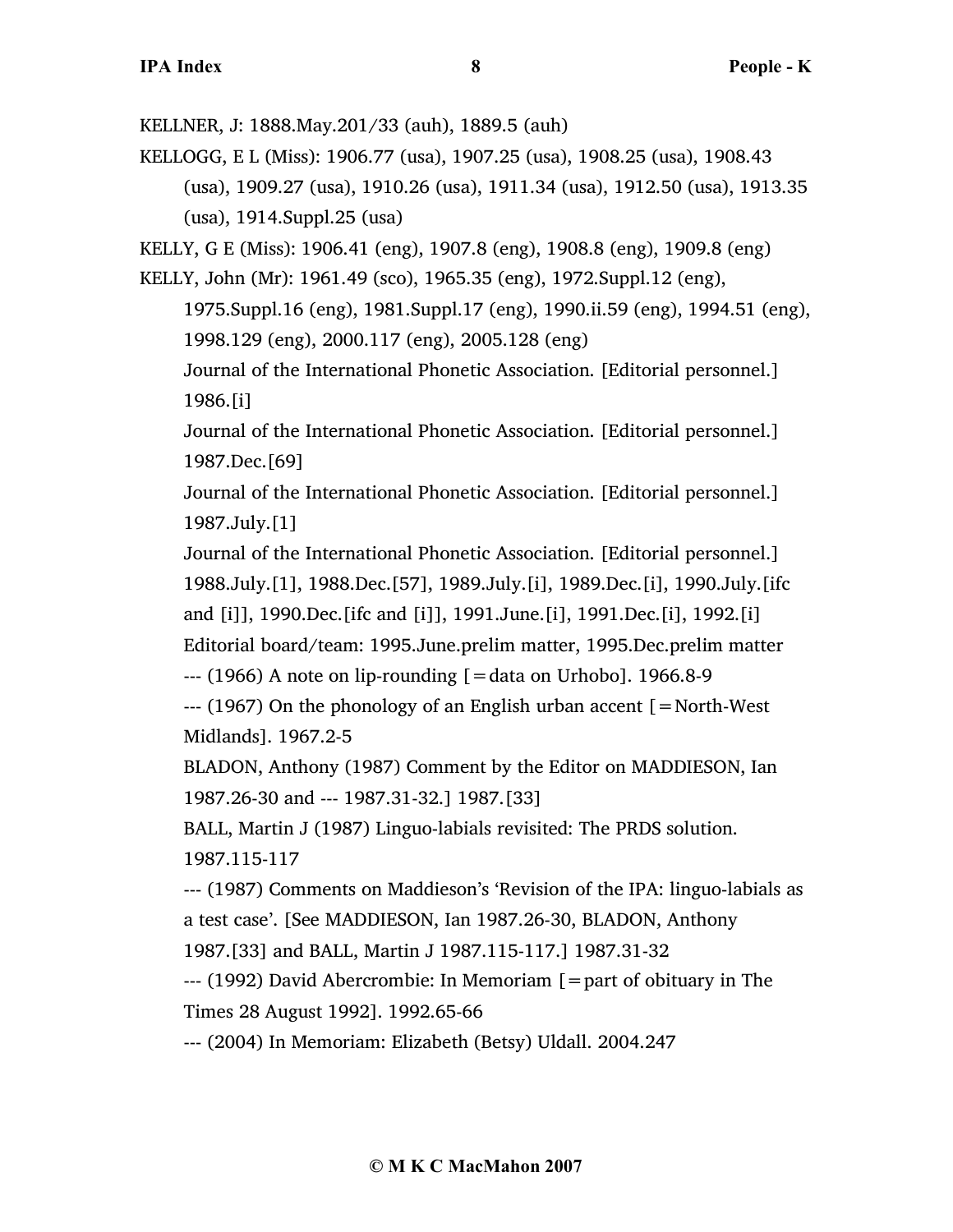- KELLY, Louis G (Dr): 1966.38 (can), 1967.45 (can), 1972.Suppl.2 (can), 1975.Suppl.3 (can), 1978.Suppl.17 (eng), 1981.Suppl.17 (eng), 1990.ii.59 (eng)
- KELZ, Heinrich P (Prof): 1979.87 (brd), 1981.Suppl.7 (brd)
- KÉMAL, Ilyas (Dr): 1899.97 (fra), 1900.janv.4 (fra), 1901.3 (fra), 1901.122 PASSY, P & CHAHTAXTINSKY, [ ] (1899) [Spec] Cherkess. Dialecte Shapzig. StJ [inf= --- ]. 1899.110-111
- KEMNA, Karl: 1899.81 (ger), 1900.janv.11 (ger), 1900.févr-mars.19, 1901.11 (ger), 1901.47
- KEMP, [ ]: 1904.126 (sco), 1905.6 (sco), 1906.7 (sco), 1907.8 (sco), 1908.8 (sco), 1909.8 (sco)
- KEMP, [ ] (Mlle): 1904.62 (fra), 1905.3 (fra), 1906.3 (fra), 1907.4 (fra), 1908.4 (fra)
- KEMP, J Alan (Mr): 1972.Suppl.12 (sco), 1975.Suppl.16 (sco), 1978.Suppl.17 (sco), 1981.Suppl.17 (sco), 1990.ii.59 (sco), 1994.51 (sco), 1998.129 (sco), 2000.117 (sco), 2005.128 (sco)
- KEMP, J B: 1890.29 (ger), 1891.6 (ger), 1891.17 (auh), 1892.6 (auh), 1893.6 (auh), 1894.7 (auh), 1895.8 (auh), 1896.9 (auh), 1897.25 (auh), 1898.12 (auh), 1899.13 (auh), 1900.janv.14 (auh), 1901.15 (auh), 1902.13 (auh), 1903.13 (auh), 1904.11 (auh), 1905.12 (auh), 1906.14 (auh), 1907.16 (auh), 1908.17 (auh), 1909.18 (auh), 1909.42 (auh), 1910.18 (auh), 1911.26 (auh), 1912.40 (auh), 1913.25 (auh), 1914.Suppl.16(auh) Boîte aux lettres 1893.51
- KEMP, M (Miss): 1910.8 (eng), 1911.15 (eng), 1912.29 (eng), 1912.134 (eng), 1913.13 (eng), 1914.Suppl.8 (eng)
- KEMP, Peter: 1893.58 (ger), 1894.5 (ger), 1895.6 (ger), 1896.7 (ger), 1897.22 (ger), 1898.8 (ger), 1899.9 (ger), 1900.janv.11 (ger), 1901.11 (ger), 1901.47, 1902.10 (ger), 1903.10 (ger), 1904.9 (ger), 1905.9 (ger), 1906.12 (ger), 1907.13 (ger), 1907.54 (ger), 1908.14 (ger), 1909.15 (ger), 1910.15 (ger), 1911.22 (ger), 1912.37 (ger), 1913.21 (ger), 1914.Suppl.14 (ger) PASSY, P (1896) [Spec] Turque de Constantinople. StJ. 1896.183. Corr: --- 1896.208
- KENIS, P: 1906.121 (bel), 1907.18 (bel), 1908.18 (bel), 1908.63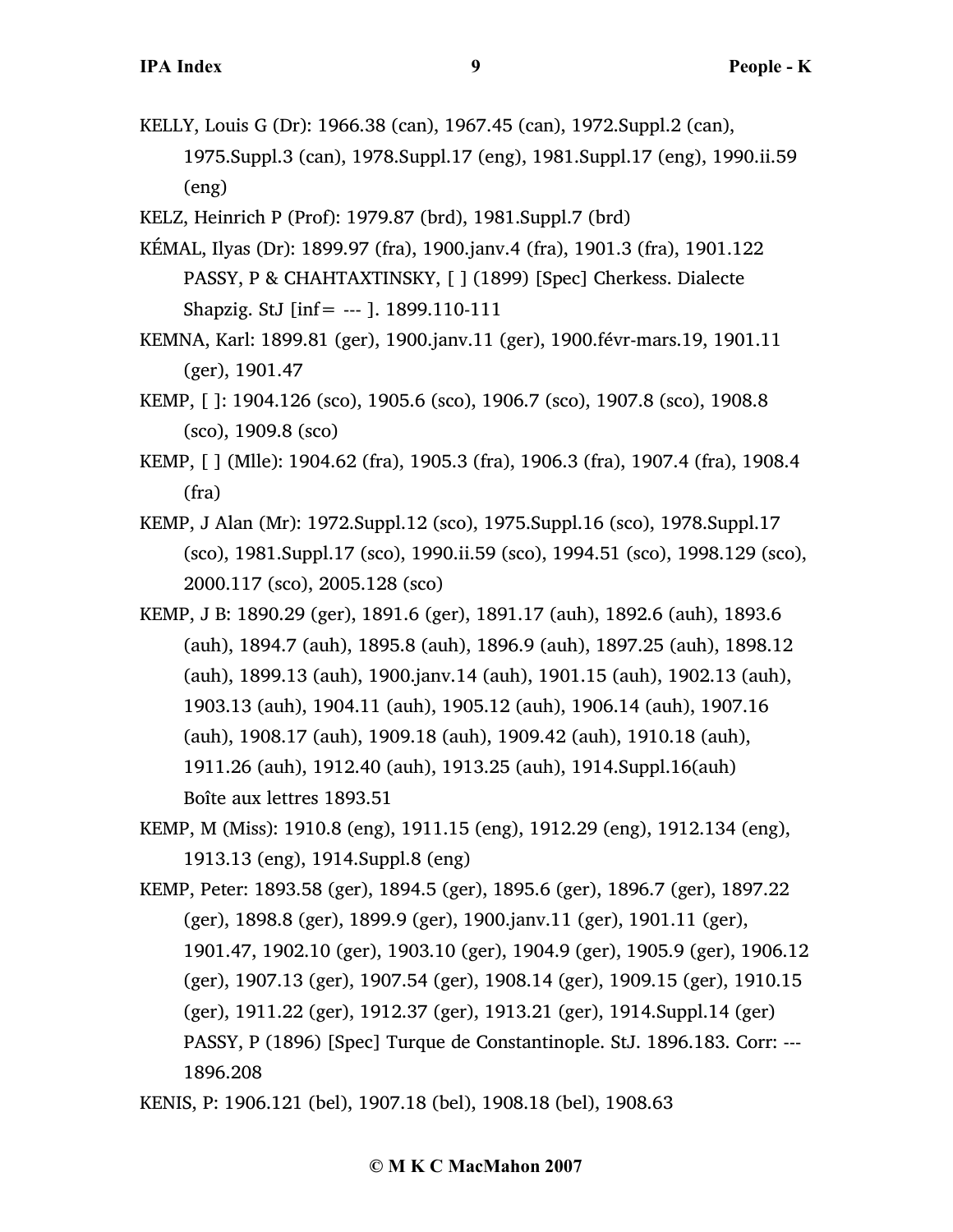KENNEDY, Dorothy (Miss): 1928.48 (eng), 1930.17 (tur), 1932.19 (tur), 1934.34 (tur), 1936.39 (tur), 1938.35 (tur), 1940.39 GUNTHER, E M (1929) [Rev] --- (1928) An English Language Course for

Beginners. Cambridge: W Heffer & Sons. 1929.29

KENNEDY, E (Miss): 1945.36 (sco), 1946.41

KENNEDY, L (Miss): 1930.19 (usa), 1932.21 (usa), 1932.71

KENNELLYN, D J: 1904.157 (can), 1905.19 (can), 1906.22 (can)

KENNING, Marie-Madeleine (Dr): 1980.82 (eng), 1981.Suppl.17 (eng),

```
1990.ii.59 (eng), 1994.51 (eng), 1998.129 (eng)
```
--- (1979) Intonation systems in French 1979.15-30

--- (1983) The tones of English and French. 1983.32-48

KENNY, M T (Miss): 1940.39 (sco)

KENTER, H: 1888.April.169/25 (ger), 1889.5 (ger), 1890.5 (ger), 1890.50,

1891.6 (ger), 1891.30

KENWORTHY, Joanne

--- (1991) [Rev] BRADFORD, Barbara (1988) Intonation in Context -

Intonation Practice for Upper-Intermediate and Advanced Learners of

English. Cambridge: Cambridge University Press. 1991.50-53

KENYON, E Oswald: 1887.Dec.405 (fra), 1888.janv.26/2 (fra)

Meeting of the FTA [(President: ---), Paris, 5 Jan 1888: Treasurer's report;

Statutes approved; 20 Councillors elected]. 1888.Feb.73/9-74/10

BRUCE, J R (1888) [Resignation from post of Treasurer; proposes --- to

succeed him;Comm: PASSY, J]. 1888.March.121/17

PASSY, J (1888) Our Treasurer [--- appointed Treasurer in succession to J R Bruce]. 1888.April.169/25

--- (1888) [Resignation from post of Treasurer; P Passy to act as interim Treasurer.] 1888.Aug-Sept.60

KENYON, John Samuel (Prof): 1930.17 (usa), 1932.20 (usa), 1934.35 (usa), 1936.40 (usa), 1938.36 (usa), 1949.13 (usa), 1952.Suppl.i (usa), 1955.Suppl.i (usa), [death] 1960.39

 $-$ -- (1927) American English [=General American: (i) allophones of  $/r/$  (ii) vowel in HURT (iii) diphthongal pronunciation of [LAY,GO] (iv) other vowels] [Comm: D Jones]. 1927.1-5

# **© M K C MacMahon 2007**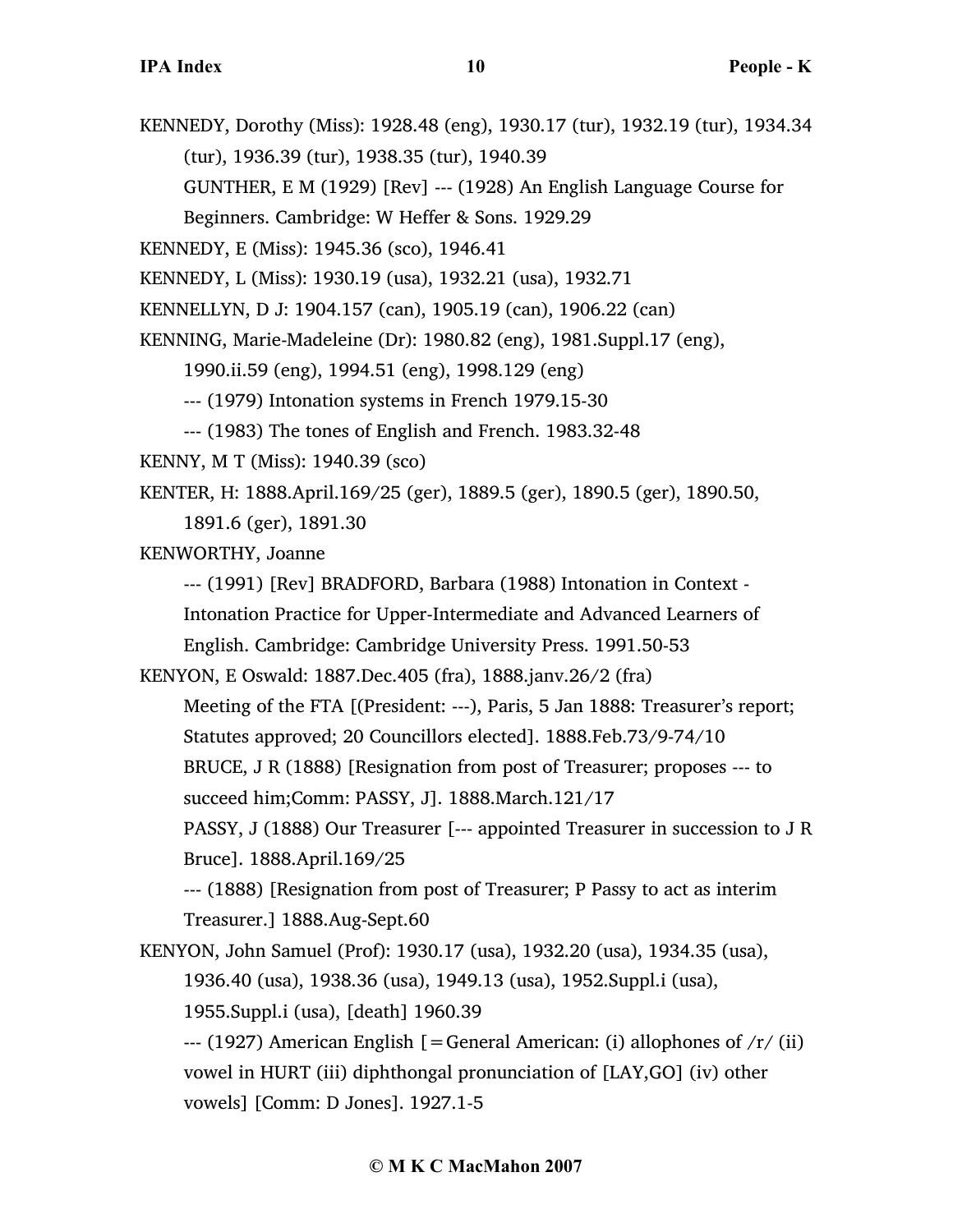--- (1928) [Practical Phonetics Section of the Modern Language Association of America and the National Association of Teachers of Speech recommend the af alphabet and the use of  $\sigma$  for the General American pronunciation of the vowel of HURT]. 1928.36-37

[Election results]. 1929.10-11

JONES, D (1930) [Middle e: suggestion from PALMER, H E and --- that  $\varepsilon$ should be used.] 1930.66

[Election results]. 1931.17-18

[Election results]. 1933.17-18

BLOCH, B (1934) [Spec] American English (General American). < ---

American Pronunciation. 1934.15-16

Avis de nos conseillers [=Alphabet: retroflexed vowels]. 1934.60-61

[Election results]. 1935.19-20

FRY, D B (1936) [Rev] --- (1935) American Pronunciation: a textbook of phonetics for students of English. 6th ed, rev. Ann Arbor, Michigan: George Wahr. 1936.50

[Election results]. 1937.janv-mars.81-82

--- (1937) [Symbols 3 and  $\alpha$ .] 1937.72. Comm: D Jones

[Election results]. 1939.17,37

--- (1940) Note on the symbolization of retroflex vowels. 1940.3-4. Comm: D Jones

JONES, D (1944) [Rev] --- & KNOTT, T A (1944) A Pronouncing Dictionary of American English. Springfield, Mass: G & C Merriam Co. 1944.7

[Result of election to fill vacancies on the Council]. 1949.6-7

GIMSON, A C (1951) [Rev] --- (1950) American Pronunciation. Ann Arbor, Michigan: Wahr's Bookstores. 1951.15-17

[Council proposals and decisions]. 1951.48-50

--- (1952) [Spec(Stud)] English (General American). A Legacy from

Grandfather - a Record of Fact (Names Real). 1952.44-45

WELLS, J C (1976) Down memory lane [ = Copenhagen Conference on Phonetic Transcription, April 1925]. 1976.48-49

KEPKE, J C: 1936.57 (usa), 1938.37 (usa), 1938.79 (usa), 1949.12 (usa), 1952.Suppl.vii (usa), 1955.Suppl.viii (usa), 1961.Suppl.x (usa), 1964.17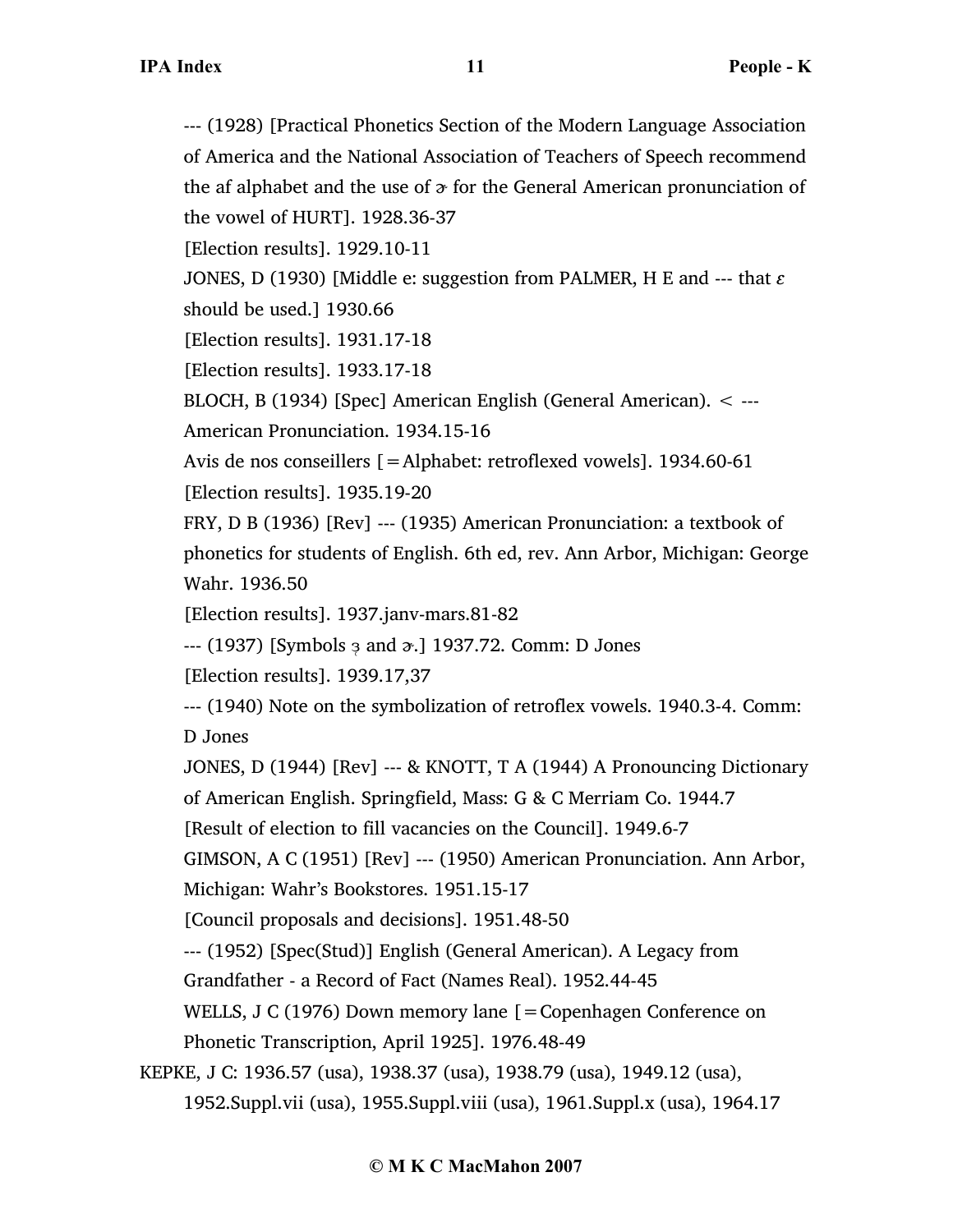KERBE, K (Prof): 1897.19 (ger)

KERBY, W M: 1911.95 (eng), 1911.129 (eng), 1912.29 (eng), 1913.13 (eng), 1914.Suppl.8 (eng)

--- : IPA exam result (French). 1913.124

KERCKHOFFS, Auguste

[Rev] --- (1886) Cours complet de Volapük, contenant des thèmes et des versions, avec corrigés, et un vocabulaire de 2,500 mots. 3e éd. Paris: H Le Soudier. 1886.June.[3]

[Rev] --- (1887) Dictionnaire Volapük-Français et Français-Volapük,

précédé d'une grammaire complète de la langue. Paris: H Le Soudier. 1886.Nov.[3]

KERN, H: 1983.116 (brd)

- KERN, O: 1905.9 (ger)
- KERR, Donal: 1951.26 (eir), 1952.Suppl.iv (eir)

KERR, M (Miss): 1912.132 (sco), 1913.13 (sco), 1914.Suppl.8 (sco)

KERSWILL, Paul E (Prof): 1990.ii.59 (eng), 1994.51 (eng), 1998.129 (eng), 2000.117 (eng), 2005.128 (eng)

--- (1984) Social and linguistic aspects of Durham (e…). 1984.13-34

KESKAR, Yamuna (Miss): 1960.38 (eng), 1961.Suppl.iv (eng)

- KESTERMANN, T (Frl): 1901.25 (ger), 1902.10 (ger), 1902.35, 1903.10 (ger), 1903.48
- KESTERNICH, L: 1894.101 (fra), 1895.3 (fra), 1896.3 (fra), 1897.17 (fra), 1897.51, 1897.75 (fra), 1898.3 (fra), 1899.3 (fra), 1900.janv.4 (fra), 1899.35, 1900.févr-mars.19
- KESWANI, Bhagwan Kundandas. JONES, D (1933) [Spec] Sindhi [Sukkur; inf= -- ]. NWS. 1933.75-77

KETTERINGHAM, David John Liam: 1998.129 (ger)

- KETTLE, F: 1904.6 (eng), 1905.6 (eng), 1906.7 (eng), 1907.8 (eng), 1908.8 (eng), 1909.8 (eng), 1914.Suppl.8 (eng)
- KEUTEL, Otto (Dr): 1899.9 (ger), 1899.34, 1900.janv.11 (ger), 1900.févrmars.19, 1901.11 (ger), 1902.10 (ger), 1903.10 (ger), 1904.9 (ger), 1905.9 (ger), 1906.12 (ger), 1907.13 (ger), 1908.14 (ger), 1909.15 (ger), 1910.15 (ger), 1911.22 (ger), 1912.37 (ger), 1913.21 (ger), 1914.Suppl.14 (ger)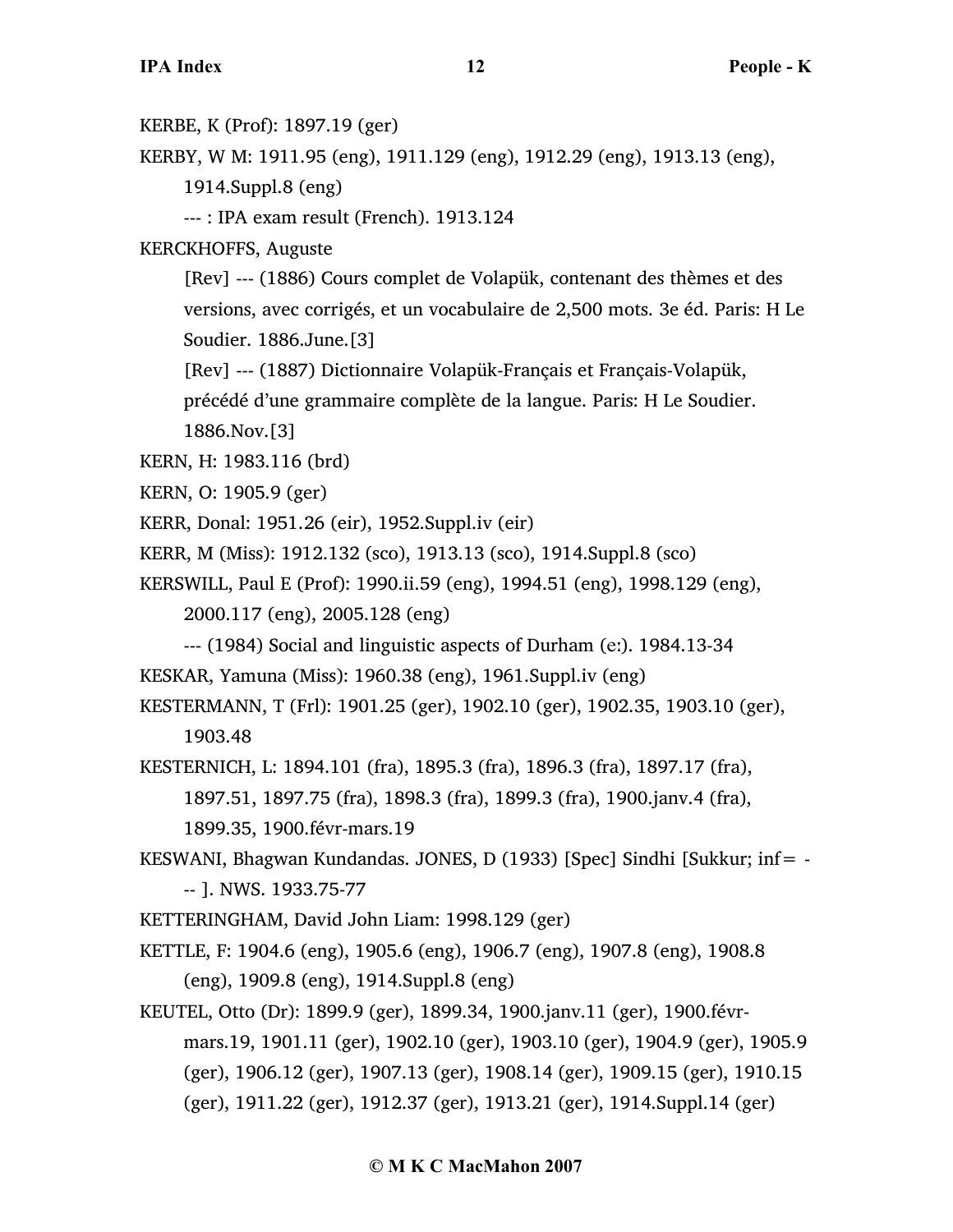--- (1906) [Rev] MICHAELIS, H & PASSY, P (1906) Haberlands

Unterrichtsbriefe für das Selbststudium der französischen Sprache. Kursus I (Brief 1-20). Leipzig: E Haberland. 1906.63-64

KEUTSCH, Elina Muriel (Mrs): 1977.89 (brd), 1978.Suppl.7 (brd), 1981.Suppl.7 (brd), 1990.ii.59 (ger), 1994.51 (ger), 1998.129 (ger), 2000.117 (ger), 2005.126 (ger)

KEVEND, H (Miss)

EVANS, E M (1941) [Spec] Estonian [infs  $=$  ... --- (Tallinn)]. NWS.

1941.52-54

KEWITSCH ~ KEWIT∫, Ernst ~ Ernest: 1897.142 (ger), 1898.5 (ger), 1899.6 (ger), 1900.janv.8 (ger), 1901.8 (ger), 1902.8 (ger)

KEWITSCH ~ KEWIT∫, Georg (Prof): 1897.157 (ger), 1898.2 (ger), 1899.2 (ger), 1900.janv.2 (ger), 1901.1 (ger), 1902.1 (ger), 1903.2 (ger), 1904.2 (ger), 1905.2 (ger), 1905.134 (ger), 1906.2 (ger), 1907.2 (ger), 1908.2 (ger), 1909.2 (ger), 1909.43 (ger), 1910.2 (ger), 1910.143 (ger), 1911.9 (ger), 1912.22 (ger), 1913.6 (ger), 1914.Suppl.1 (ger), 1930.10 (ger), 1932.12 (ger), 1934.28 (ger), 1936.34 (ger), [death] 1936.57 [Rev] VIËTOR, W [ed] (1888) Phonetische Studien. Zeitschrift für

wissenschaftliche und praktische Phonetik. Zweites Heft. Marburg: N Elwert. 1888.May.205/37-206/38

[Rev] VIËTOR, W [ed] Phonetische Studien. Zeitschrift für

wissenschaftliche und praktische Phonetik. Marburg: N G Elwert.

1887.July.237

[Rev] VIËTOR, W [ed] (1888) Phonetische Studien. Drittes Heft. 1888.Aug-Sept.63-64

--- (1897) Dialektfreie Sprache. Bemerkungen zum deutschen Teil des mf. 1897.162-165

SPIESER, J (1897) [Reply to KEWITSCH, E 1897.162-165]. 1897.165-166 VIËTOR, W (1897) [Reply to KEWITSCH, E 1897.162-165]. 1897.166-167

--- (1897) [Spec(Stud)] Allemand. Der gute Kamarad [=incl discussion of word-final voicing in German, especially in Baden]. 1897.174-175

--- (1898) Bemerkungen zur Lauttabelle des mf. 1898.91-100

--- (1898) Bemerkungen zur Lauttabelle des mf (suite) 1898.116-121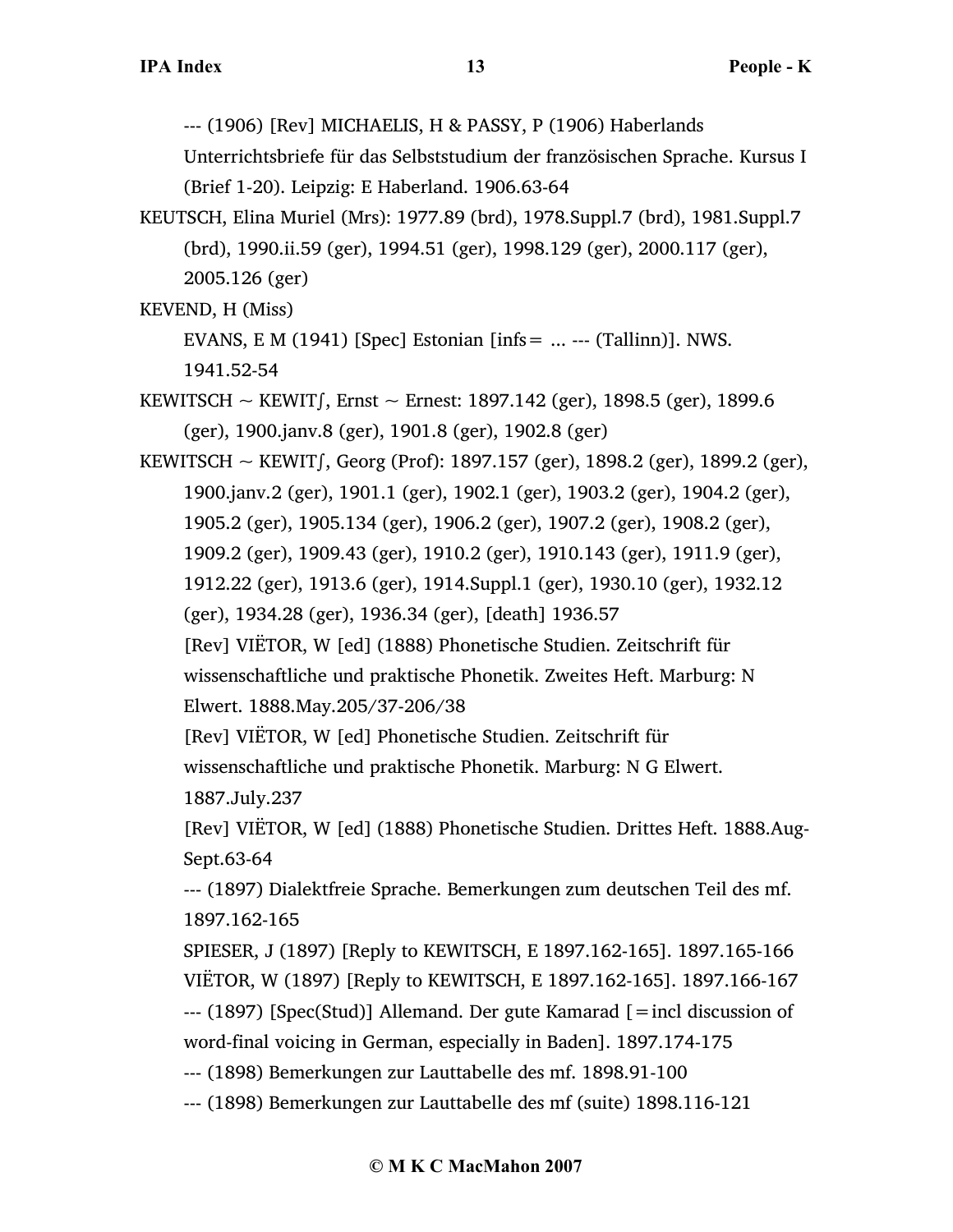PASSY, P (1898) Remarques à propos des propositions Kewitsch

[=1898.91-100,116-121]. 1898.122-124

--- (1898) Weiteres zum Fachwerk des mf. 1898.153

PASSY, P (1898) L'alphabet [=vowel symbols]. 1898.154-155

--- (1899) Zum Alphabet des mf [=vowels; see PASSY, P 1898.154-55]. 1899.37-39

VIËTOR, W (1899) Zur Antwort auf Kewitschs Kritik  $[=$ vowels; see 1899.37-39]. 1899.57-58

VIËTOR, W (1899) Nachschrift zu der "Antwort" s 57 [=VIËTOR, W Zur Antwort auf Kewitschs Kritik, 1899.57-58]. 1899.72-73

PASSY, P (1899) Observation  $[=vowels]$ . 1899.73

 $-$ --- (1899) Deutsche Umschrift [=transcription of vowel quality and length]. 1899.84-87

--- (1899) Einheitliche Bühnsprache 1899.150-155

Résultats des élections [Council elections for 1900: Honorary members: ---, van HAMEL, A-G; other members listed]. 1900.janv.24-25

--- (1900) Deutsche kurze Vokale 1900.25-26

PASSY, P (1900) Voyelles allemandes  $\mathfrak{f} =$  contains views of KEWITSCH, WICKERHAUSER, HOEFER and SPIESER on the transcription of BITTE-BIETE, SENNE-SEHNE, BONNE-BOHNE, FÜLLEN-FÜHLEN]. 1900.30-31

--- (1900) Die Lauttafel des mf [left to right arrangement of the Chart]. 1900.42-45. Comm: P Passy

PASSY, P (1900) [Contents of Die Reform include discussion of either  $\langle \xi \rangle$ 

or  $\langle$  > for German  $\langle$  sch  $\rangle$ ; article by G Kewitsch]. 1900.54

--- (1900) bitte - biete ... [Comm: P Passy]. 1900.60, 1900, 75-77

 $-(-1900)$  ø œ –  $\theta$   $\theta$ . 1900.77-78

--- (1900) Aussprache und Schreibung von Familiennamen [=discussion of pronunciation of VIËTOR, etc]. 1900.78

--- (1900) [Q&A: German (A) - German names for ä, ö, ü, y]. 1900.94

--- (1900) [O&A: German (A) - pronunciation of  $\langle c \rangle$  before  $\langle \ddot{\sigma} \rangle$ ].

1900.94

--- (1900) [Q&A: German (A) - pronunciation of 'j': 'jod' or 'jot']. 1900.94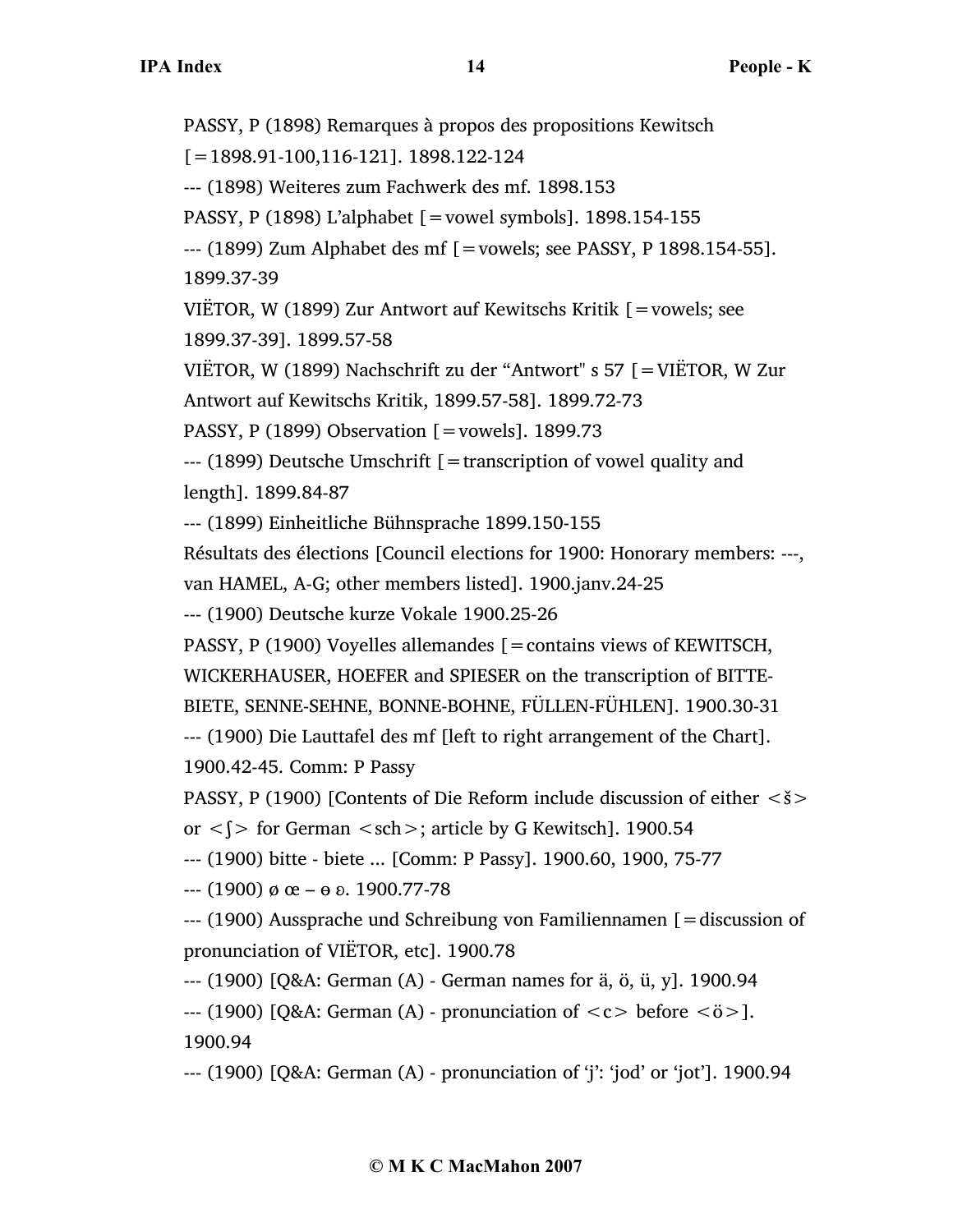FOERSTER, W (1900) Alphabet [against proposal by --- for new symbols on the chart]. 1900.107

--- (1901) Längen und Kurzen [=comment on VIËTOR, W 1901.39-41]. 1901.61-62

VIËTOR, W (1901) Längen und Kurzen. 1901.62

--- (1901) Das Alphabet des mf [discussion of the need for various symbols]. 1901.77

--- (1901) Fremdwörter im Deutschen [German pronunciation of

ABONNEMENT, AGIO, BABY, BANQUIER, BUDGET, BUREAUX,

CENTIMÈTRE, COMITÉ, COMPAGNIE, CONTO, FERMÉ, FILET, FRANKEN,

ISSUES, PENSION, POLICE, PORTIER, RENTIER, SIGNAL, TOILETTE, VIS-À-VIS]. 1901.110-111

--- (1902) Lautschreib des mf. 1902.105-108. Comm: P Passy

Résultats des élections [Honorary members: ---, WULFF, F; other members listed]. 1902.24-25

--- (1902) Das Kapital des mf. 1902.62

--- (1902) [Q&A: German (A) Details of German spelling reform]. 1902.64. Corr: 1902.88

 $-$ -- (1902) [Q&A: German (A) - pronunciation of  $/n/$  before  $/f/$  as in VERNUNFT, ANKUNFT, ZUKUNFT]. 1902.65. Corr: 1902.88

--- (1903) [Q&A: German (A) - pronunciation of  $\langle g \rangle$  before voiceless consonants as in GFRÖRER, GSTEIG]. 1903.108

--- (1903) [Q&A: French and German (A) - pronunciation of a', a'', a''', a'''', a1, a2, a3, a1, a2, a-1, mk,  $x(n)$ , yn; information  $\leq$  MILLIOT-MADÉRAN, Bordeaux]. 1903.108-109

 $-$ -- $(1903)$  Deutsche Texte [ = see EVERT, J G 1903.104-105 and VIETOR, W 1903.125; transcription of  $/k/$ , ?, length, vowels]. 1903.137-138

Résultats des élections [honorary members: VIËTOR, W, ---; President:

VIËTOR, W, Vice-Presidents: LLOYD, R J, JESPERSEN, O, Secretary:

PASSY, P, Treasurer: LUND, S; other members listed.] 1904.34-35

EWERT, J G (1904) [Rev] --- (1902) Die Vulkane Pelé, Krakatau, Etna und

Vesuv. Norden: Soltau's Verlag und Druckerei. 1904.72-73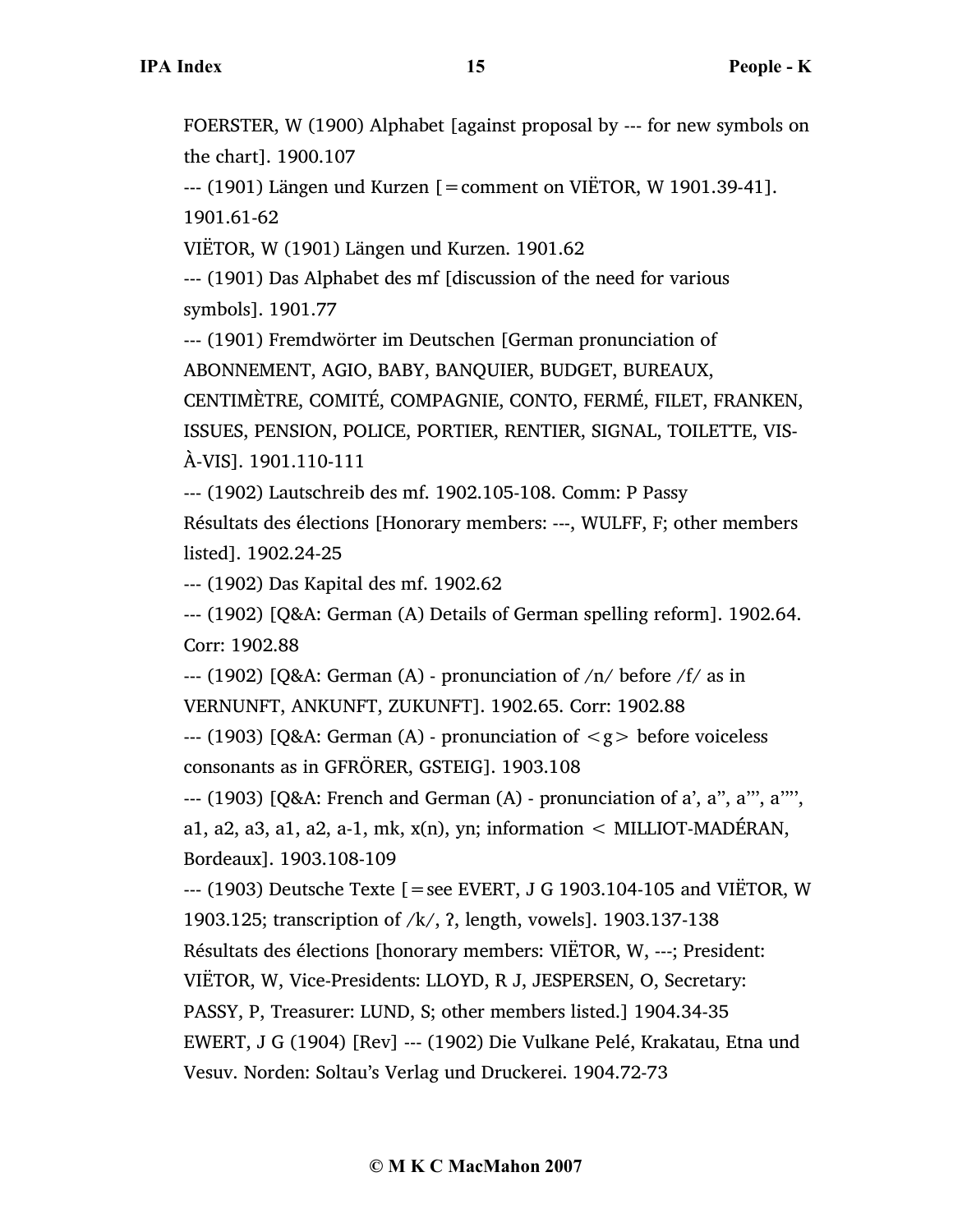$-(-1904)$  Das Alphabet des mf [ $u$  and  $u$ ;  $\theta$ ,  $\theta$ ; diphthongs; i and i].

1904.76-78

Élections du Conseil [=honorary membership: ---; other members listed]. 1906.25-26

--- (1906) Zum Alphabet des mf. (Bühnsprache) [*ɑ* ɾ; Fibelschrift].

1906.81-82

--- (1906) Der mf [=contents; see MEYER, E A 1906.75]. 1906.101

--- (1906) Die Aussprache der Namen. 1906.101

 $-$ -- $(1906)$   $\theta$ , z, d, đ, d. 1906.112-114

--- (1907) Japan [=progress made in romanizing Japanese; description of Japanese pronunciation]. 1907.62-66

EDWARDS, E R (1907) Die japanischen Laute [see --- 1907.62-66]. 1907.85

--- (1909) [Rev] VIËTOR, W (1908) Deutsches Aussprachewörterbuch.

Leipzig: O R Reisland. 1909.58-59

 $-$ -- (1910) Darstellung mustergültiger Aussprache  $\mathfrak{[} =$  request that only Standard German should be transcribed in the mf; see also --- 1897.162- 165]. 1910.129-130

--- (1911) Die Lauttafel des mf [=suggested chart]. 1911.69-71

 $-$ -- (1911) Ordnung der Lauttafel  $[$  = left or right arrangement of the chart]. 1911.141-142

 $-$  (1912) Alphabet [=against use of visually similar symbols: í, ì, i].

1912.111

--- (1913) Mundart und Mienenspiel 1913.132-133

--- (1914) Bemerkungen zu tc, tsh, ts... [symbols for]. 1914.3-4

[---: death]. 1936.52-53

KEYL, Hans: 1905.9 (ger), 1906.12 (ger), 1907.13 (ger), 1908.14 (ger), 1908.63 KEYS, D R (Prof): 1894.85 (can), 1895.15 (can), 1895.33, 1896.18 (can),

1896.136 (ger), 1897.34 (can), 1898.21 (can), 1899.21 (can), 1900.janv.22

(can), 1901.23 (can), 1902.21 (can), 1903.21 (can), 1904.19 (can),

1904.63 (can), 1905.19 (can), 1906.23 (can), 1907.25 (can), 1908.26

(can), 1909.28 (can), 1910.27 (can), 1910.167 (ger), 1911.22 (ger),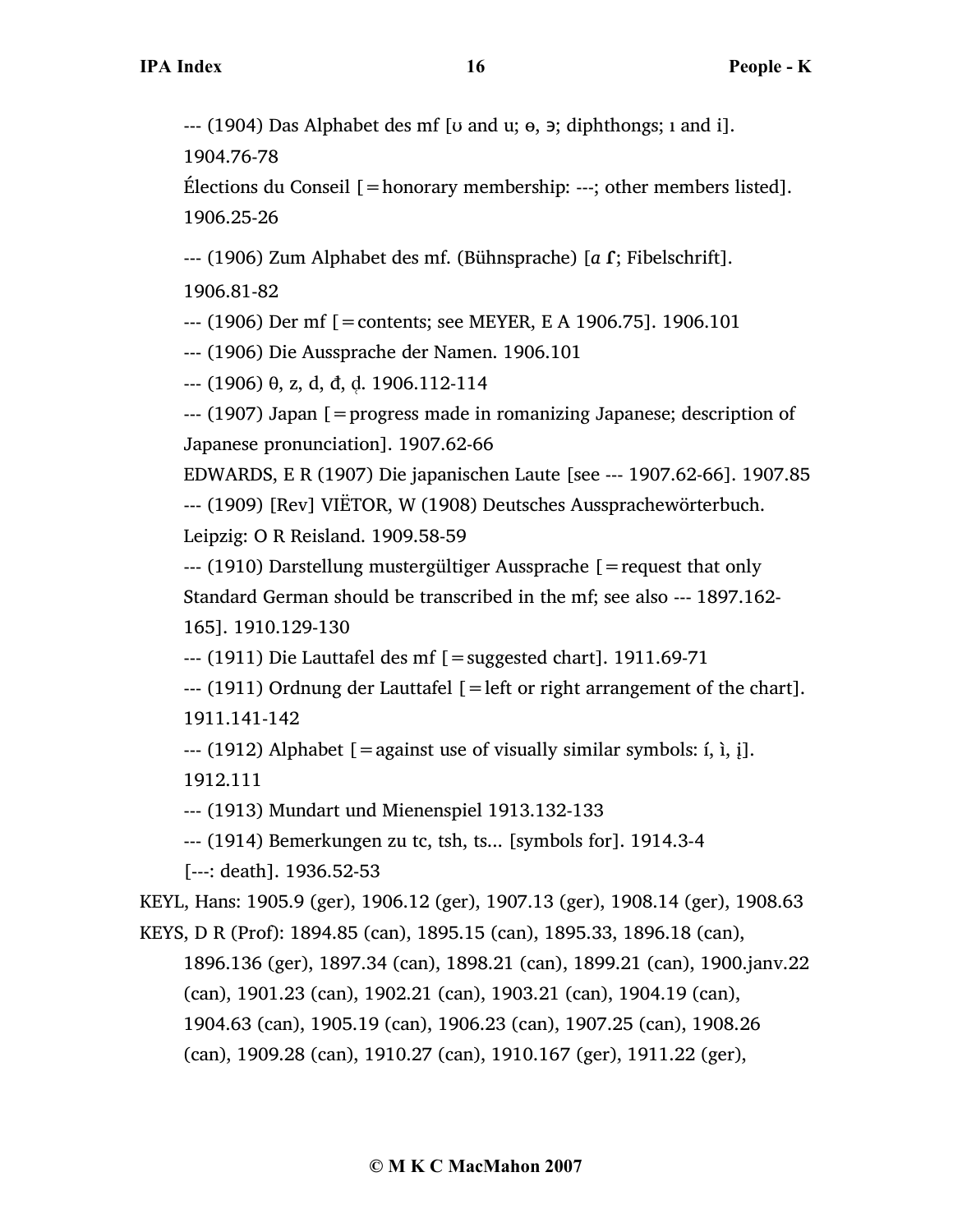1911.65 (can), 1912.37 (ger), 1912.51 (can), 1912.94, 1913.37 (can),

1914.Suppl.27 (can)

--- : appointment, Toronto]. 1904.80

KEYS, Kevin John: 2000.117 (brz)

KEYSER, X de: see DEKEYSER, X

KHATTAB, Ghada: 1998.129 (eng)

KHALIFA, Mohamed Fathy: 2000.117 (eng)

KHATTAB, Ghada (Ms): 2000.117 (eng), 2005.128 (eng)

KHIOE, Fung Wah: 2005.126 (hkg-chn)

KHISTY, B Y: 1913.65 (ind), 1914.Suppl.30 (ind)

KHULOSI, S

RABIN, C (1940) [Spec] Iraqi Arabic (Baghdad; inf= --- ). NWS. 1940.44- 45

KIÆR, Karen (Frk): 1906.18 (den), 1907.20 (den)

KIÆRSCHOU JACOBSEN, Ida (Frk): 1899.82 (den), 1900.janv.18 (den),

1900.févr-mars.19, 1901.18 (den)

KIDDER, James H (Rev): 1889.45 (usa), 1890.5 (usa), 1891.6 (usa), 1891.30

--- (1889) [Liturgical speech as a standard]. 1889.98-99

--- (1890) [Transcription of stressed forms in standard English speech.] 1890.juil-août.72-73

SOAMES, L (1890)  $[=(i)]$  phonetic notation in the mf (ii) standard form of English speech]. 1890.19-22. Corr: 1890.38

HAMILTON, A (1890) [Support for views of --- , 1890.72-73]. 1890.82

PIXLEY, E (1893) Standard English  $[=$  see previous entries for  $--$ , A Hamilton]. 1893.76-78

KIECKERS, E: 1906.12 (ger), 1907.13 (ger), 1907.55

KIESER, H (Miss): 1912.119 (eng), 1913.13 (eng), 1914.Suppl.8 (eng), 1914.61

KIESSLING, M (Frl): 1901.25 (ger), 1902.10 (ger), 1902.35

KILIAN, Helmut (Mr): 1998.129 (ger), 2000.117 (ger), 2005.126 (ger)

KILLA-WILLIAMS, J: 1932.47 (wal), 1934.30 (wal), 1936.36 (wal), 1938.32

```
(wal), 1947.20 (wal), 1949.9 (wal), 1952.Suppl.iii (wal), 1955.Suppl.iii
```
(wal), 1961.Suppl.iv (wal), 1972.Suppl.12 (wal)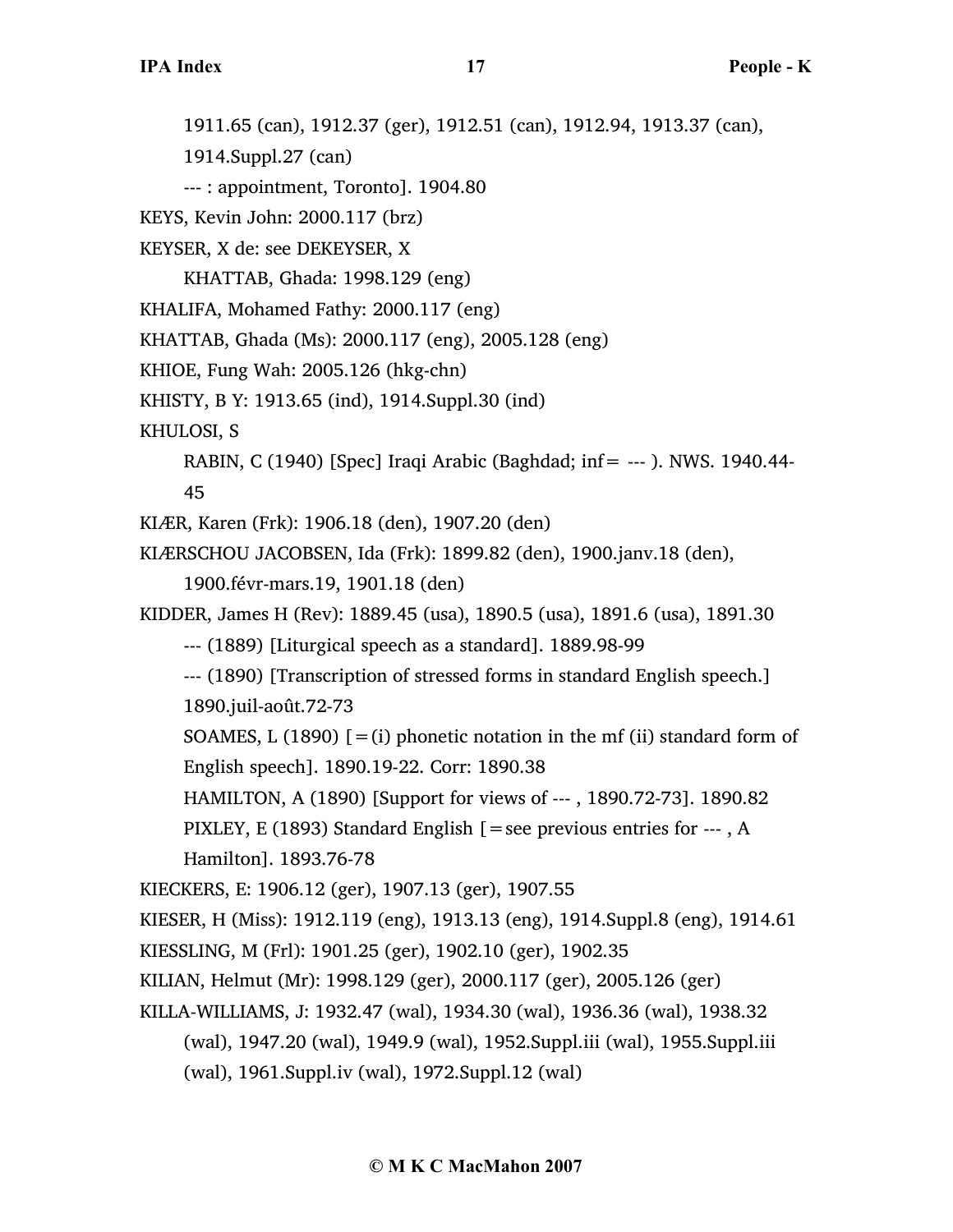--- (1932) Some different pronunciations of French MONSIEUR, MADAME, and MADEMOISELLE 1932.50-52

PASSY, P (1932) MONSIEUR, MADAME, MADEMOISELLE [see --- , 1932.50-52]. 1932.75

--- (1935) The pronunciation of French UN, UNE 1935.25-27

PASSY, P (1935) La prononciation de UN en français 1935.63-64

BARBEAU, A (1936) La prononciation du français UN, UNE 1936.4-6

KILLISCH, E: 1888.April.169/25 (ger), 1889.5 (ger), 1890.5 (ger), 1890.50

KILROE, Mary S H (Miss): 1913.86 (irl), 1914.Suppl.8 (eng), 1925.Suppl.8 (eng)

KILROE, Mary (Miss): IPA exam result (French). 1913.84

KIM, Chin W: 1963.38 (usa)

KIM, Chongdok: 1998.129 (fra)

KIM, Hyong-Joong: 1998.129 (kor)

KIM, Hyong-Joong: 2000.117 (kor)

KIM, Hyunsoon

--- (2001) The place of articulation of the Korean plain affricate in

intervocalic position: an articulatory and acoustic study [infs= 2 females, 2 males]. 2001.229-257

KIM, Justine (Miss)

LEE, H B (1967) Korean [inf=, Standard Seoul]. 1967.6-8

KIM, Sun Jai: 1962.20 (kor)

```
KIMBALL, Alice (Miss): 1913.150 (ger), 1914.Suppl.2 (fra)
```
KIMURA, Takuya Komagome (Mr): 2000.117 (jap), 2005.126 (jap)

KINDAICHI, Kyosuke: 1930.22 (jap), 1932.25 (jap), 1934.40 (jap), 1936.44 (jap)

KINDT-JENSEN, [ ]: 1901.121 (den), 1902.16 (den), 1903.16 (den), 1904.14

(den), 1905.15 (den), 1906.18 (den), 1907.20 (den), 1908.21 (den),

1909.22 (den), 1910.22 (den), 1911.30 (den)

KING, Ethel (Miss): 1913.86 (usa), 1914.Suppl.24 (usa)

KING, Heather (Ms): 2005.125 (aus)

KING, John: 1896.4 (eng), 1897.18 (eng), 1897.51

KING, Karn

Journal of the International Phonetic Association. [Editorial personnel.] 1991.Dec.[i], 1992.[i]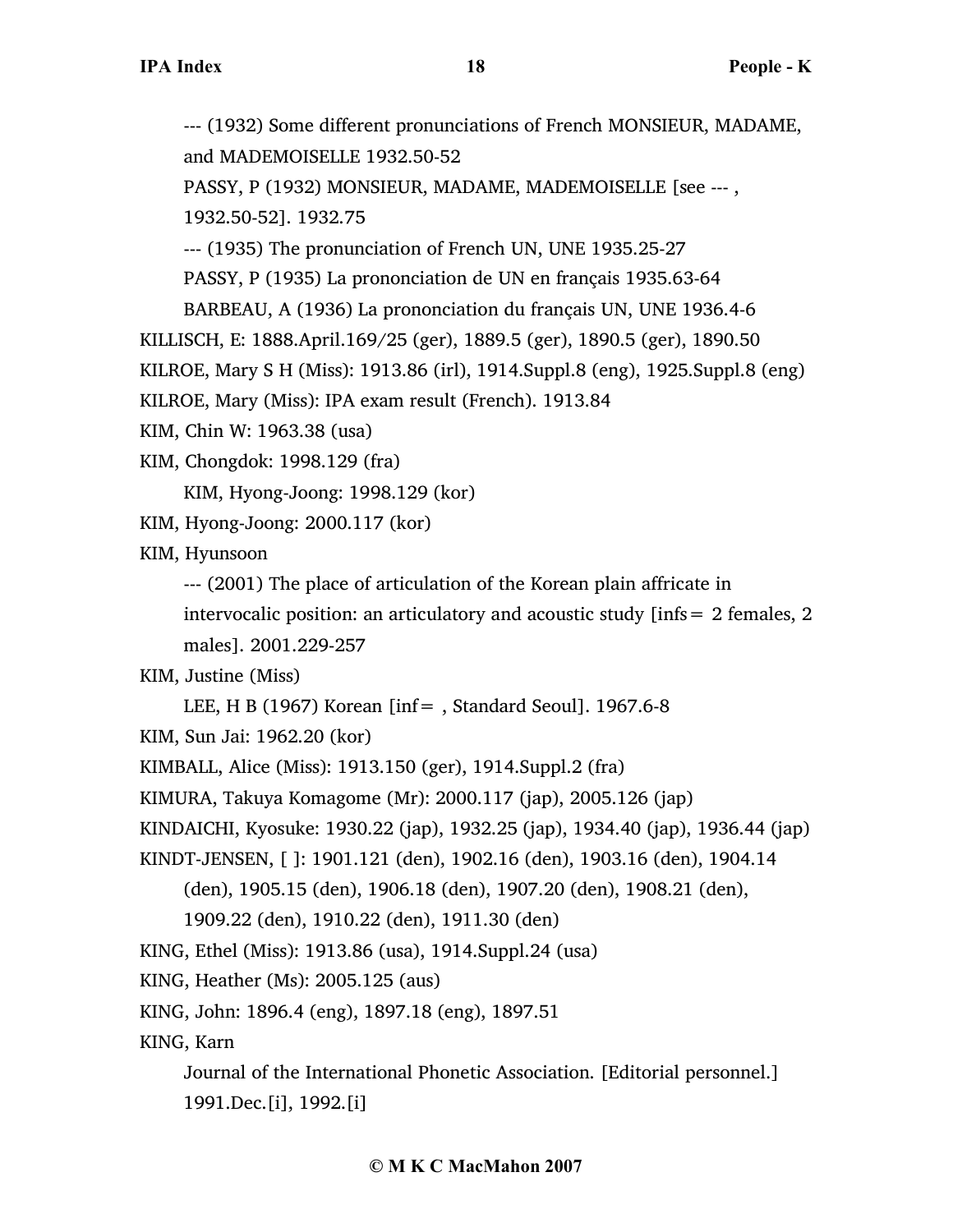KING, Mildred (Miss): 1913.150 (eng), 1914.Suppl.8 (eng)

KING, Mildred (Miss): IPA exam results: German, 1912.19; French, 1912.115

KING, Robert D: 1964.15 (usa), 1965.17 (usa), 1966.18 (usa), 1966.39 (usa), 1968.23

KING, W A H: 1912.133 (eng), 1913.13 (eng), 1914.Suppl.8 (eng)

KINGDON, Roger: 1938.15 (eng), 1938.32 (eng), 1944.19 (eng), 1947.35 (uru), 1949.14 (col), 1952.Suppl.ix (mex), 1952.49 (mex), 1955.Suppl.x (mex), 1959.23 (eng), 1960.19 (mex), 1961.Suppl.iv (eng), 1964.37 (eng), 1972.Suppl.12 (eng), 1975.Suppl.16 (eng), 1978.Suppl.17 (eng), 1981.Suppl.17 (eng)

--- (1938) [Spec(Stud)] Español. Transcripción estrecha. < ESCALANTE, A de. 1938.77

--- (1939) [Spec(Stud)] Español. Transcripción ancha. < FERNÁNDEZ FLÓREZ, W. 1939.15-16

--- (1939) [Spec(Stud)] Español. Transcripción estrecha. < ESCALANTE, A de. 1939.16

--- (1939) [Spec] East Devon dialect [Exeter]. NWS. 1939.50

--- (1939) [Spec(Stud)] Español. Transcripción ancha. < FERNÁNDEZ FLÓREZ, W. 1939.56-57

--- (1939) [Spec(Stud)] Español. Transcripción estrecha. < ESCALANTE, A de. 1939.57

--- (1939) Tonetic stress marks for English 1939.60-64

--- (1939) [Spec] General South West English [Plymouth]. NWS. 1939.9

--- (1939) [Spec] South Hams dialect [Devon]. 1939.9-10

--- (1945) [Spec] Egyptian Sahidic Arabic [Asyût, Sohâg]. NWS. 1945.5-6

--- (1948) [Spec] Zapoteco [dialect of Juchitán and Tehuantepec]. NWS. 1948.24-25

TOOLEY, O M (1959) [Rev] --- (1958) English Intonation Practice, with conversational texts by N C Scott. London: Longmans, Green. 1959.17-18 JASSEM, W (1959) [Rev] --- (1958) The Groundwork of English Stress. London, New York, Toronto: Longmans, Green & Co. 1959.34-35 PRING, J T (1959) [Rev] --- (1958) The Groundwork of English Intonation. London: Longmans, Green. 1959.36-38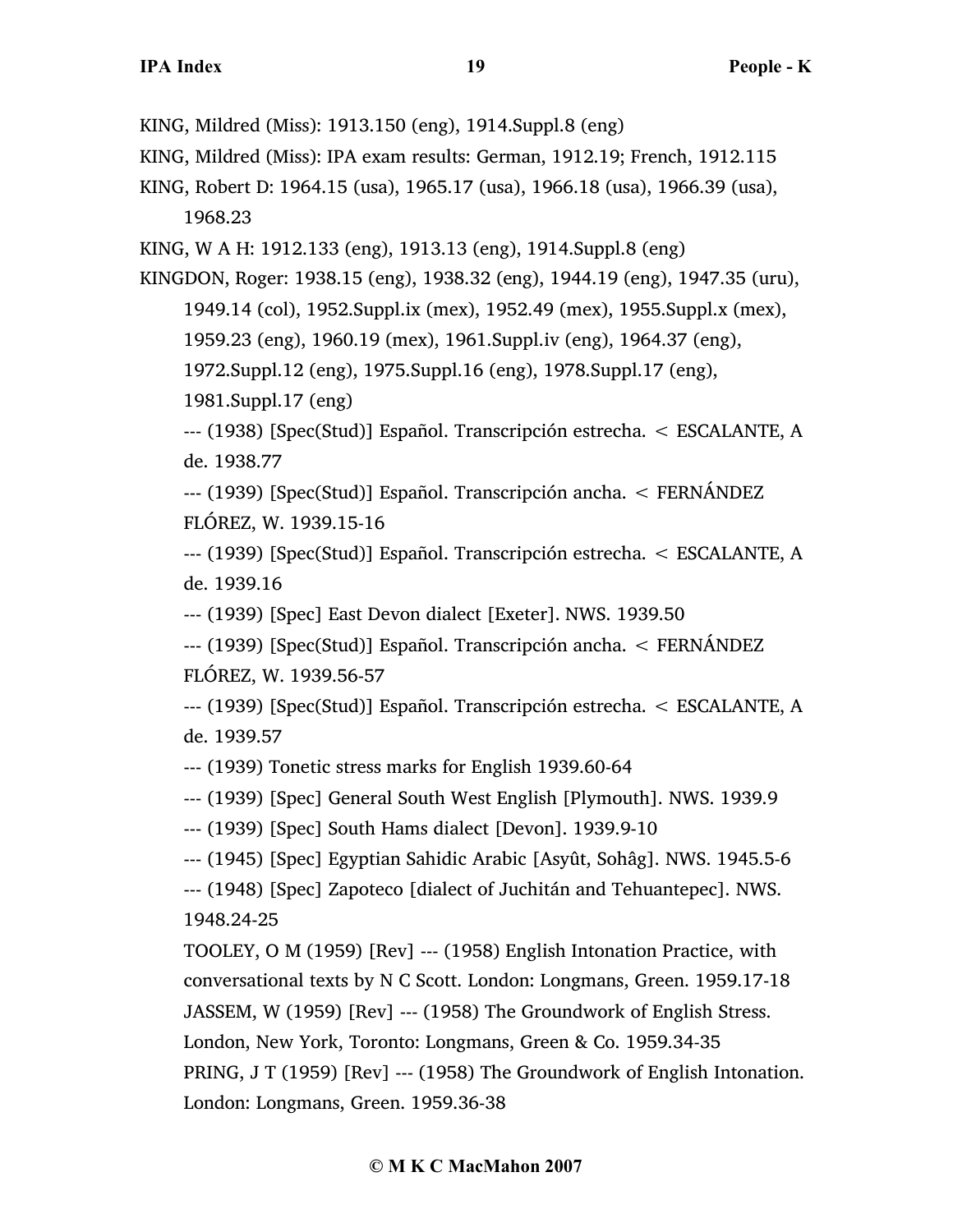DIETRICH, Gerhard (1961) Suggestions for the improvement of Roger Kingdon's system of tonetic stress marks 1961.3-5 DIETRICH, Gerhard (1970) Roger Kingdon's tonemarks adapted to French intonation 1970.4-6. Corr: 1970.40 LEWIS, J W (1971) [Rev] --- (1970) A Grammar of Spoken English by Harold E Palmer and F G Blandford. 3rd ed: revised and rewritten. Cambridge: W Heffer & Sons Ltd. 1971.48-51 (LEWIS, J W) LEWIS, J W (1971) Roger Kingdon [80th birthday]. 1971.57-58 GIMSON, A C (1972) Council elections [=results; Council membership from January 1973]. 1972.34 GIMSON, A C (1975) Council decisions  $\mathbf{r} = \cos t$  of JIPA to be raised if necessary; A C GIMSON to retire as Secretary and Editor: J C WELLS to take over; A C GIMSON to remain Treasurer; agreed unanimously]. 1975.2 LEWIS, J W (1984) Roger Kingdon 1891-1984: an appreciation 1984.80-85 KINGSBURY, A (Miss): 1895.137 (fra), 1895.202 (usa), 1896.17 (usa), 1897.33 (usa), 1897.52 KINGSLEY, Charles JONES, D (1914) [Spec(Stud)] Southern English. < KINGSLEY, Charles. 1914.76

KINGSTON, John (Prof): 2000.117 (usa), 2005.129 (usa)

Editorial board/team: 1999.Dec.prelim matter, 2000.prelim matter, 2001.June.prelim matter, 2002.June.prelim matter, 2002.Dec.prelim matter, 2003.June.prelim matter, 2003.Dec.prelim matter, 2004.June.prelim matter, 2004.Dec.prelim matter, 2005.June.prelim

matter, 2005.Dec.prelim matter, 2006.June.prelim matter, 2006.Dec.prelim matter

--- (2003) In Memoriam: Eugenio Coseriu. 2003.130

KINKEL, Hans

--- & PASSY, P (1908) [Spec] Vieux français. Fragments de La Vie de Saint Léger (strophes 6-9). 1908.86-87

KINLOCH, A M (Dr): 1972.Suppl.2 (can), 1975.Suppl.3 (can), 1978.Suppl.3 (can), 1981.Suppl.4 (can), 1990.ii.59 (can)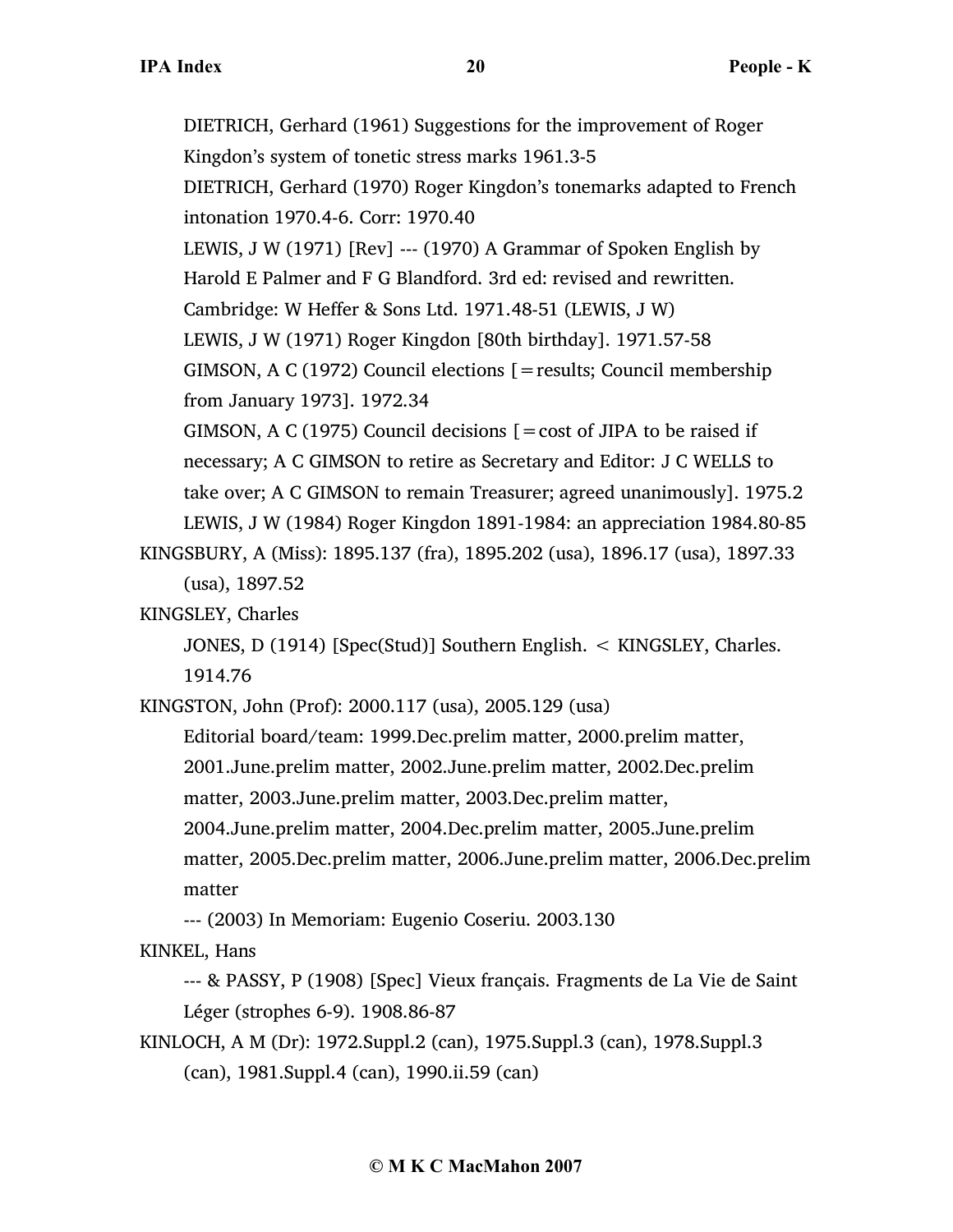WILSON, H R, WANAMAKER, M G & --- (1973) A Revised Phonetic

Alphabet proposed by the Maritimes Dialect Survey. 1973.29-35

KIØRBOE, E Q: 1905.133 (den), 1906.18 (den), 1907.20 (den)

KIRBY, Edward: 1910.8 (eng), 1910.95 (eng), 1911.15 (eng), 1911.67

KIRCHHOF, C  $\sim$  G: 1896.135 (ger), 1897.22 (ger), 1897.51 (ger), 1898.8 (ger),

1898.35, 1899.82 (ger), 1900.janv.11 (ger), 1901.11 (ger), 1901.30 KIRCHHOFF, Adolf: 1909.114 (ger), 1910.15 (ger), 1911.22 (ger), 1912.37

(ger), 1912.93 (ger), 1913.21 (ger), 1914.Suppl.14 (ger)

KIRCHHOFF, Josef: 1913.86 (ger), 1914.Suppl.11 (ger)

KIRCHNER, [ ]: 1914.60 (ger)

KIRK, H: 1972.92 (wal)

KIRK, M E (Miss): 1910.123 (eng), 1911.15 (eng), 1912.29 (eng)

KIRK, Paul L (Dr): 1990.ii.59 (usa), 1994.51 (usa), 1998.129 (usa)

KIRKMAN, B (Mrs): 1894.85 (can), 1895.15 (can), 1895.33, 1896.18 (can), 1897.34 (can), 1898.21 (can), 1899.21 (can)

KIRKMAN, Frederick Bernulf Beever: 1900.122 (eng), 1901.6 (eng), 1902.6 (eng), 1902.51, 1903.7 (eng), 1903.50

JONES, D (1906) [Rev] SAVORY, D L (1906) Phonetic Transcription of F B Kirkman's Premiere année de français. London: Black. 1906.109 COUSTENOBLE, H N (1924) [Rev] MORGAN, R B & --- (1924) A First French Song-Book, with 15 songs in phonetics. London: A C Black Ltd. 1924.27

KIRKPATRICK, [ ] (Prof)

PASSY, P (1905) Cours de vacances [= details of course at Edinburgh]. 1905.109-110

KIROKOU, Hayachi: 1902.33 (fra)

KIRSCH, Georg: 1906.12 (ger), 1907.13 (ger), 1908.14 (ger), 1909.15 (ger), 1909.43

KIRSCHTEN, W (Dr): 1888.Feb.73/9 (ger), 1889.5 (ger), 1890.5 (ger), 1891.6 (ger), 1892.4 (ger), 1893.4 (ger), 1894.5 (ger), 1895.6 (ger), 1895.202

(ger), 1896.7 (ger), 1897.22 (ger), 1898.8 (ger), 1898.35

KIRSTEIN, [ ]: 1896.148 (ger), 1897.22 (ger), 1897.51

KIRSTEIN, Th: 1891.17 (ger), 1891.57 (ger), 1892.4 (ger), 1892.42

## **© M K C MacMahon 2007**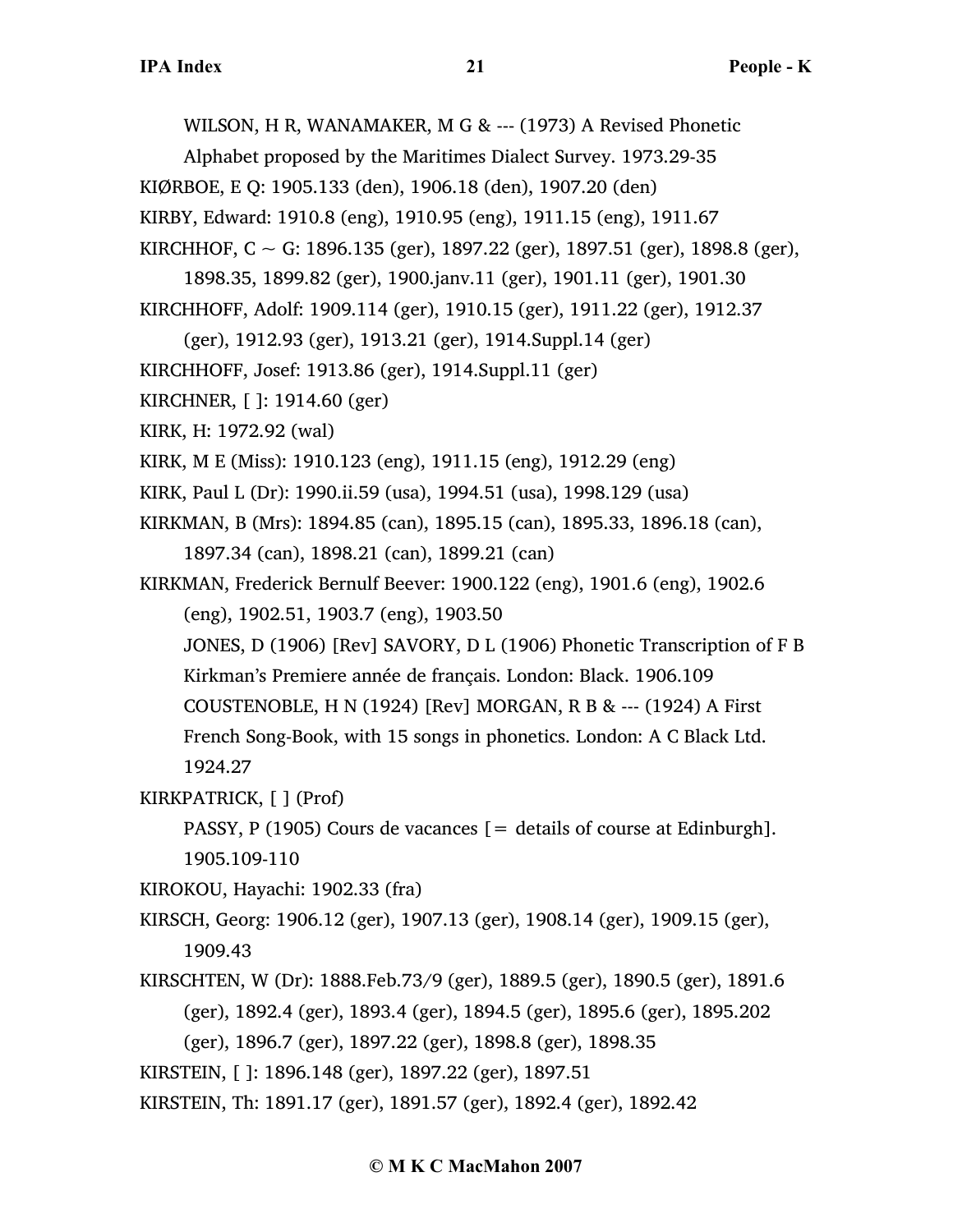KIRWAN, M (Mrs): 1983.116 (eng)

KIRWIN, William: 1972.92 (can), 1975.Suppl.3 (can), 1978.Suppl.4 (can)

KISHIOKA, Shinjiro: 1936.44 (jap), 1938.40 (jap)

KISSLING, Ad: 1897.22 (ger), 1898.8 (ger), 1898.35, 1899.34 (ger),

1900.janv.11 (ger), 1900.févr-mars.19, 1901.11 (ger), 1901.30

KITTSON, Edw Creagh: 1906.7 (eng), 1906.78 (eng), 1907.8 (eng), 1908.8 (eng), 1909.8 (eng) 1910.8 (eng), 1911.15 (eng), 1912.29 (eng)

KITZE, Ad  $\sim$  K (Dr): 1888. Feb. 73/9 (ger), 1889. 5 (ger), 1890. 5 (ger), 1890. 29 (ger), 1891.6 (ger), 1892.4 (ger), 1893.4 (ger)

KIU, K L

--- (1977) Tonal rules for English loan words in Cantonese [=mainly Hong Kong]. 1977.17-22

--- (1982) Differences between Modern Standard Cantonese and the Xiantang sub-dialect in terms of phonological oppositions  $[$  = Guangzhou, Macau, Hong Kong]. 1982.25-29

--- (1984) On some phonetic characteristics of the Cantonese sub-dialect spoken by the boat people from Pu Tai island. 1984.35-37

KIVILINNA, Olli: 1913.32 (fin), 1914.Suppl.22 (fin), 1914.40

KIWITT, Marc (Mr): 2006 [IPA-Rec]

KJÆR, Karen (Frk): 1901.122 (den), 1902.16 (den), 1903.16 (den), 1904.14 (den), 1905.15 (den)

KJÆRBYE, Johanne: 1895.186 (den), 1896.12 (den), 1897.28 (den), 1897.52

KJEDEROVIST, John  $\sim$  L: 1888. Feb. 73/9 (swe), 1889. 5 (swe), 1890. 5 (swe),

1890.50, 1891.6 (swe), 1892.9 (swe), 1893.10 (swe), 1893.42, 1894.49

(swe), 1895.12 (swe), 1896.14 (swe), 1896.35, 1897.31 (swe), 1897.52 KJEDERQVIST, Ragnar: 1894.49 (swe), 1895.12 (swe), 1896.14 (swe), 1896.35 KJELLBERG, Lennart (Dr): 1888.Dec.489/89 (swe), 1889.5 (swe), 1890.5 (swe),

1890.61 (swe), 1891.6 (swe), 1891.30

KJELLIN, Olle (Dr): 1998.129 (swe), 2000.117 (swe), 2005.128 (swe)

KJELLMAN, Hilding: 1904.61 (swe), 1905.16 (swe), 1906.20 (swe), 1907.22

(swe), 1908.23 (swe), 1909.24 (swe), 1910.24 (swe)

KJEMS, [ ]: 1902.54 (den), 1903.16 (den)

KLAEBER, F (Prof): 1913.110 (usa), 1914.Suppl.24 (usa)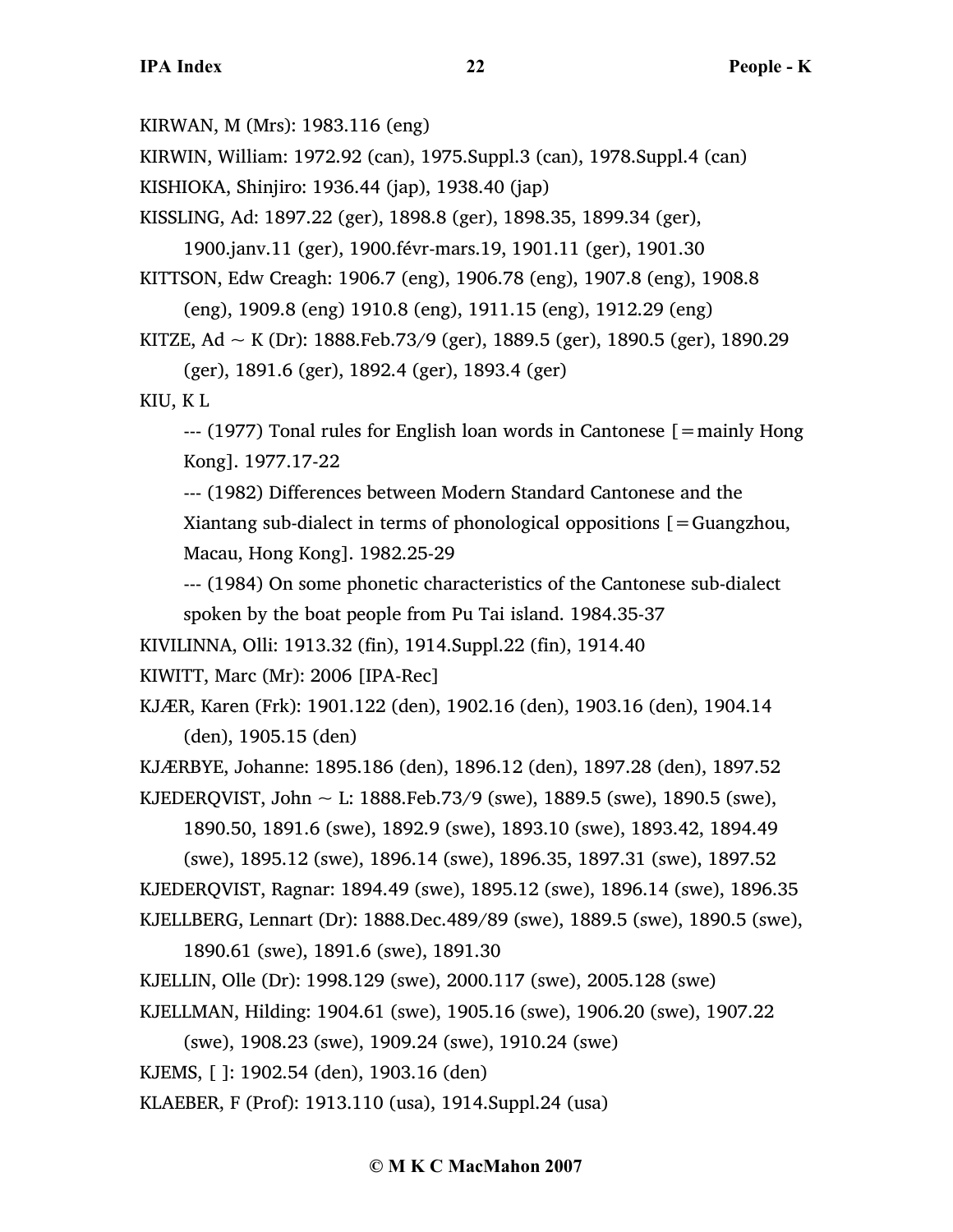KLAMMER, A (Frl): 1911.15 (eng), 1911.67 (ger), 1912.37 (ger), 1913.21 (ger)

KLAMP, W: 1891.121 (ger), 1892.4 (ger), 1892.42, 1893.97 (ger), 1894.5 (ger),

1894.26, 1895.6 (ger), 1895.33

- KLANMANN, W G: 1914.40 (rus)
- KLAPHAKE, W (Dr): 1949.15 (aus)

KLARIN, Ernst: 1894.113 (swe), 1895.12 (swe), 1895.33

- KLARMANN, Georg: 1901.11 (ger), 1902.10 (ger), 1903.10 (ger), 1903.48
- KLAVARIOTIS, C: 1969.22 (cyp)

KLEFEKER, S: 1909.71 (ger), 1909.94 (ger), 1910.15 (ger), 1911.22 (ger)

- KLEIN, E W: 1960.19 (brd), 1961.Suppl.v (brd)
- KLEIN, G (Frl): 1911.15 (eng), 1911.131 (ger), 1912.37 (ger), 1913.21 (ger), 1914.Suppl.14 (ger)
- KLEIN MARSHALL, Florence (Mrs): 1928.64 (usa), 1930.17 (usa)
- KLEIN, Theodore A, Jr: 1974.59 (usa), 1975.Suppl.20 (usa)
- KLEINAU, [ ]: 1898.65 (eng), 1899.5 (eng), 1899.35, 1900.janv.6 (eng), 1900.févr-mars.19
- KLEINDIENST, Auguste (Frl): 1901.29 (ger), 1902.10 (ger), 1903.10 (ger),
	- 1904.9 (ger), 1905.9 (ger), 1906.12 (ger), 1907.13 (ger), 1908.14 (ger),

1908.63

- KLEINE, Ane
	- --- (2003) Standard Yiddish. NWS [inf= male Yiddish teacher, early 50s, from Argentina]. 2003.261-265
- KLEINPENNING, W: 1888.May.201/33 (eng)
- KLEINSCHMIDT, W: 1905.66 (ger)

KLEINSTÜCK, von (Frl): 1914.39 (usa)

KLEMENČIČ, A Slavo: 1955.23 (yug), 1955.Suppl.vi (yug), 1956.27 (yug),

- 1961.Suppl.vii (yug), 1962.21 (usa), 1965.35 (can), 1972.Suppl.2 (can),
- 1975.Suppl.3 (can), 1978.Suppl.4 (can)
- --- (1959) Slovene literary pronunciation [Ljubljana]. NWS. 1959.3-5
- --- (1959) Slovene literary pronunciation [= revised version of
- MATTHEWS, W K, 1958.10-11]. 1959.31-32
- KLENNER, R F (Dr): 1893.58 (usa), 1894.13 (usa), 1894.27, 1895.14 (usa), 1895.33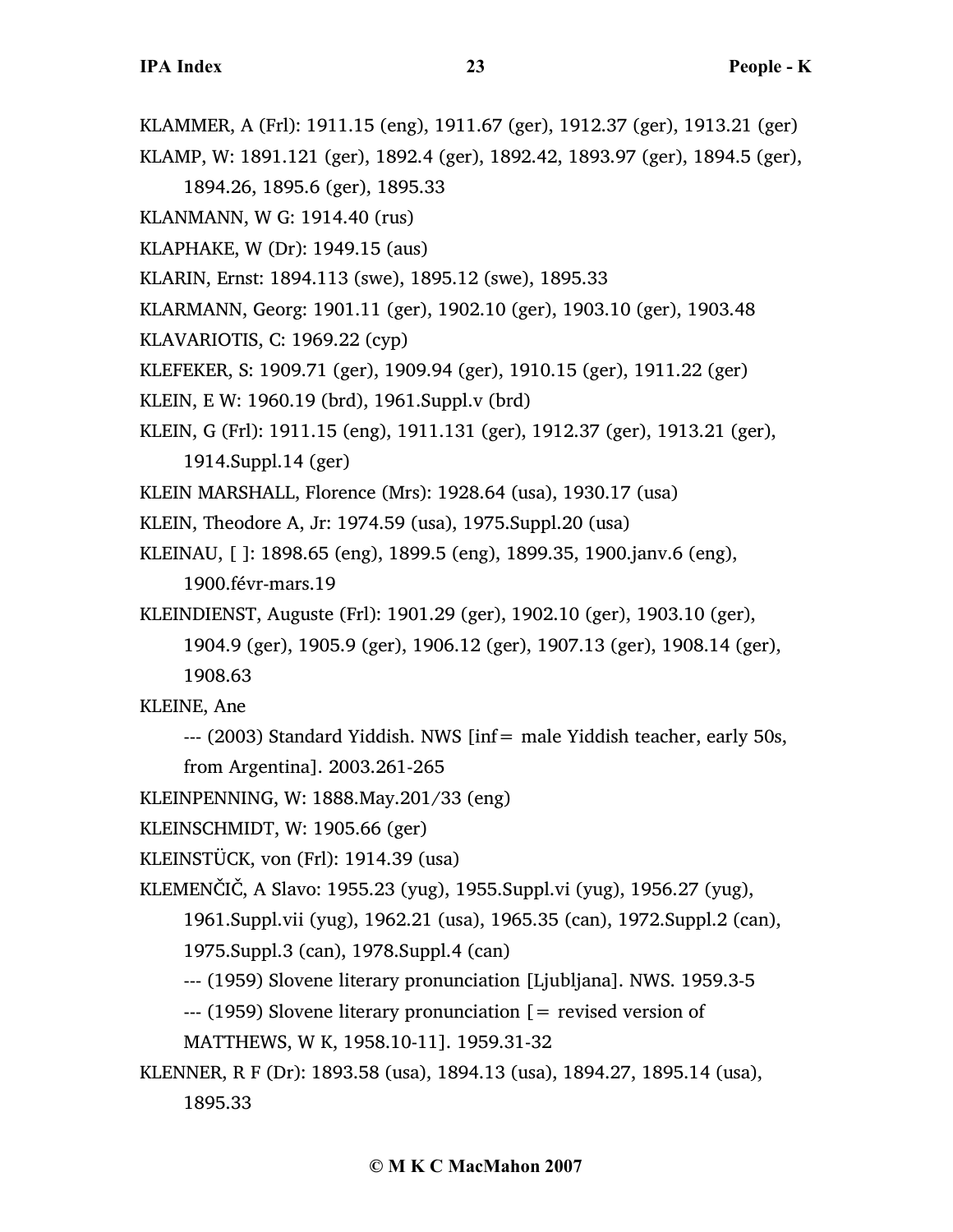KLEPKA, Paul: 1896.59 (ger), 1897.22 (ger), 1898.8 (ger), 1899.9 (ger), 1900.janv.11 (ger), 1901.11 (ger) --- (1896) [Spec] Polonais. Luke XV, 11-24. 1896.129-130. See also 1896.144, 1896.206 --- (1896) [Spec] Polonais. StJ. 1896.208. Corr: 1896.229 KLEVSTCHINSKA, Hélène (Mlle): 1913.109 (rus), 1914.Suppl.23 (rus) KLIENEBERGER, [ ] (Frl): 1902.3 (fra), 1902.74 (ger), 1903.10 (ger), 1903.48, 1904.9 (ger), 1904.60, 1905.9 (ger), 1906.12 (ger), 1907.13 (ger), 1907.55 KLIMASZEWSKI, [ ] (Dr): 1909.113 (ger), 1910.15 (ger), 1911.22 (ger), 1912.37 (ger), 1913.21 (ger), 1914.Suppl.14 (ger) KLINGE, Asta (Frk): 1912.45 (den), 1913.29 (den) KLINGESTEIN, J (Miss): 1912.119 (eng), 1913.13 (eng), 1914.Suppl.8 (eng), 1914.61 KLINGHARDT, Hermann (Dr): 1886.Oct.[3] (ger), 1886.Nov.[4] (ger), 1887.Feb.[1] (ger), 1888.janv.26/2 (ger), 1889.2 (ger), 1890.2 (ger), 1891.2 (ger), 1892.3 (ger), 1892.89 (ger), 1893.3 (ger), 1893.86 (ger), 1894.4 (ger), 1895.4 (ger), 1896.5 (ger), 1897.19 (ger), 1898.5 (ger), 1899.6 (ger), 1900.janv.8 (ger), 1901.8 (ger), 1902.8 (ger), 1903.8 (ger), 1904.7 (ger), 1905.7 (ger), 1906.10 (ger), 1907.11 (ger), 1908.11 (ger), 1909.12 (ger), 1910.12 (ger), 1911.19 (ger), 1912.33 (ger), 1913.17 (ger), 1913.66 (ger), 1913.110 (ger), 1914.Suppl.11 (ger), 1925.Suppl.1 (ger) PASSY, P (1886) [Editorial: (i) Quousque Tandem established (Presidents: Jespersen, Lundell, Western) (ii) Deutscher Neuphilologentag, Hannover, October 1886 (language teaching changes proposed by H Klinghardt); (iii) phonetic notation in schools, Paris, by Mlles Gelot and Martineau, Mlle Diény at École Sévigné 1886.Oct.[1] [Extract from letter by H Klinghardt on the Deutscher Neuphilologentag, Hannover: lectures by Dr Ahn on use of phonetics in language study, M Trautmann on tongue-point [r] and uvular [r]; Klinghardt on the work of the FTA and Quousque Tandem 1886.Nov.[4]

--- (1887) [Endorses fta's new programme]. 1887.Feb.[1-2]

[Rev] --- (1887) Das höhere Schulwesen Schwedens und deßen Reform in modernem Sinne. Leipzig: J Klinkhardt. 1887.Feb.[2]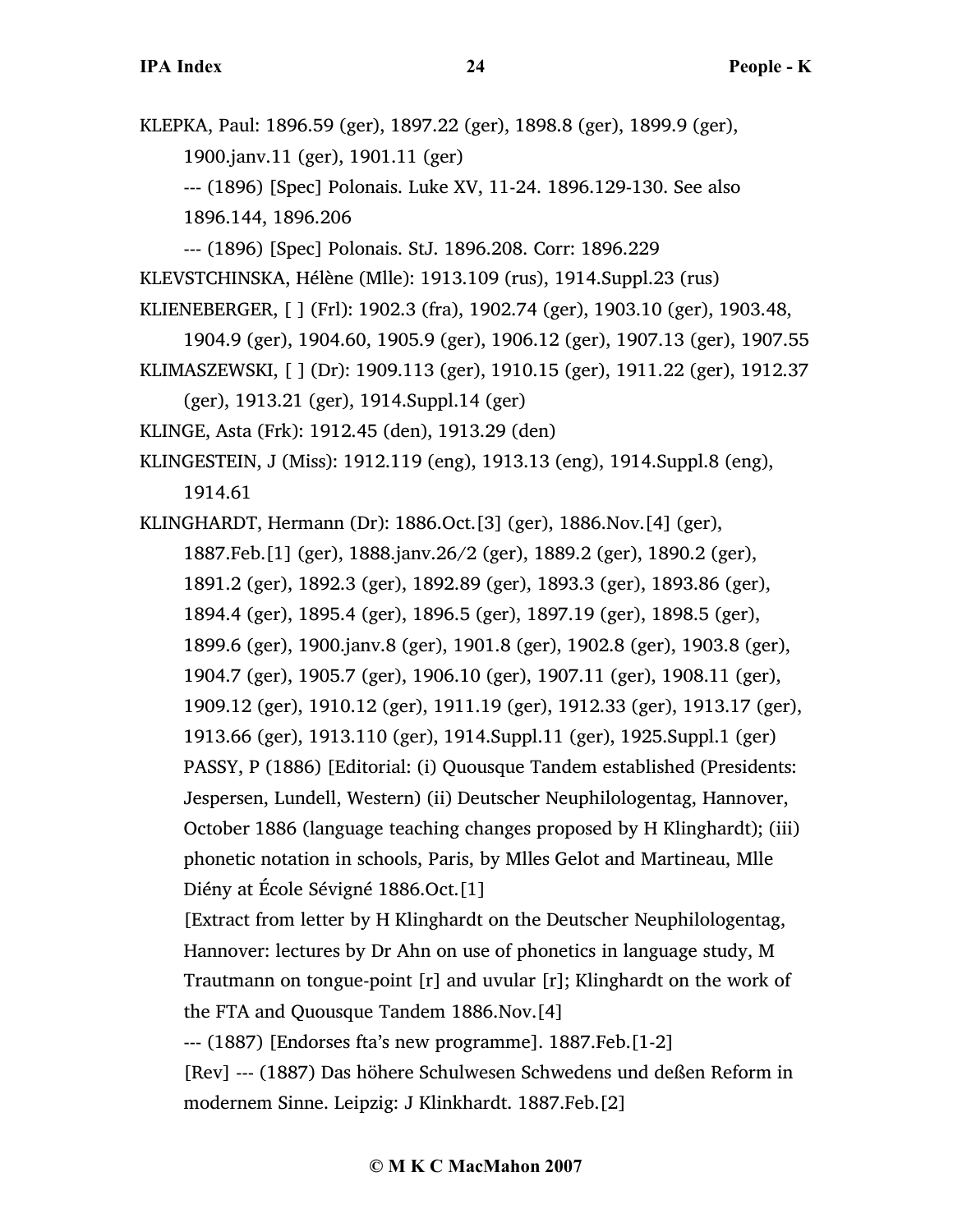--- (1887) [Use of the phonetic method in teaching English in Reichenbach with H Sweet'sElementarbuch des gesprochenen Englisch]. 1887.Sept.314 PASSY, P (1887) The new arrangement  $[$  = names suggested for the

Council; Statutues of the Association]. 1887.Dec.405-406

[Der 3te Deutsche Neuphilologentag, Dresden, 29-30 September 1888]. 1888.Aug-Sept.67

[Results of Council elections to FTA; Statutes approved.] 1888.Jan.27/3- 28/4. Corr: 1888.Feb.80/16

Meeting of the FTA [(President: E O Kenyon), Paris, 5 Jan 1888:

Treasurer's Report; Statutes approved; 20 Councillors elected].

1888.Feb.73/9-74/10

[Rev] --- (1888) Die Alten und die Jungen. Ein Nachwort zum zweiten und ein Vorwort zum dritten Neuphilologentage. Marburg: N G Elwert. 1888.Oct.428/76

--- (1888) Der Dritte Deutsche Neuphilologentag [Dresden, 28 September-1 October 1888]. 1888.Nov.458/82

--- (1888) [Attitudes towards phonetic teaching of languages in Austria, Berlin, Dresden]. 1888.Nov.459-483

--- (1888) [Official attitudes to the phonetic method in Austria, Berlin, Dresden]. 1888.Nov.459/83

[Rev] --- (1888) Ein Jahr Erfahrungen mit der neuen Methode. Bericht über den englischen Unterricht mit einer englischen Anfängerklasse im

Schuljahre 1887-88. Zugleich eine Anleitung für jüngere Fachgenoßen.

Marburg: N G Elwert. 1888.Dec.493/93-494/94

--- (1889) [Thanks for review of latest work; experience of the phonetic method in Reichenbach.] 1889.11

[Expected participants at the Phonetic Congress.] 1889.45

[Rev] QUOUSQUE TANDEM (1889) Vol 4. Uppsala: Almqvist ock Wiksell. 1889.48

SCHLÜTER, [ ] (1889) Über Dr Klinghardts 'Neue Methode' [=teaching English in Liegnitz (Legnica); see H Klinghardt Ein Jahr Erfahrungen mit der neuen Methode., rev 1888.Dec.493/93-494/94]. 1889.66-68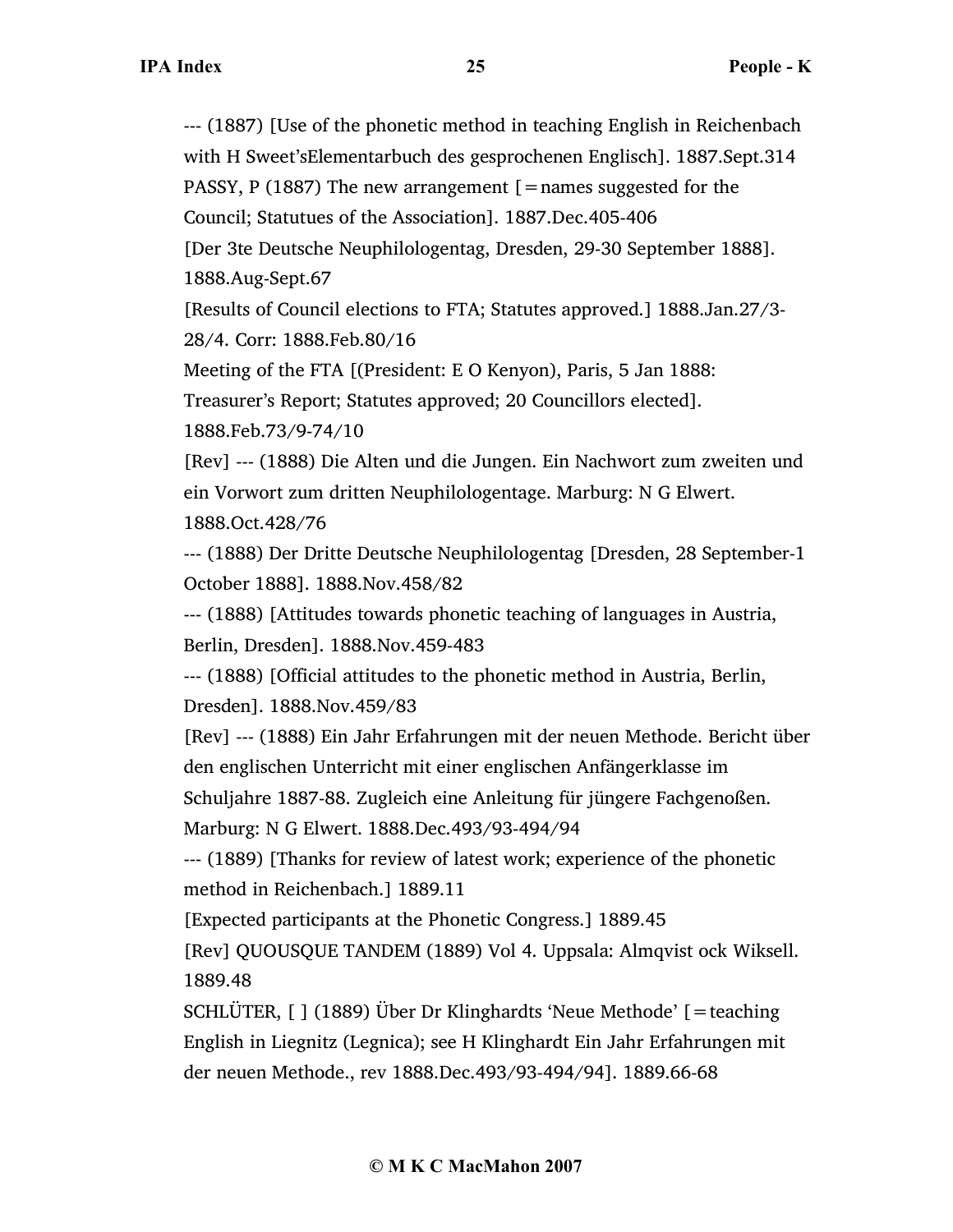--- (1889) Die neusprachliche Unterrichtsmethode auf Direktorenversammlungen und in Sektionsverhandlungen [=meeting in Schleswig, Whitsun 1889, of the Direktoren der höheren Schulen von Schleswig-Holstein]. 1889.90-91 --- (1889) [Rev] NADER, E & WÜRZNER, A (1889) Elementarbuch der englischen Sprache. Wien: Alfred Hölder. 1889.91-92 --- (1889) [Rev] WAGNER, P (1889) Der gegenwärtige Lautbestand des Schwäbischen in der Mundart von Reutlingen: C Rupp. 1889.92-93 [List of candidates for election to Council (1890) and voting arrangements]. 1889.96-97 [List of candidates for election to Council (1891) and voting arrangements]. 1890.101-102 [Rev] --- (1890) Realien zur Macaulaylektüre; Abhandlungen zum Jahresberichte, Ostern 1890. Reichenbach: Koenig Wilhelms-Schule zu Reichenbach in Schlesien. 1890.74 Question administrative  $\mathbf{r} = \text{call for noninations to Council (1891)}$ . 1890.89-90 [Results of Council elections (1890)]. 1890.9 [Results of Council elections (1891)]. 1891.10-11 --- (1891) [Use of the phonetic method for teaching English 1891.11-13 [List of candidates for election to Council (1892)]. 1891.122 PASSY, P (1891) [Rev] [na] (1889-91) Småskrifter om Språkundervisning. Upsala: Almqvist ock Wiksell. 1891.126 [List of candidates for election to Council (1892) and voting arrangements.] 1891.134-135 --- (1892) Fünfter Deutscher Neuphilologentag [Berlin, 6-8 June 1892]. 1892.106-107. See also 1892.136 [Results of election to Council (1892): voting figures.] 1892.12-13 [Publications Received.] 1892.124 PASSY, P (1892) Réponse aux propositions concernant le déficit. 1892.158- 159 RAMBEAU, A (1892) Bemerkungen zu den Rezensionen des Herrn O Schmidt (obre 1892)  $[$  = review by O Schmidt of P Passy's Étude sur les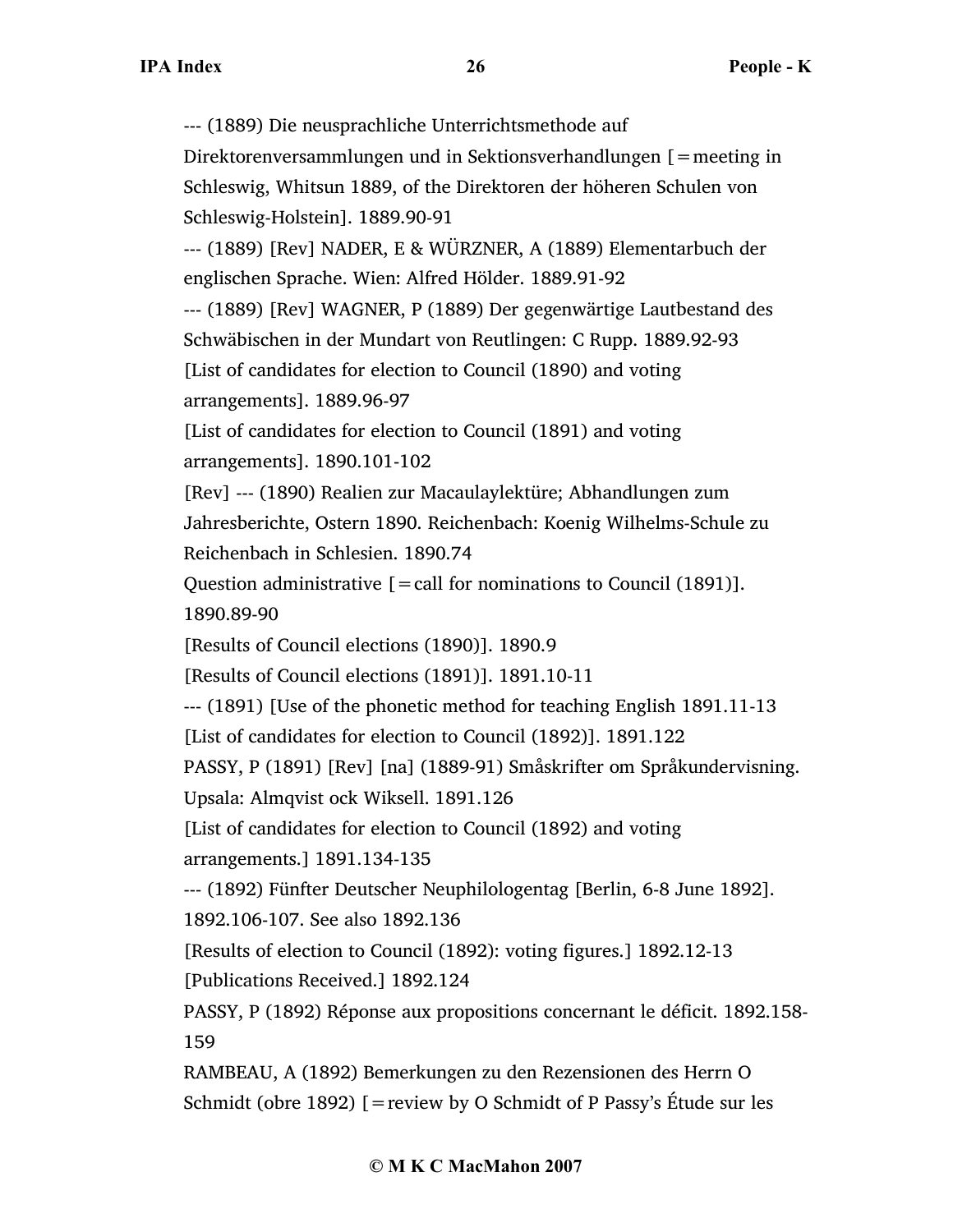changements phonétiques et leurs caractères généraux, 1892.133-34, and of H Klinghardt's Drei weitere Jahre Erfahrungen mit der Neuen Methode 1892.135 1892.160-161

[List of Office-bearers 1893: President: VIËTOR, W, Vice-Presidents:

VIANNA, A R G, WULFF, F, Secretary/Treasurer: PASSY, P; Council members]. 1893.12

PASSY, P (1893) Zeugnisse!  $\mathcal{F}$  = use of phonetic transcription; reaction to views of Dr Tanger 1893.133-34; see also --- 1892.106-107]

[Results of election to Council (1894): Honorary members: STORM, J, WULFF, F]. 1894.14-15

 $-$ -- (1894) Deutsche Aussprache [=weak forms; see also 1894.146-148]. 1894.171-172

--- (1894) [Maintenance of contrasts in whispered speech in French.] 1894.192

PASSY, P (1894) [Reply to H Klinghardt about contrasts in whispered French speech: BAISSER - BAISER, FIN - VIN, PAIN - BAIN, PASSER - BASER]. 1894.192

--- (1894) Prononciation française  $\lceil =$  use of /e/ and /ɛ/] [Comm: PASSY, J]. 1894.67-68

PASSY, Jean (1894) Réponse au sujet du French Reader [=questions about the form of transcription; various contributions, with extracts from correspondence; see also 1893.116-121, 1894.53-54,122]. 1894.69-74

--- (1894) [Q&A: German (A) - pronunciation of UNGARN and UNGARISCH]. 1894.77

--- (1894) [Q&A: German (A) - use of Frakturschrift in Germany]. 1894.77 --- (1894) [Q&A: German (A) - position of primary stress in PHONETIK, SUBSTANTIV, SINGULAR, PLURAL, IMPERFEKTUM, PERFEKTUM]. 1894.78

 $-$  (1895) Hintere Laute  $\lceil$  = German  $\langle$ ch  $>$  and  $\langle$  r  $>$  ]. 1895.101-102

--- (1895) Alphabet [=should not be seen as definitive; need to test proposed changes over a period of a year]. 1895.103

--- (1895) [Q&A (A): collection of songs in Tonic Solfa; recommendations of SOAMES, L.] 1895.107-108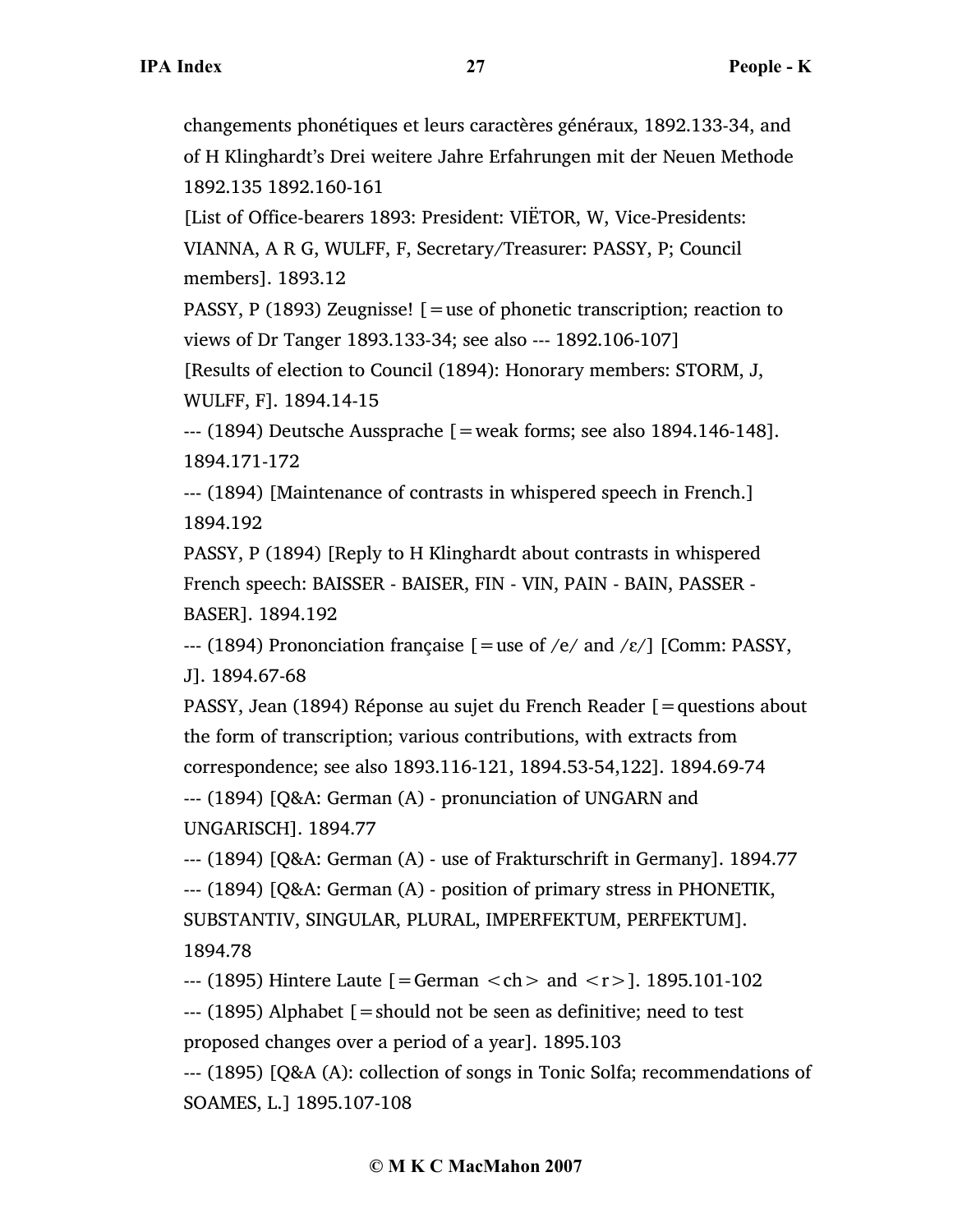[Composition of Council (1895): President: VIËTOR, W, Vice-Presidents: VIANNA, A R G, WULFF, F, Secretary/Treasurer: PASSY, P; other members listed.] 1895.16

 $-$ -- (1895) Imitative Metode in Macedonien  $=$  description by J A Lundell of bilingual education (Bulgarian, Greek) in Bukovo, Balkan Peninsula]. 1895.37-39

--- (1896) [Rev] Deutsche Zeitschrift für ausländisches Unterrichtswesen. Heraus v Dr J Wychgram. Jahrgang I, Heft 1-3 (1895). Leipzig: R Voigtländer. 1896.119-120

--- (1896) Die neuere Sprachen und die Reform des höheren Unterrichts  $\mathcal{L}$  = tribute to Johan Storm on his 60th birthday;  $\lt$  Verdens Gang]. 1896.214-215

--- (1896) Deutsches (R) [see GENTHE, S 1895.155-158]. 1896.24-26

--- (1896) Graf von Pfeil[-Burghaus] [=obituary]. 1896.86-87

--- (1897) Eine Probe auf die imitative Methode [=learning French from a young Parisian speaker]. 1897.100-102

RAMBEAU, A (1897) [Rev] --- (1897) Artikulations- und Hörübungen. Praktisches Hülfsbuch der Phonetik für Studierende und Lehrer. Cöthen: Otto Schulze. 1897.167-170. 1897.182-184

--- (1897) Erläuterung [see H Klinghardt, 1897.100-102]. 1897.170

HALTER, C (1897) Cours de phonétique à L'École des Hautes Études

[PASSY, P on development of transitional sounds; discussion of ---

Artikulations- und Hörübungen by PAJON, Mlle de]. 1897.181

--- (1905) [Rev] FREUDENTHAL, E (1901) Grundlegendes Lehrbuch der deutschen Sprache, nach grammatisch geordneter Sprechübungsmethode.

Heft 1: Dazu ein Heftchen mit Wortregister und einigen

Übersetzungstexten. Heft 2: Mit Wortregister. Helsingfors: privately printed 1905.72-73

[---: wife's illness]. 1911.78

FRINTA, A (1912) [Rev] --- & FOURMESTRAUX, M de (1911) Französische Intonationsübungen für Lehrer und Studierende. Texte und Intonationsbilder. Cöthen: Otto Schulze. 1912.107-109. Comm: P Passy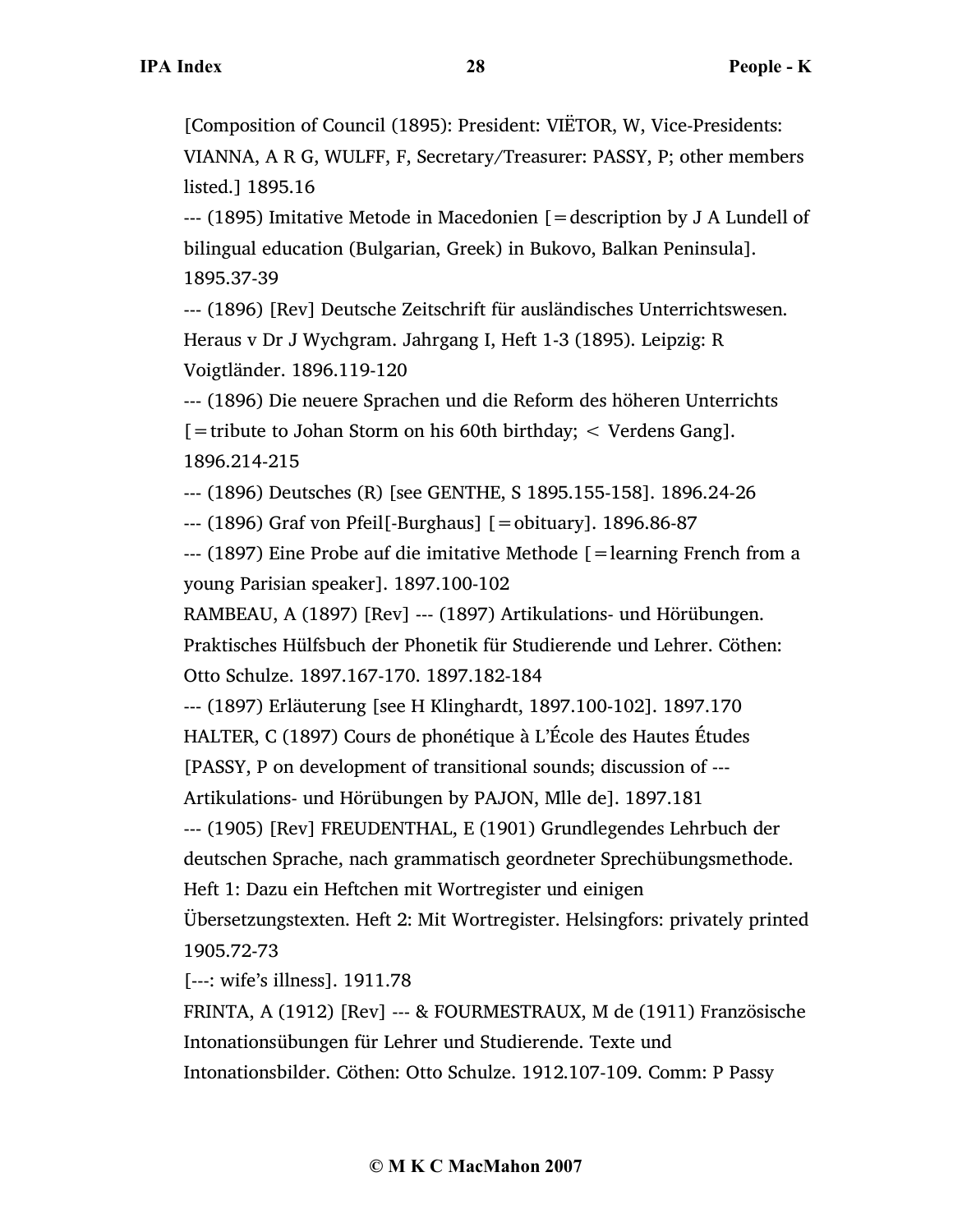--- (1914) [Q&A: Bengali (Q) - pronunciation of TAGORE, Rabindranath]. 1914.11

PASSY, P (1923) À propos d'intonation [incl discussion of H Klinghardt's Sprechmelodie und Sprechtakt (not reviewed in the mf)]. 1923.25-26 COLEMAN, H O (1924) A misunderstanding about Sweet's English texts [=clarification of Sweet's views on the stress-group pace Klinghardt and Passy]. 1924.13

[Der 19te Deutsche Neuphilologentag, Berlin, October 1924]. 1924.27-28 ARMSTRONG, L E (1924) [Rev] BARKER, M L (1923) French Intonation Exercises, by H Klinghardt and M de Fourmestraux. Translated and adapted for English Readers by M L Barker. Cambridge: W Heffer & Sons Ltd. 1924.3

--- (1926) [Similarity between German and Edinburgh English intonation commented on by M L Barker]. 1926.19-20

PASSY, P (1926) H Klinghardt [=obituary]. 1926.33-34

BARKER, M L (1926) [Rev] --- & OLBRICH, P (1925) Französische

Intonationsübungen. Für Lehrer und Studierende. 2te umgearbeitete Auflage. Leipzig: Quelle & Meyer. 1926.7-9

MacLEOD, E C (1927) [Rev] --- (1927) Übungen im deutschen Tonfall für Lehrer und Studierende, auch für Ausländer. Leipzig: Quelle & Meyer. 1927.43-44

KLINT, A H (Dr): 1895.31 (swe)

KLINTBERG, M (Dr): 1889.5 (swe), 1890.5 (swe), 1890.50, 1891.6 (swe),

1891.30

KLOAREK, Rosé

PASSY, P (1911) [Spec] Breton, dialectes trécorrois [Kaouennek near Lannion; inf=  $-$ -- ]. La parabole de l'enfant prodigue. 1911.150-151

KLÖVEKORN, Arnold: 1899.82 (ger), 1900.janv.11 (ger), 1900.févr-mars.19,

1901.11 (ger), 1901.47

KLOKEID, Terry

Coordinators for the 1989 Kiel Convention [and topics]. 1988.64 KLOPSTOCK, Friedrich Gottlieb

ABICHT, M (1891) Klopstocks phonetische Orthographie. 1891.114-116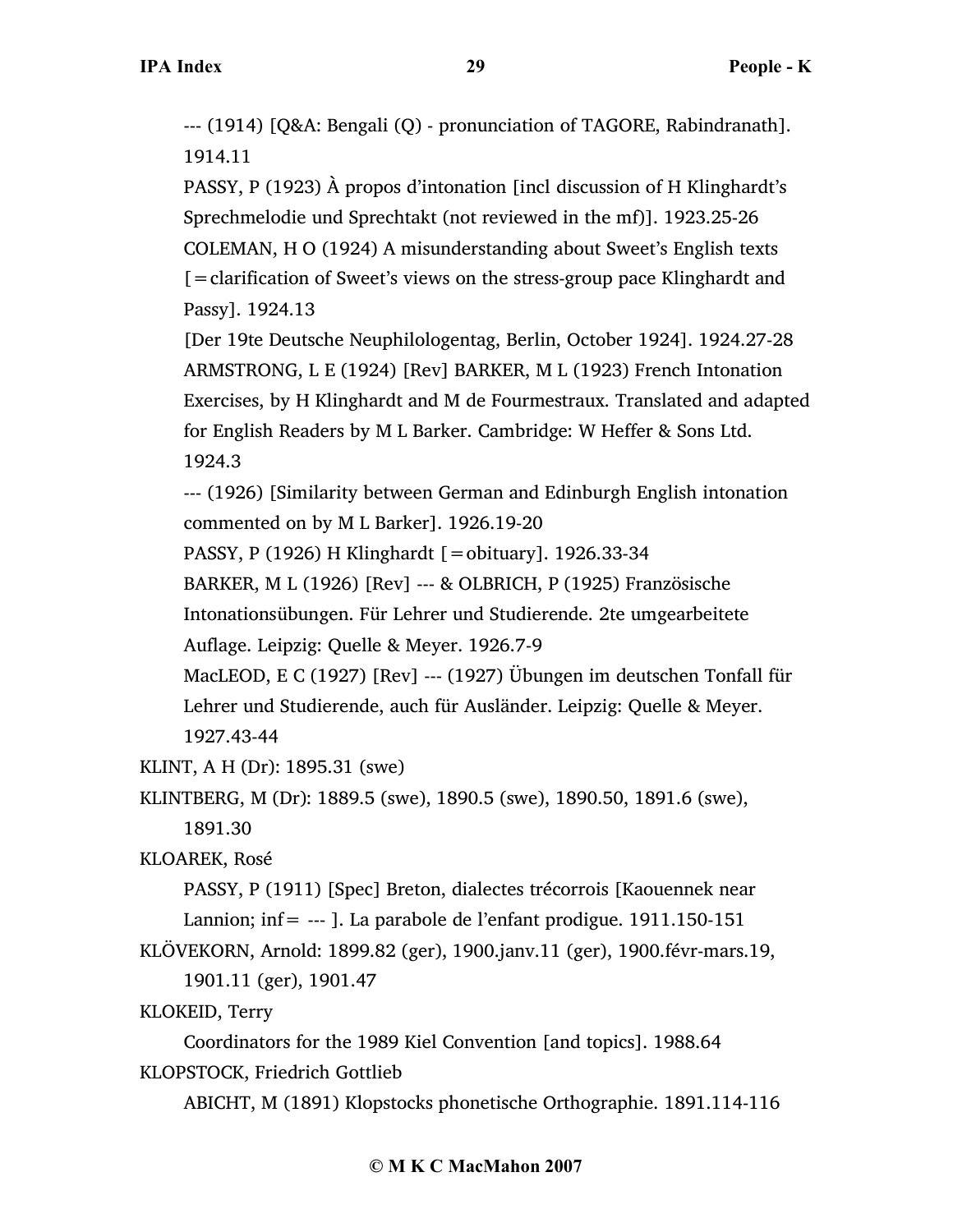[KLOPSTOCK, F G and spelling reform]. 1908.84 KLOSE, F: 1895.6 (ger), 1895.33 KLOSS, [ ] (Dr): 1888.Feb.73/9 (eng), 1889.5 (swe), 1889.66 KLOSTER JENSEN, Martin  $\sim$  JENSEN, Martin Kloster (Prof): 1956.26 (nor), 1960.39, 1972.Suppl.8 (nor), 1975.Suppl.12 (nor), 1978.Suppl.7 (brd), 1981.Suppl.7 (brd), 1990.ii.59 (nor), 1994.51 (nor), 1998.129 (nor), 2000.118 (nor), 2005.127 (nor) --- (1956) The specimen of Norwegian in the 'Principles' 1949. 1956.33-35 VANVIK, A J (1956) [Reply to M Kloster Jensen, 1956.33-35]. 1956.35-36 GIMSON, A C (1956) [Rev] --- (1955) Précis de prononciation française. Oslo: Aschehang. 1956.46-47 --- (1957) [Rev] ESSEN, O von (1956) Grundzüge der hochdeutschen Satzintonation. Ratingen, Rheinland: A Henn Verlag. 1957.19-21 VANVIK, A J (1962) [Rev] KLOSTER JENSEN, M (1961) Tonemicity. A technique for determining the phonemic status of suprasegmental patterns in pairs of lexical units, applied to a group of West Norwegian dialects, and to Faroese. Bergen-Oslo: Norwegian Universities Press 1962.12-14 GIMSON, A C (1965) Official decisions  $[$  = subscription rates; revision of IPA notation; new Council members]. 1965.2 GIMSON, A C (1972) Council elections [=results; Council membership from January 1973]. 1972.34 GIMSON, A C (1975) Council decisions  $[ = \text{cost of JIPA to be raised if}]$ necessary; A C GIMSON to retire as Secretary and Editor: J C WELLS to take over; A C GIMSON to remain Treasurer; agreed unanimously]. 1975.2 WELLS, J C (1976) The Association's Alphabet  $[=$  Council's views on proposed modifications]. 1976.2-3 Council elections  $[=$  results]. 1985.5 (1986-1990) Council (1987-1990). 1986.ifc, 1987.July.ifc, 1987.Dec.ifc, 1988.July.ifc, 1988.Dec.ifc, 1989.July.ifc, 1989.Dec.ifc, 1990.July.ifc, 1990.Dec.ifc KLOSTER-JENSEN, Martin (1991) Letter to the Editor  $[= [h]$  as a glottal fricative]. 1991.42. [See also A IIVONEN 1992.61-63.]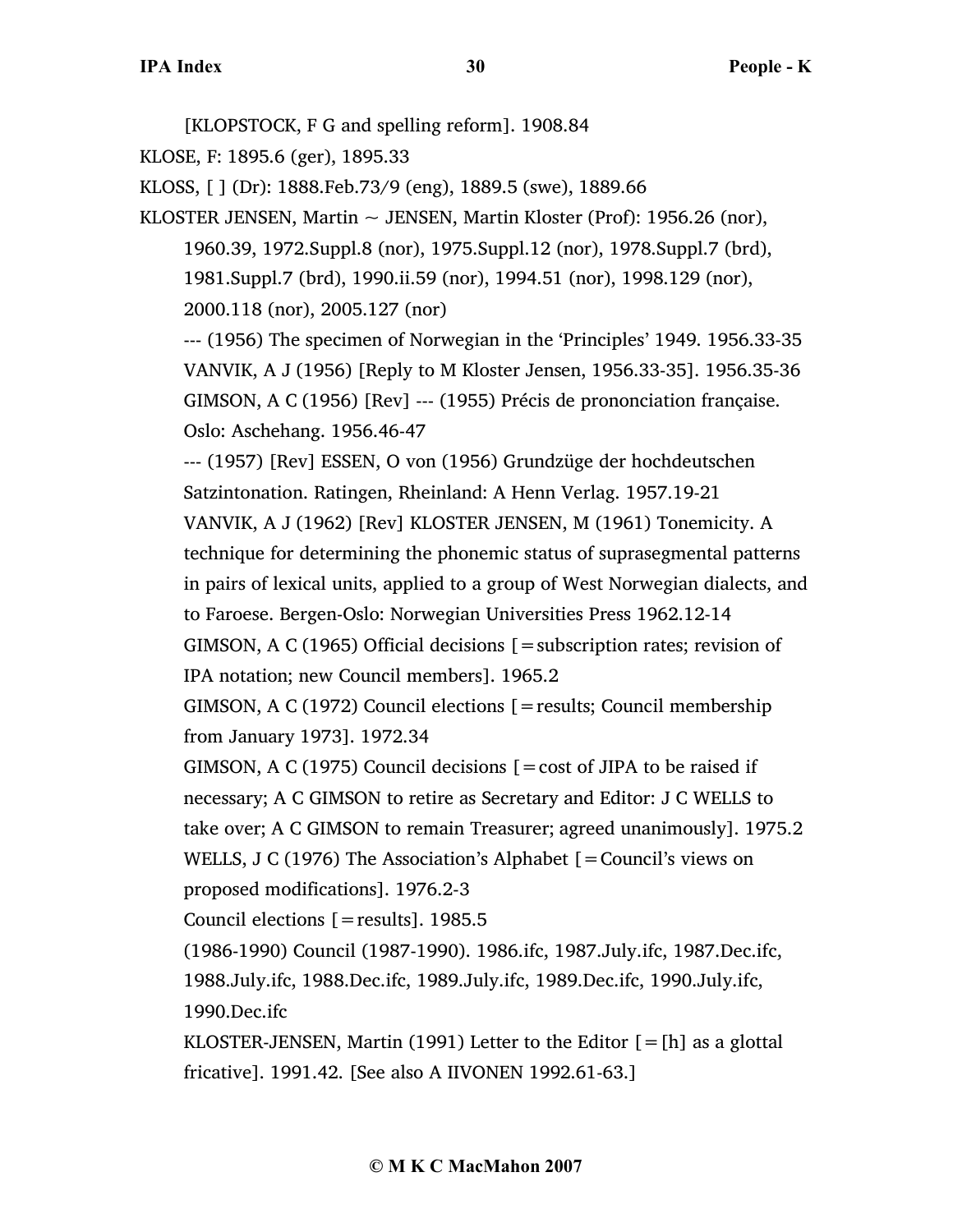IIVONEN, Antti (1992) How [h] became a glottal fricative: comments on the letter by Martin Kloster-Jensen in JIPA 21 (1991) [=1991.42]. 1992.61-63

KNABE, Albert: 1907.13 (ger), 1908.14 (ger), 1909.15 (ger), 1909.72 (ger), 1910.15 (ger)

KNAGENHJELM, Anna (Frk): 1894.145 (nor), 1895.11 (nor), 1895.33

```
KNAPSKA, [ ] (Miss): 1912.133 (pol), 1913.33 (pol), 1913.88 (pol),
```
1914.Suppl.23 (pol)

KNAUER, [ ] (Frl): 1912.78 (irl), 1913.13 (irl), 1914.Suppl.8 (irl)

KNEGJENS, G J: 1899.53 (net), 1900.janv.16 (net), 1901.17 (net), 1902.15 (net), 1902.52

KNES, E (Mlle): 1897.25 (auh), 1898.12 (auh), 1899.13 (auh), 1900.janv.14 (auh), 1901.15 (auh), 1902.13 (auh), 1903.13 (auh), 1904.11 (auh), 1904.60

KNIANDER, Ellen (Frl): IPA exam result (German). 1913.124

KNIEBE, [ ] (Miss): 1909.8 (eng), 1910.8 (eng), 1910.168

KNIEBE, O: 1908.14 (ger), 1909.15 (ger), 1910.15 (ger), 1911.22 (ger), 1912.37 (ger), 1912.94

KNIEPER, P: 1892.25 (rus), 1892.105 (rus), 1893.11 (rus), 1893.26 (rus), 1894.13 (rus), 1895.14 (rus), 1895.166 (rus), 1896.16 (rus), 1897.33 (rus), 1898.20 (rus), 1899.20 (rus), 1900.janv.21 (rus), 1900.févr-mars.20, 1901.22 (rus), 1901.48

Petite correspondance 1893.35

KNIGGE, [ ]

[Rev] VIËTOR, W [ed] (1888) Phonetische Studien. Drittes Heft. 1888.Aug-Sept.63-64

KNIGHT, C W: 1931.57 (eng), 1932.15 (eng), 1933.46

KNIGHT, Dudley (Prof): 1998.129 (usa), 2000.118 (usa), 2005.129 (usa)

KNIGHT, Francis H P: 1928.64 (eng)

KNIGHT, Rachael-Anne (Dr): 2005.128 (eng)

--- & NOLAN, Francis (2006) The effect of pitch span on intonational plateaux [infs= 8 females, 4 males, aged between 21 and 29, students at the University of Cambridge]. 2006.21-38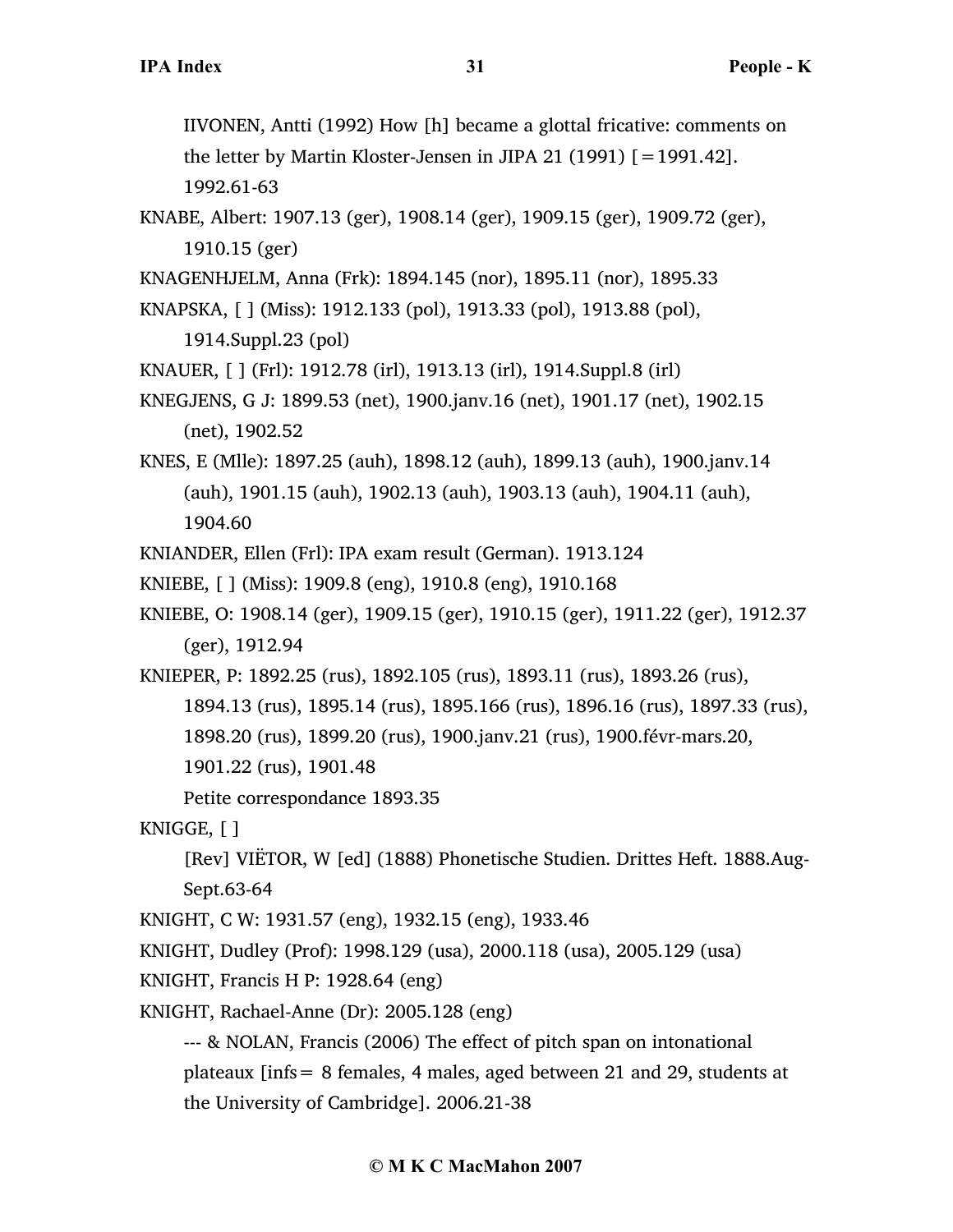KNIGHTS, L D: 1940.39 (eng), 1940.74 (eng), 1947.35 (eng)

- KNIPHORST, Gerard: 1894.185 (net), 1896.11 (net), 1897.27 (net), 1898.14 (net), 1899.15 (net), 1899.35, 1900.janv.16 (net), 1901.17 (net), 1902.15 (net), 1903.14 (net), 1903.48, 1904.13 (net), 1905.13 (net), 1906.16 (net), 1907.18 (net), 1908.19 (net), 1909.20 (net), 1910.20 (net), 1911.27 (net), 1912.42 (net), 1913.26 (net), 1914.Suppl.18 (net)
- KNIPPSCHILD, E: 1890.29 (ger), 1891.6 (ger), 1891.94, 1892.4 (ger), 1892.26 (ger), 1893.4 (ger), 1894.5 (ger), 1894.26
- KNOBBE, Albert (Dr): 1896.212 (ger), 1897.22 (ger), 1897.158, 1897.179, 1898.34 (eng), 1898.66 (ger), 1899.5 (eng), 1899.53 (ger), 1900.janv.7 (eng), 1900.janv.11 (ger), 1900.févr-mars.18 (ger), 1901.6 (eng), 1901.11 (ger), 1901.47, 1901.70 (ger), 1902.10 (ger), 1902.74 (ger), 1903.10 (ger)
- KNOBLEF: see KNOBLEF  $\sim$  KNOBLAUCH
- KNOBLEF ~ KNOBLAUCH, Emil ~ Emilij (Dr): 1898.6 (ger), 1898.90 (rus), 1898.130 (rus), 1898.150 (ger), 1899.6 (ger), 1900.janv.8 (ger), 1900.122, 1900.127 (ger), 1901.11 (ger), 1901.47, 1902.10 (ger), 1902.51, 1903.23 (ger), 1904.9 (ger), 1904.63 (ger) 1905.9 (ger), 1906.12 (ger), 1907.13 (ger), 1908.14 (ger), 1909.15 (ger), 1910.15 (ger), 1911.22 (ger), 1912.37 (ger), 1913.21 (ger), 1914.Suppl.14 (ger)
- KNOBLAUCH, E (1899) Über unsere Lauttafel, die Palatalen und die Vokale [=palatals]. 1899.117-122
- KNOBLAUCH, E (1899) Über unsere Lauttafel, die Palatalen und die Vokale  $(For \text{tetzung})$  [ = vowels]. 1899.133-138. Comm: P Passy

```
KNOBLOCH, H (Dr): 1900.févr-mars.18 (fra), 1900.38 (ger), 1901.11 (ger)
KNÖS: see HALLMAN-KNÖS
```
KNOFLACH, A

Teaching English [to Polish Jews in New York by A Knoflach; use of the phonetic method; <New York Tribune, 9 January 1892]. 1892.44-45

```
KNOLLENBERG, Margaret A (Miss): 1912.133 (ger),1913.21 (ger)
```

```
KNOPF, Kamilla (Dr): 1956.55 (brd), 1961.Suppl.v (brd), 1962.21 (brd),
```
1964.17

GIMSON, A C (1973) [Rev] --- (1971) English Pronunciation Exercises. München: W Fink. 1973.101-103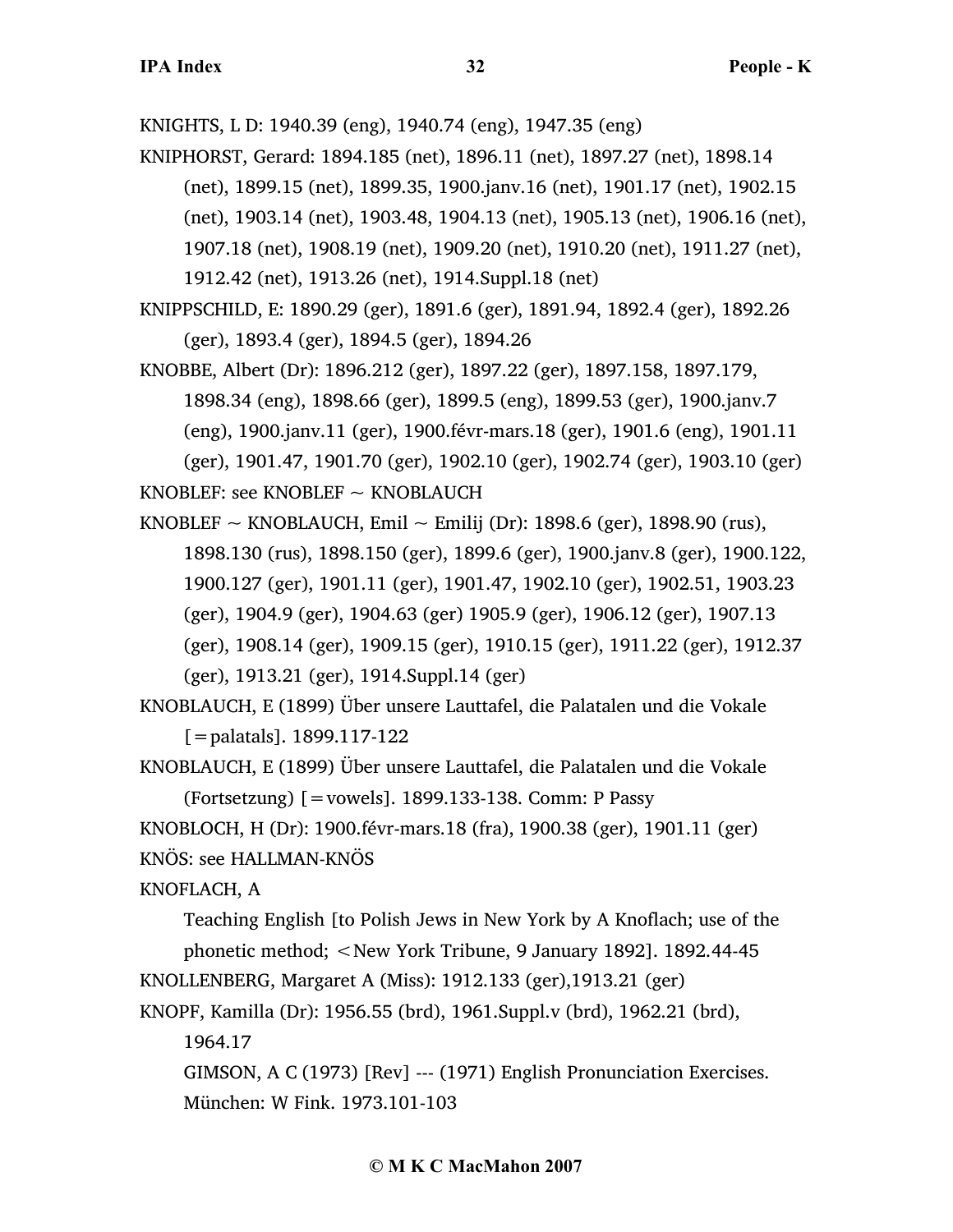KNORRING, Ag v (Frk): 1897.126 (fin), 1898.19 (fin), 1899.19 (fin), 1900.janv.20 (fin)

KNOTT, Thomas Albert

JONES, D (1944) [Rev] KENYON, J S & --- (1944) A Pronouncing Dictionary of American English. Springfield, Mass: G & C Merriam Co. 1944.7

KNOWLES, Gerald (Dr): 1972.92 (nir), 1975.Suppl.16 (nir), 1978.Suppl.17 (eng), 1981.Suppl.17 (eng), 1990.ii.59 (eng), 1994.51 (eng), 1998.129 (eng)

JAMES, Allan (1990) [Rev] --- (1987) Patterns of Spoken English. London & New York: Longman. 1990.Dec.48-52

ROACH, Peter, --- , VARADI, Tamas, ARNFIELD, Simon (1993) MARSEC: A machine-readable spoken English corpus. 1993.47-53

KNOWLES, J [1]

--- (1902) [List of sounds in modern Indian languages < Phonetic Journal]. 1902.44

[--- : lecture on a common romanic script for India, meeting of the East India Association, 6 March 1911.] 1911.78

KNOWLES, J [2]: 1949.7 (eng), 1951.27 (eng), 1951.51 (eng), 1952.Suppl.ii (eng), 1952.49

KNOWLES, Mary H (Mrs): 1909.94 (usa), 1909.139 (usa), 1910.26 (usa),

1911.33 (usa), 1912.49 (usa), 1913.34 (usa), 1914.Suppl.24 (usa)

KNUCHEL, Elise (Soeur)

PASSY, P (1897) [Spec] Patois suisse-allemand de Wattenwyl bei Worb (Bern). StJ [inf= --- ]. 1897.155

KNUDSEN, Carl Wilhelm

[Rev] --- (1886) A Pronouncing and Spelling Dictionary of the English Language. The words alphabetically arranged according to Noah Webster's pronunciation, for schools and families. South Norwalk, Conn: Golding Brothers. 1886.Sept.[3]

[Rev] --- (1887) A Primer for Use in Schools and Families for Teaching Correct and Distinct Articulation in Reading and Speaking. South Norwalk, Conn: Golden Brothers. 1887.Oct.343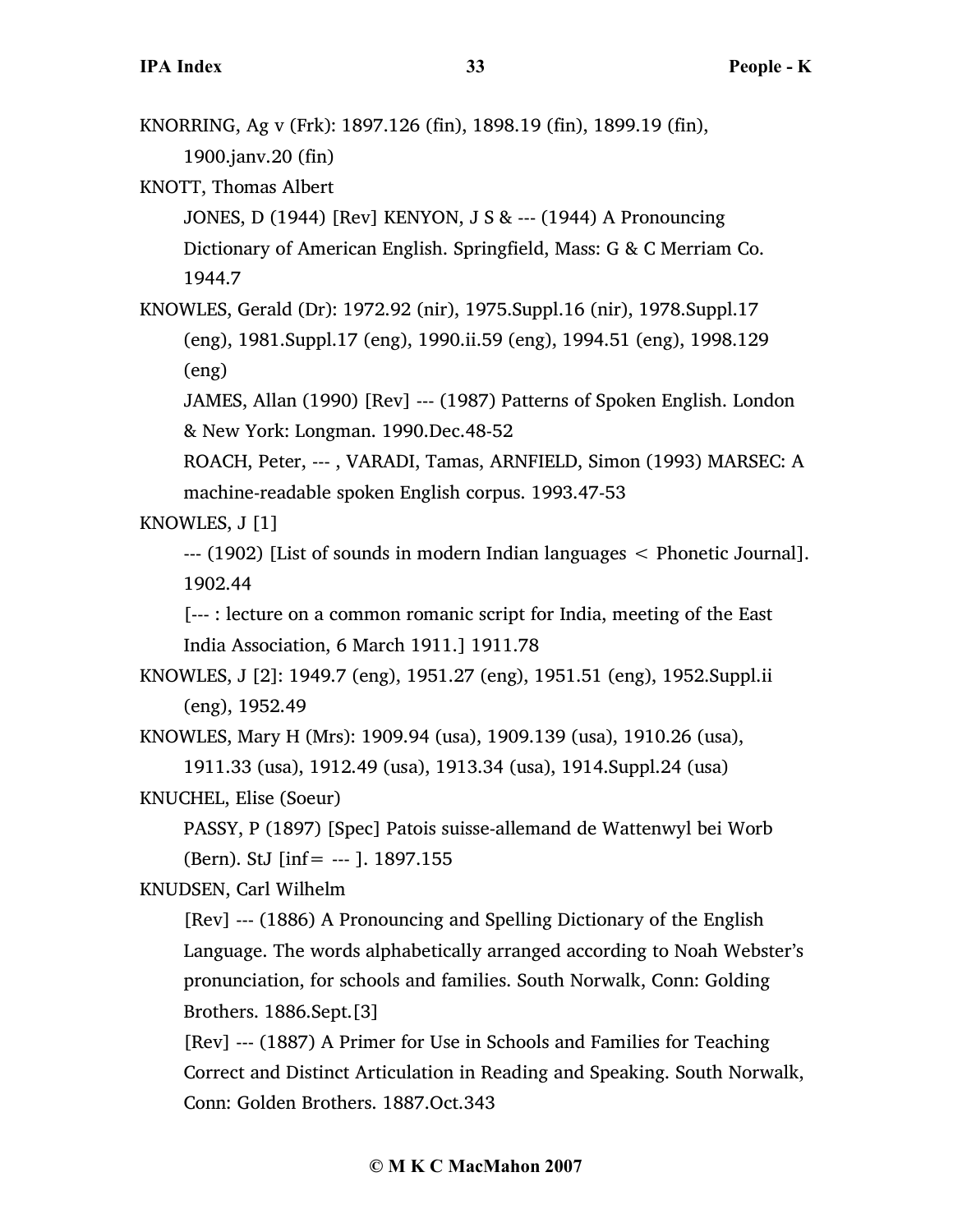[death]. 1894.76 KNUDSEN ~ KNUDSEN-HJORTØ, K: 1895.186 (den), 1896.32 (den), 1896.212 (fra), 1897.17 (fra), 1897.28 (den), 1897.52, 1897.110 (den), 1898.32 (den), 1899.16 (den), 1899.130 (den), 1900.janv.18 (den), 1900.122 (den), 1901.18 (den), 1902.17 (den), 1903.16 (den), 1904.14 (den), 1905.15 (den) HALTER, C (1897) Cours de phonétique à L'École des Hautes Études: ... Exercices pratiques [KNUDSEN, K on /r/ in Danish]. 1897.76 KNUDSEN-HJORTØ: see KNUDSEN ~ KNUDSEN-HJORTØ KNUDSEN, Regnar: 1901.121 (den), 1902.17 (den), 1903.16 (den), 1904.14 (den), 1905.15 (den), 1906.18 (den), 1907.20 (den), 1908.21 (den), 1909.23 (den), 1910.22 (den), 1911.30 (den), 1912.45 (den), 1913.29 (den), 1914.Suppl.20 (den) KNUTSSON, A: 1895.54 (swe), 1896.14 (swe), 1896.35 KNÚTSSON, Pétur (Mr): 1990.ii.59 (ice), 1994.51 (ice), 1998.129 (ice) KOBATASHI, Atsushi: 2000.118 (jap), 2005.126 (jap) KOBAYASHI, S (Prof): 1932.47 (jap), 1934.40 (jap), 1936.44 (jap), 1938.40 (jap) KOBAYASHI, T: 1964.36 (jap) KOBBERVIG, K (Dr): 1969.22 (can), 1972.Suppl.2 (can) KOCH, [ ]: 1905.9 (ger) KOCH, D: 1889.5 (eng), 1889.66 KOCH, Fedor (Dr): 1890.49 (ger), 1891.6 (ger), 1892.5 (ger), 1893.4 (ger), [death] 1893.42 KOCH, J PASSY, P (1893) Zeugnisse! [= use of phonetic transcription; reaction to views of Dr Tanger; see also KLINGHARDT, H 1892.106-107]. 1893.133- 134 KOCH, K: 1888.Feb.73/9 (eng)

KOCH, Karl: 1897.126 (ger), 1898.8 (ger), 1898.35, 1899.34 (ger), 1899.66, 1900.janv.11 (ger), 1900.févr-mars.19, 1901.11 (ger), 1901.30

KOCH  $\sim$  KOCK, Lilli (Frk): 1894.50 (fra), 1895.3 (fra), 1895.54 (den), 1896.12 (den), 1897.28 (den), 1898.16 (den), 1899.16 (den), 1899.83 (den),

# **© M K C MacMahon 2007**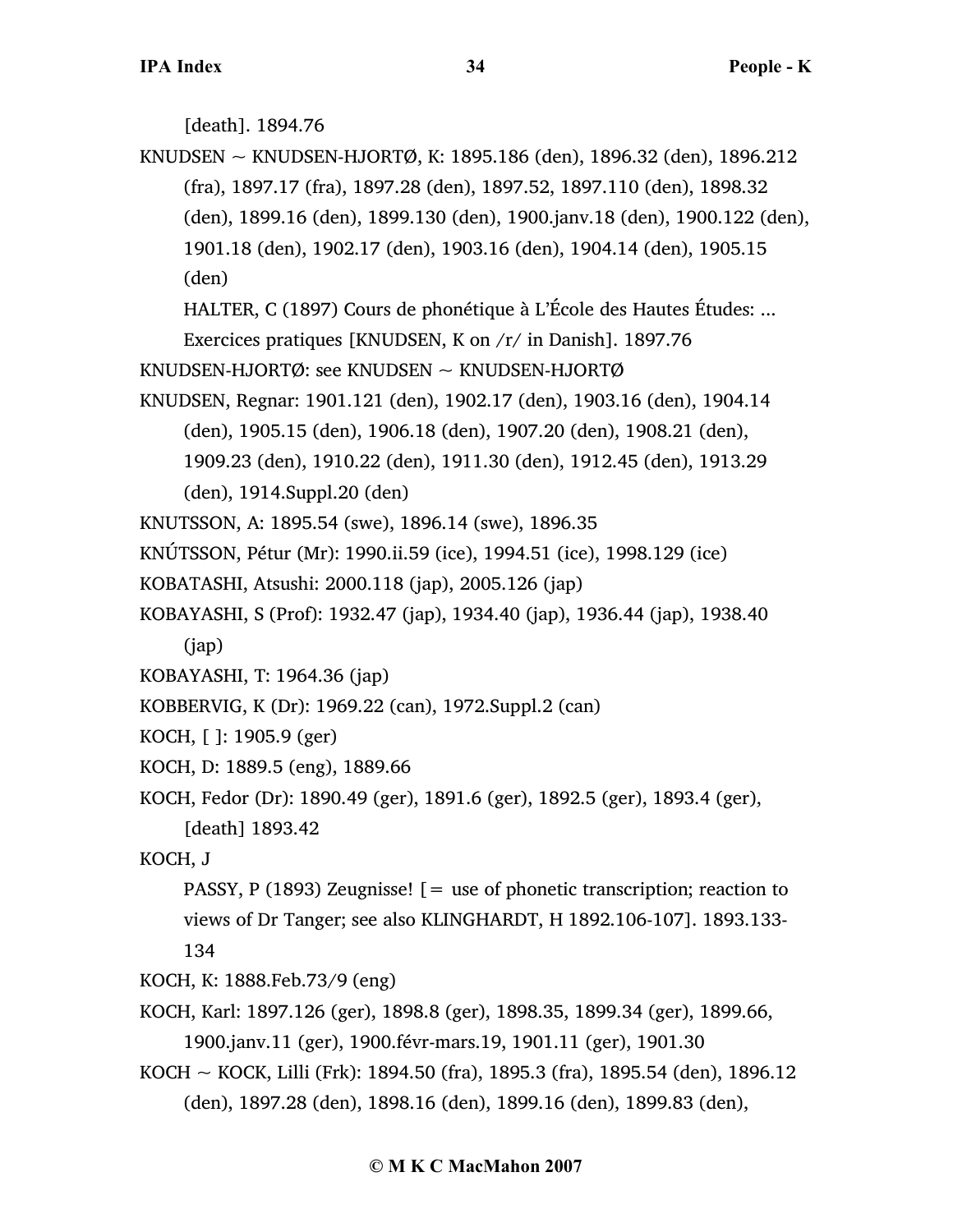1900.janv.18 (den), 1901.18 (den), 1902.17 (den), 1903.16 (den), 1904.15 (den), 1905.15 (den), 1906.18 (den), 1907.20 (den), 1908.21 (den), 1909.23 (den), 1910.22 (den), 1911.30 (den), 1912.45 (den), 1913.29 (den), 1914.Suppl.20 (den)

KOCH, Max: 1903.24 (ger), 1904.9 (ger), 1905.9 (ger), 1906.12 (ger), 1907.13 (ger), 1908.14 (ger), 1909.15 (ger), 1909.95

KOCH, Paul: 1891.122 (ger), 1892.5 (ger), 1892.42, 1893.4 (ger), 1893.42

- KOCHETOV, Alexei (Dr): 2005.125 (can)
- KOCK: see KOCH  $\sim$  KOCK, Lilli (Frk)
- KODZASOV, S V (Dr): 1994.51 (rus), 1998.129 (rus), 2000.118 (rus), 2005.127

(rus)

- (1991) Council. 1991.June, Dec.ifc
- (1992) Council. 1992.ifc
- (1993) Council. 1993.June.ifc
- (1993) Council. 1993.Dec.ifc
- (1994) Council. 1994.June.ifc
- (1994) Council. 1994.Dec.ifc
- (1995) Council. 1995.June.ifc
- (1995) Council. 1995.Dec.ifc
- (1995) Council. 1995.Dec.ifc
- (1996) Council. 1996.June.ifc
- (1996) Council. 1996.Dec.ifc
- (1997) Council. 1997.June & Dec.ifc
- (1998) Council. 1998.June & Dec.ifc
- (1999) Council. 1999.June.ifc
- (1999-2003) Council. 2000.June & Dec.prelim matter
- (1999-2003) Council. 2001.Dec.prelim matter
- (1999-2003) Council. 2002.June & Dec.prelim matter
- (1999-2003) Council. 2003.June & Dec.prelim matter
- KOEBE, [ ]: 1901.142 (fra), 1903.3 (fra), 1903.48
- KÖDER, W: 1895.30 (ger), 1896.7 (ger), 1896.35, 1897.126 (ger), 1897.178
	- (ger), 1898.8 (ger), 1899.9 (ger), 1899.35

KOEFOED, Hans Anton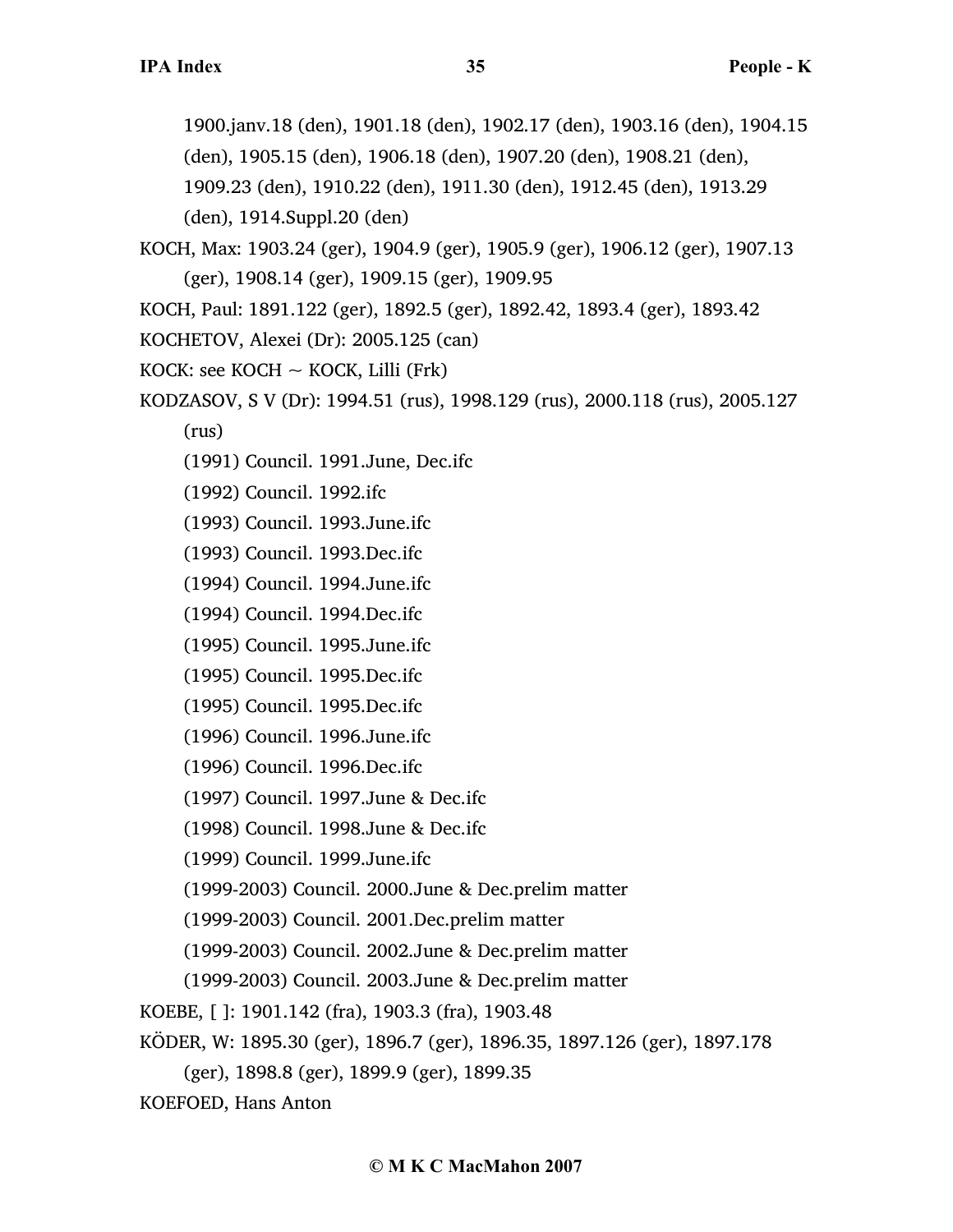O'CONNOR, J D (1968) [Rev] --- (1967) Fonemik: Orientering i fonemteori og fonemik analyse. Oslo: Universitetsforlaget. 1968.35

KÖHL, James C: 1905.26 (usa), 1906.21 (usa), 1906.30, 1907.25 (usa), 1908.25 (usa), 1909.27 (usa)

KOEHLER, C (Miss): 1912.118 (usa), 1913.35 (usa), 1914.Suppl.25 (usa)

KÖHLER, F (Prof): 1913.109 (ger), 1913.126 (ger), 1914.Suppl.14 (ger)

--- (1914) Phonetik an den Ferienkurzen zu Kaiserslautern. 1914.4 KÖHLER, F: 1895.125 (ger), 1896.7 (ger), 1897.22 (ger), 1898.32 (ger), 1899.9

(ger), 1900.janv.11 (ger), 1900.févr-mars.19, 1901.11 (ger), 1901.47 KÖHLER, Oswin

--- , LADEFOGED, Peter, SNYMAN, Jan, TRAILL, Anthony, VOSSEN, Rainer (1988) The symbols for clicks. 1988.140-142

KÖHNLEIN, [ ] (Prof): 1892.26 (ger), 1893.5 (ger), 1894.5 (ger), 1894.50 (ger) KÖKERITZ, Helge (Dr): 1930.16 (swe), 1932.18 (swe), 1934.33 (swe), 1936.39

(swe), 1938.34 (swe)

LAWRENSON, A C (1933) [Rev] --- (1932) The Phonology of the Suffolk Dialect, Descriptive and Historical. Uppsala: A-B Lundequistska Bokhandeln. 1933.7-8

KOELBING, [ ]

[death]. 1899.123

KÖLMANN, A: 1888.April.169/25 (ger), 1889.5 (ger), 1889.66

KOENIG, Albert: 1898.50 (fra), 1899.4 (fra), 1899.35

--- , (1898) [Spec] Arabe vulgaire de Caire, Egypte. StJ. 1898.147. Corr: 1898.163

--- , (1898) [Spec] Persan, prononciation des Parsis de Bombay. StJ.

1898.147. Corr: 1898.163

--- , (1898) [Spec] Patois de l'Alpe suabe. StJ. 1898.162

--- , (1898) [Spec] Patois suabe de Stuttgard. StJ. 1898.162

KÖNIG, W: 1902.10 (ger), 1903.10 (ger), 1903.48

KÖNIGER, K: 1914.Suppl.14 (ger)

KÖPER, [ ] (Frl): 1899.98 (ger), 1900.janv.11 (ger), 1900.févr-mars.19, 1901.11 (ger), 1901.47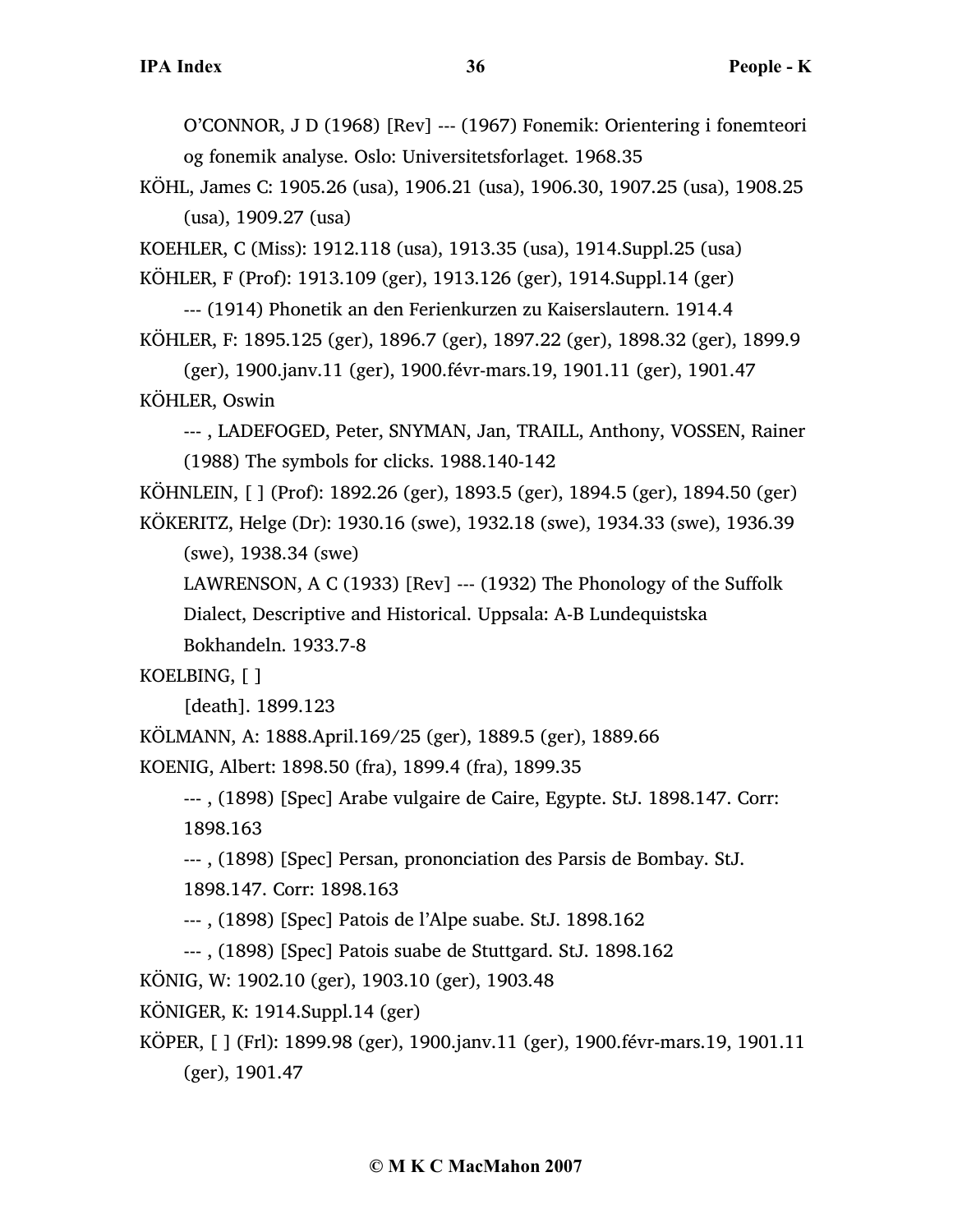KÖPPEN, W (Dr): 1890.juil-août.72 (ger), 1891.41 (ger), 1892.5 (ger), 1893.5 (ger), 1893.42

KÖPPEN, W (Prof): 1890.80 (ger), 1891.6 (ger), 1892.5 (ger), 1892.42, 1893.5 (ger), 1894.5 (ger), 1894.26

--- (1892) Russisch und deutsch-russisch. Fortsetzung (Proben) 1892.108- 110

 $-$ --- (1892) Russisch und deutsch-russisch  $=$  description of salient articulatory features]. 1892.90-93

KOERBER, G: 1925.Suppl.8 (swi)

KOERNER, E F Konrad

(1993) Historiography of phonetics: the state of the art. 1993.1-12 KÖRÖSI, S'ndor: 1892.6 (auh), 1893.7 (auh), 1894.7 (auh), 1895.8 (auh),

1895.33, 1896.9 (auh), 1897.25 (auh), 1897.51

KÖSTER, Jens-Peter (Prof): 1978.94 (brd), 1978.Suppl.7 (brd), 1981.Suppl.7 (brd), 1990.ii.59 (ger), 1994.52 (ger), 1998.129 (ger), 2000.118 (ger), 2005.126 (ger)

KÖSTER, Olaf (Dr): 1998.129-130 (ger), 2000.118 (ger), 2005.126 (ger)

KÖSTERS, Josef: 1900.126 (ger), 1901.11 (ger), 1902.10 (ger), 1902.98 (ger),

1903.10 (ger), 1903.30 (ger), 1904.9 (ger), 1904.60, 1905.9 (ger), 1906.12 (ger), 1907.13 (ger), 1908.14 (ger), 1909.15 (ger), 1910.15 (ger), 1911.22 (ger), 1912.37 (ger), 1913.21 (ger), 1913.111

KÖTTER, F (Frl): 1895.201 (ger), 1896.7 (ger), 1896.35, 1897.22 (ger), 1897.51

KOFOED, C A: 1895.186 (den), 1896.32 (den), 1897.28 (den), 1897.52

KOHL, Aug (Dr): 1911.22 (ger), 1912.37 (ger), 1912.119 (ger), 1913.21 (ger), 1914.Suppl.14 (ger)

KOHLER, [ ]: 1907.89 (ger), 1908.14 (ger), 1908.63

KOHLER, Klaus J (Prof): 1962.20 (sco), 1966.39 (brd), 1972.Suppl.4 (brd), 1975.Suppl.6 (brd), 1978.Suppl.7 (brd), 1981.Suppl.7 (brd), 1990.ii.59 (ger), 1994.52 (ger), 1998.129 (ger), 2000.118 (ger), 2005.126 (ger) Council elections  $[=$  results]. 1985.5

(1986-1989) Council (1987-1989). 1986.ifc, 1987.July.ifc, 1987.Dec.ifc, 1988.July.ifc, 1988.Dec.ifc, 1989.July.ifc, 1989.Dec.ifc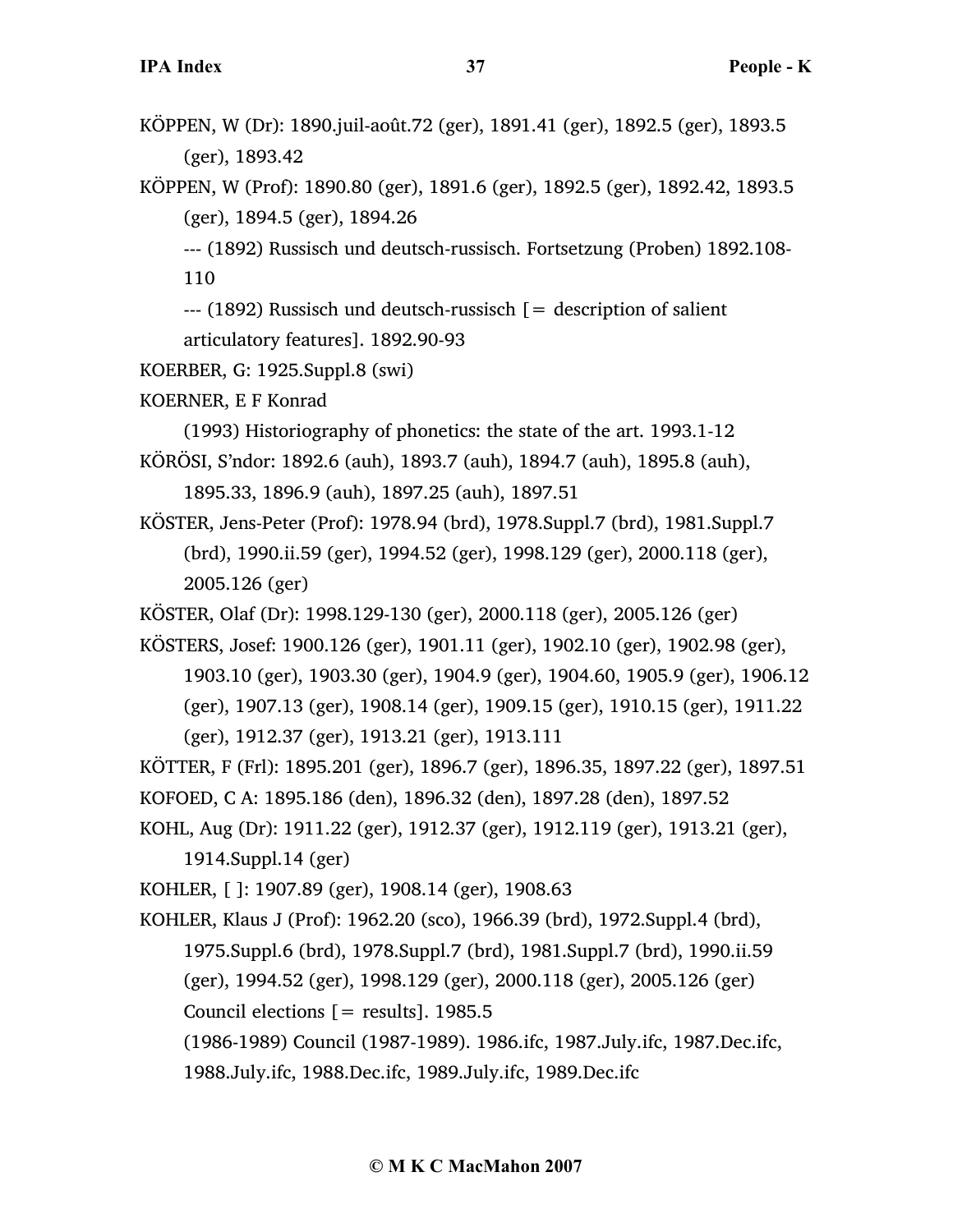Association affairs [=election of Vice-President, resignation of Editor,

comments on the 1989 IPA chart, proposed new by-law; notice of election].

1990.July.[54]

(1990) Council (1989). 1990.July.ifc

ROACH, Peter (1990) Association business and announcements [=Council

election results]. 1990.Dec.72

(1990-1991) Council (1990-1991). 1990.Dec.ifc, 1991.June.ifc

(1991) Council. 1991.June, Dec.ifc

(1992) Council. 1992.ifc

(1993) Council. 1993.June.ifc

(1993) Council. 1993.Dec.ifc

(1994) Council. 1994.June.ifc

(1994) Council. 1994.Dec.ifc

(1995) Council. 1995.June.ifc

- (1995) Council. 1995.Dec.ifc
- (1995) Council. 1995.Dec.ifc
- (1996) Council. 1996.June.ifc
- (1996) Council. 1996.Dec.ifc

(1997) Council. 1997.June & Dec.ifc

(1998) Council. 1998.June & Dec.ifc

(1999) Council. 1999.June.ifc

(1999-2003) Council. 2000.June & Dec.prelim matter

(1999-2003) Council. 2001.Dec.prelim matter

(1999-2003) Council. 2002.June & Dec.prelim matter

(1999-2003) Council. 2003.June & Dec.prelim matter

(2003-207) Council. 2004.June:prelim matter, 2004.Dec.prelim matter,

2005.June.prelim matter, 2005.Dec.prelim matter, 2006.June.prelim

matter, 2006.Dec. prelim matter

Guest editor: 2001.Dec.prelim matter

--- (1973) [Rev] ZWIRNER, E & EZAWA, K [eds] (1969) Phonometrie,

Dritter Teil: Spezielle Anwendungen I. Basel & New York: Karger 1973.49- 52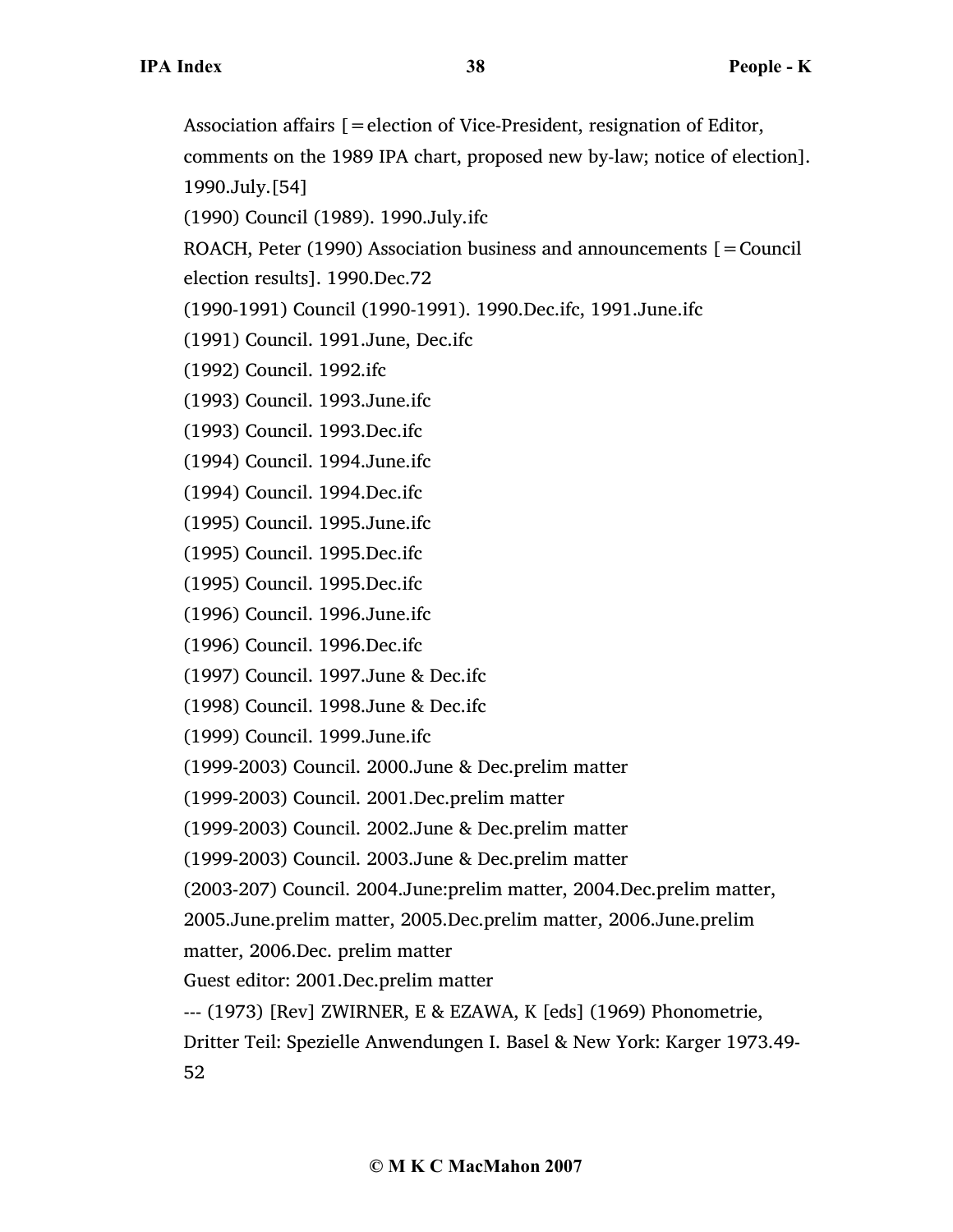--- (1974) Contrastive sentence phonology [=English, German]. 1974.87- 91

--- (1990) German [inf=aged 54 from Northern Germany; incl NWS].

1990.July.48-50. Corr: 1990.Dec.44-46

--- (1990) Comment on German [see 1990.July.48-50 and LADEFOGED, Peter 1990.Dec.47]. 1990.Dec.44-46

LADEFOGED, Peter (1990) Phonology and the IPA. [See --- 1990.Dec.44- 46.] 1990.Dec.47

JASSEM, Wiktor (1991) More on German [ç] and [x]. [See --- 1990.Dec.44- 46 and P LADEFOGED 1991.Dec.47.] 1991.42-44

Association Business: Business meeting, 22 August 1991, Aix-en-Provence

[--- unwilling to continue as Vice-President]. 1991.55-56

--- (1992) [David Abercrombie.] 1992.68

--- (2000) The future of phonetics. 2000.1-24. See also 2000.25-29 and 2000.31-36

OHALA, John (2000) Phonetics in the free market of scientific ideas and results. [See also 2000.1-24 and 2000.31-36.]. 2000.25-29

LAVER, John (2000) The nature of phonetics. [See also 2000.1-24 and 2000.25-29.]. 2000.31-36

--- (2001) Articulatory dynamics of vowels and consonants in speech communication. 2001.1-16

--- (2001) Foreword by the President of the International Phonetic

Association [Patterns of Speech Sounds in Unscripted Communication.

Papers from an International Symposium held at Akademie

Sankelmark/Flensburg, Germany, 8th -- 11th October, 2000]. 2001.v-vi KOHLSTRÖM, Helmi (Frk): 1892.25 (fin)

KOHNERT, J (Frl): 1912.133 (ger), 1913.21 (ger), 1914.Suppl.14 (ger)

KOHNO, Morio (Prof): 1984.53 (jap), 1990.ii.59 (jap), 1994.52 (jap), 1998.129

(jap), 2000.118 (jap), 2005.126 (jap)

KOHSTALL, [ ]: 1897.178 (ger), 1898.8 (ger), 1899.9 (ger), 1899.35

KOHT, [ ]: 1898.150 (fra), 1899.3 (fra), 1899.54 (fra), 1899.82 (nor),

1900.janv.19 (nor), 1900.févr-mars.20, 1901.20 (nor), 1901.48 KOLAR, K (Mlle): 1896.212 (auh), 1897.25 (auh), 1898.12 (auh)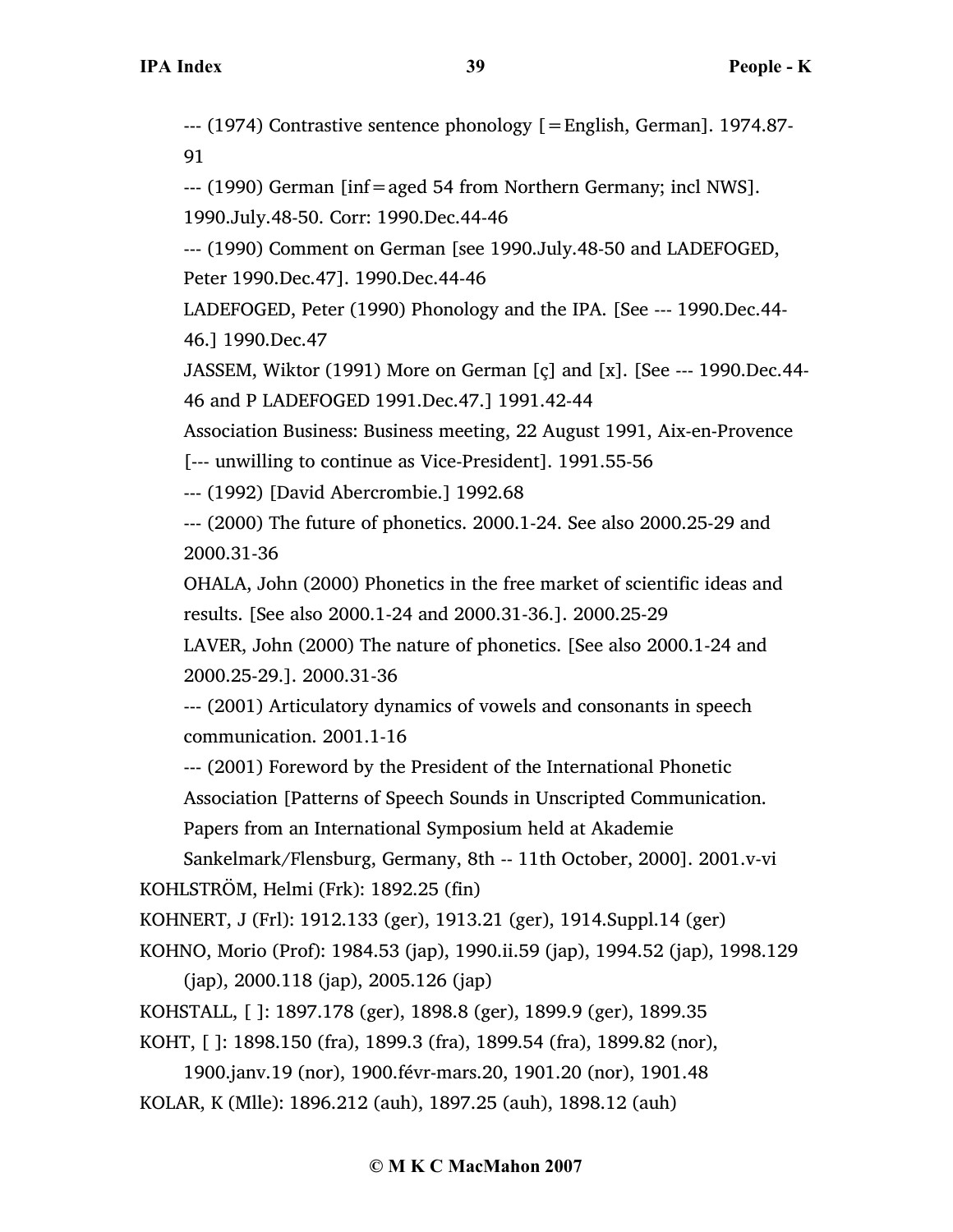- KOLATKAR, Balkrishna Ramchandra
	- JONES, D (1934) [Spec] Marathi (Literary) [inf= --- , Kolhapur District].
	- NWS. 1934.102-105
	- JONES, D (1935) [Spec] Marathi (Colloquial) [inf= --- , Kolhapur District]. NWS. 1935.30-32
- KOLBE, Heinrich: 1900.69 (ger), 1901.11 (ger), 1901.47
- KOLDING, Valborg (Frk): 1902.33 (den), 1903.16 (den)
- KOLKENBECK, A: 1900.102 (eng), 1901.6 (eng), 1902.6 (eng), 1902.51
- KOLLER, E: 1890.29 (ger), 1891.6 (ger), 1891.30, 1892.25 (ger), 1893.4 (ger), 1893.42
- KOLLER, M (Frk): 1895.113 (fra), 1895.138 (fra), 1895.166 (nor), 1896.13 (nor), 1897.30 (nor), 1897.52
- KOLREP, [ ]: 1902.145 (fra), 1903.3 (fra), 1904.3 (fra), 1904.59
- KOLREP, H: 1911.19 (ger), 1912.33 (ger), 1913.17 (ger), 1914.Suppl.11 (ger)
- KOLSTRÖM, H (Nti): 1900.20 (fin)
- KOMAR, Smiljana (Dr): 1998.129 (slo), 2000.118 (slo), 2005.127 (slo) ŠUŠTARŠIČ, Rastislav, --- , PETEK, Bojan (1995) [Spec] Slovene [inf=male and female, from Ljubljana; includes NWS]. 1995.86-90

KOMITA, Y: 1925.Suppl.8 (jap), 1929.42 (jap), 1930.22 (jap), 1932.25 (jap),

1933.19 (jap), 1934.40 (jap), 1934.86, 1936.44 jap, 1938.40 (jap)

KOMP, [ ]: 1902.23 (fra), 1903.4 (fra), 1903.48

- KONDO, Mariko (Dr): 1994.52 (sco), 2000.118 (jap), 2005.126 (jap)
- KONDO, Yuko (Dr): 1994.52 (sco), 1998.129 (jap), 2000.118 (jap), 2005.126 (jap)
- KONG, Lily (Miss): 1910.142 (usa), 1911.34 (usa), 1912.50 (usa), 1913.35 (usa), 1914.Suppl.25 (usa)
- KONGSTED, H: 1890.89 (den), 1891.6 (den), 1892.8 (den)
- KONOPCZYNSKI, G (Mme): 1976.44 (fra), 1978.Suppl.6 (fra), 1981.Suppl.5 (fra) KONOPKA, Rafal
	- LEWIS, Jack Windsor (2004) [Rev] UPTON, Clive, KRETZSCHMAR Jr,
	- William A & --- (2003) The Oxford Dictionary of Pronunciation for Current
	- English. Oxford: Oxford University Press. 2004.220-226
- KONTZE, Amalie (Frl): IPA exam result (German). 1913.125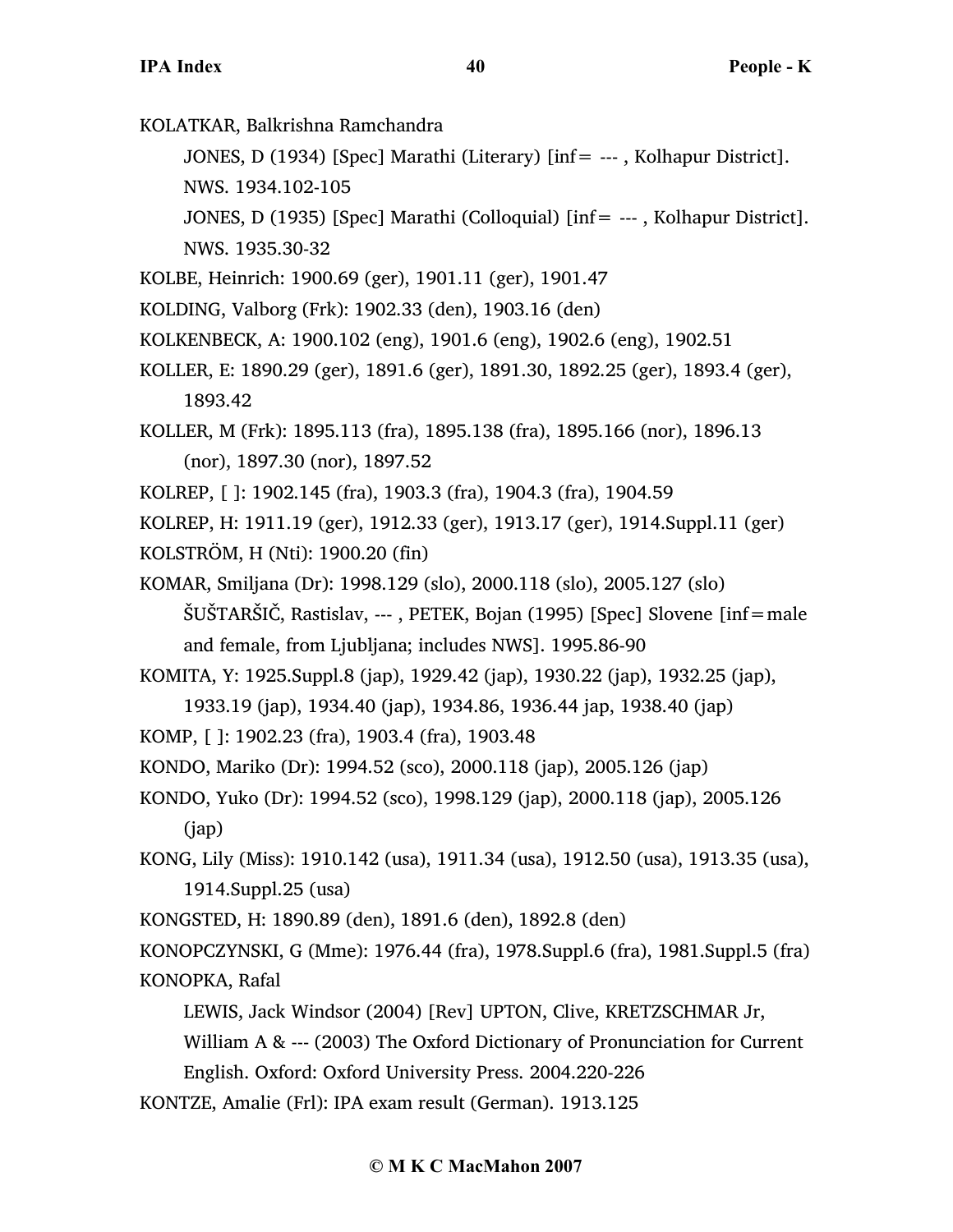- KONTZE, Anna (Frl): 1913.150 (rus), 1914.Suppl.23 (rus)
- KOO, J H
	- --- (1975) The ə and vowel lengthening in St Lawrence Island Eskimo.
	- 1975.26-28
- KOORARAM, M: 1952.Suppl.x (mau)
- KOPACZ-OBIŃSKI, M: 1925.Suppl.8 (pol)
- KOPEC, Gary
	- In Memoriam. 1999.191
- KOPKA, [ ]: 1902.4 (fra), 1902.75
- KOPPE, E (Mlle): 1895.113 (fra)
- KOPPEL, [ ]: 1909.23 (den), 1910.22 (den), 1911.29 (ita), 1912.44 (ita),
	- 1913.28 (ita), 1914.Suppl.20 (den)
- KOPPEL, Ph (Frk): 1897.74 (den), 1898.16 (den), 1898.36
- KOPPEL, Philippa (Mlle): 1908.62 (eng), 1909.8 (eng)
- KOPPER, Peter Ulrich (Mr): 1980.82 (brd), 1981.Suppl.7 (brd), 1994.52 (ger),
	- 1998.129 (ger), 2000.118 (ger), 2005.126 (ger)
- KOPSCH, Karl: 1908.121 (ger), 1909.15 (ger), 1910.15 (ger), 1911.22 (ger),
	- 1912.37 (ger), 1912.119 (ger), 1913.21 (ger), 1914.Suppl.14 (ger)

KOREF, Oskar (Dr): 1911.191 (auh), 1912.40 (auh), 1913.25 (auh),

- 1914.Suppl.16 (auh), 1914.60 (auh)
- [--- : doctorate, Prague]. 1914.33
- KOREMAN, Jacques (Dr): 1998.129 (ger), 2005.126 (ger)
- KORFF, [ ]: 1896.148 (ger), 1897.22 (ger), 1897.51
- KORN, E (Miss): 1909.8 (eng), 1910.8 (eng), 1910.95, 1910.168
- KORNERUP, Kitty (Frk): 1901.46 (den), 1902.17 (den), 1903.16 (den), 1904.15
	- (den), 1905.15 (den)
- KORNMESSER, Ernst (Dr): 1902.23 (ger), 1903.10 (ger), 1904.9 (ger)
- KORSMEYER, [ ] (Mlle): 1899.129 (fra), 1900.janv.4 (fra), 1900.févr-mars.19
- KORTEN, C (Mrs): 1951.27 (eng), 1952.Suppl.ii (eng), 1952.49
- KORTHALS, [ ]: 1902.24 (ger), 1903.10 (ger), 1903.48
- KOSCHWITZ, Eduard (Prof)
	- [Rev] --- (1888) Neufranzösische Formenlehre nach ihrem Lautstande dargestellt. Oppeln & Leipzig: E Franck. 1888.Oct.429/77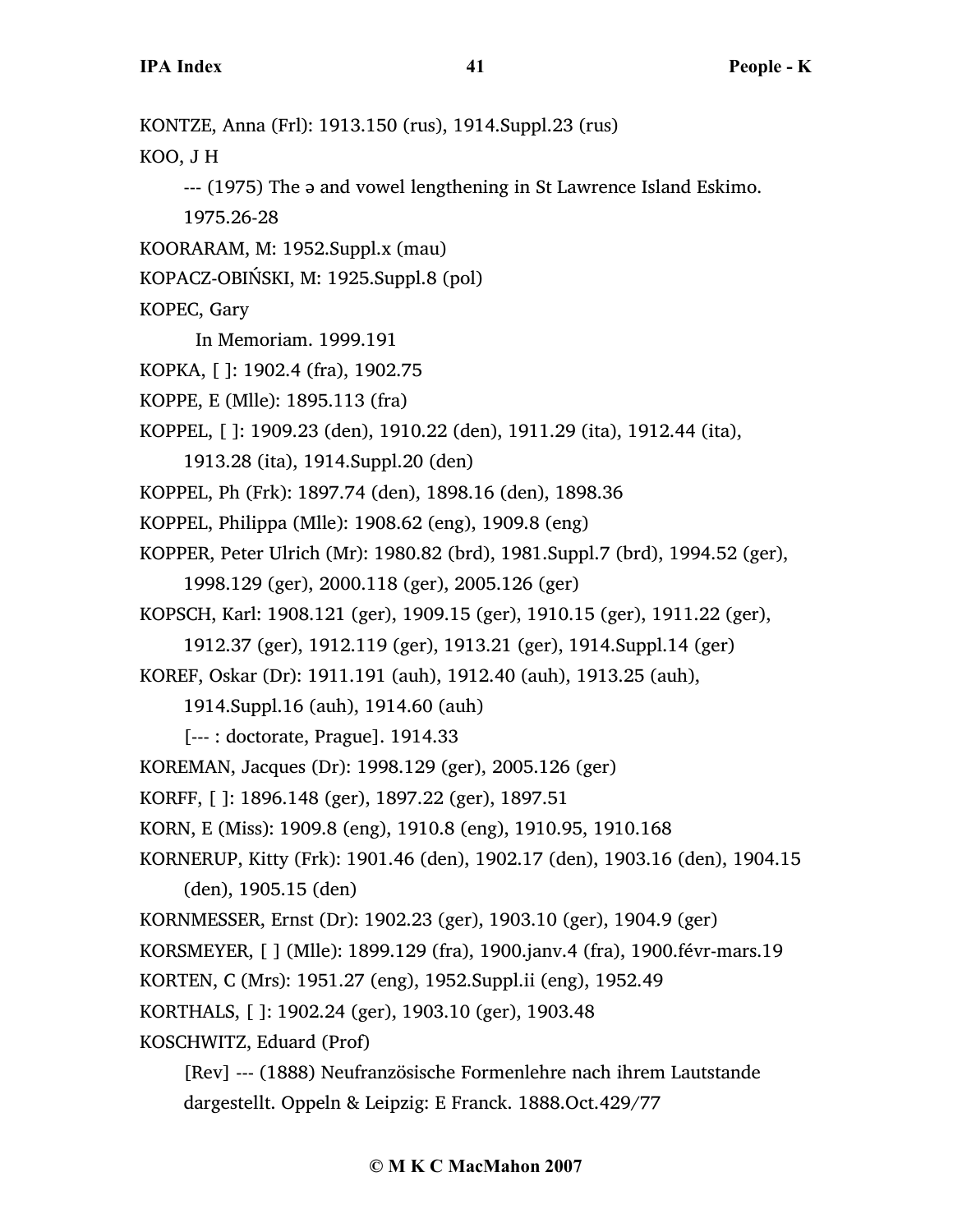SCHMIDT, H (1896) Französische Aussprache [=queries about the transcription of certain vowels in --- Les parlers parisiens [not reviewed in

mf]. 1896.67

PAUL, G (1896) Réponse  $=$  to H Schmidt's queries about the transcription of certain vowels in --- 's Les parlers parisiens (see 1896.67)]. 1896.67- 69,87-88

PASSY, J (1896) Prononciations françaises [=see SCHMIDT, H 1896.67;

PAUL, G 1896.67-69,87-88]. 1896.94-95

[--- : appointment, Königsberg]. 1901.133

[death]. 1904.98

KOSKINEN: see YRJÖ-KOSKINEN

KOSTER, [ ] (Dr)

[The late Dr Koster, an advocate of the phonetic method in South Africa, used Pitman's Phonotypy]. 1899.159

```
KOSTRENÇIC, D (Mlle): 1900.14 (auh)
```

```
KOTZAMBASI, [ ] (Mr)
```
PRING, J T (1940) [Spec] Greek [current demotic Athenian; inf= --- ]. NWS. 1940.30-32

KOVATCHEVIC, David: 1892.57 (auh), 1893.6 (auh), 1893.42

KOWAL, Alois: 1898.33 (auh), 1898.151, 1899.13 (auh), 1899.35

KRAAK, Ivar

PALMGREN, F (1888) [Critique of Afzelius' alphabet (see 1888.Aug-

Sept.65), with Specimens of English in Swedish Phonetic Transcriptions.] 1888.Suppl.Oct.1-4

KRÄGE, P: 1904.105 (ger), 1905.9 (ger), 1906.12 (ger), 1907.13 (ger), 1908.14 (ger), 1909.15 (ger), 1910.15 (ger), 1910.124

KRAEHEMANN, Astrid (Ms): 2005.126 (ger)

KRÄMER, [ ] (Mlle): 1902.145 (fra), 1903.4 (fra), 1904.3 (fra), 1904.63

KRAEMER, E (Prof): 1891.41 (auh), 1892.6 (auh), 1892.42, 1893.7 (auh), 1894.7 (auh), 1895.8 (auh), 1896.9 (auh), 1897.25 (auh), 1898.12 (auh), 1899.13 (auh), 1900.janv.14 (auh), 1901.15 (auh), 1902.13 (auh), 1903.13 (auh), 1904.11 (auh), 1905.12 (auh), 1906.14 (auh), 1907.16 (auh),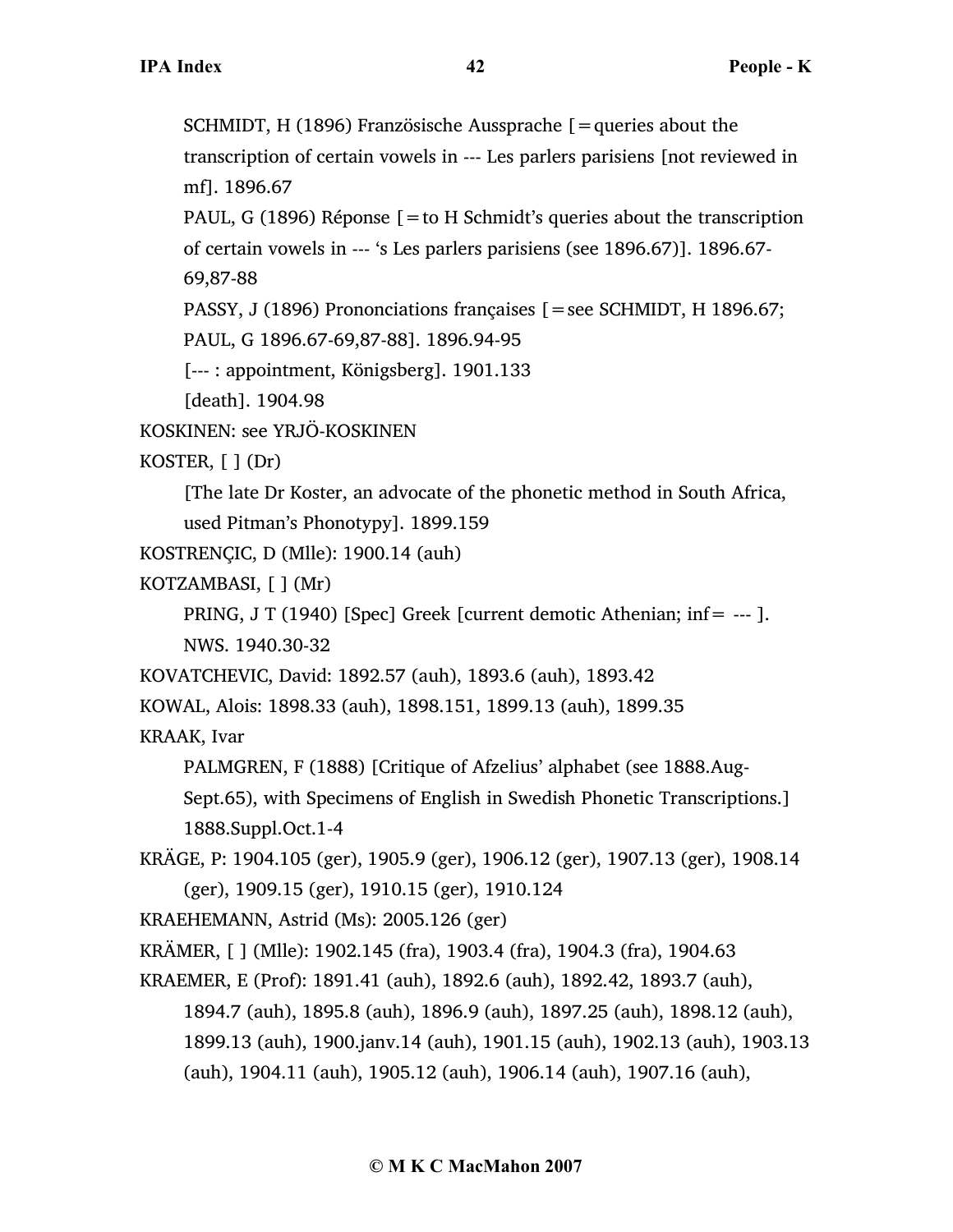1908.17 (auh), 1909.18 (auh), 1910.18 (auh), 1911.26 (auh), 1912.40 (auh), 1913.25 (auh), 1914.Suppl.16(auh)

KRÄMER, Ernst (Dr): 1903.24 (fra), 1903.66 (ger), 1904.9 (ger), 1904.60

KRAFT, Ph (Dr): 1892.105 (ger), 1893.5 (ger), 1893.26 (ger), 1894.5 (ger), 1894.26

KRAHMER, M (Frl): 1912.132 (ger), 1913.17 (ger)

KRAMER, C: 1906.41 (net), 1907.18 (net), 1908.19 (net), 1909.20 (net), 1910.20 (net), 1911.27 (net), 1912.42 (net), 1913.26 (net), 1914.Suppl.18 (net)

KRAMERS, [ ]: 1898.34 (fra), 1899.4 (fra), 1899.35, 1900.janv.4 (fra), 1901.4 (fra), 1902.4 (fra), 1902.51, 1903.4 (fra), 1904.3 (fra), 1904.59, 1905.3 (fra), 1906.3 (fra), 1907.4 (fra), 1908.4 (fra), 1909.3 (fra), 1910.3 (fra)

KRAMERS, Martina G (Mjfr): 1896.115 (net), 1897.27 (net), 1898.14 (net), 1898.35 (net), 1899.15 (net), 1900.janv.16 (net), 1901.17 (net), 1902.15 (net), 1902.75 (net), 1903.15 (net), 1904.13 (net), 1905.13 (net), 1906.16 (net), 1907.18 (net), 1908.19 (net), 1909.20 (net)

--- (1897) Enseignement phonétique [Comm: P Passy]. 1897.82-83,

1897.114-115

PASSY, P (1897) [Reply to question by --- : there may be occasions when the phonetic method is not suitable for teaching languages]. 1897.123

KRANCK ~ KRANK, A V: 1900.20 (fin), 1901.21 (fin), 1902.19 (fin), 1902.52,

1902.75 (fin), 1903.19 (fin), 1904.17 (fin), 1905.17 (fin), 1905.86

KRANICH, [ ]: 1908.14 (ger), 1909.15 (ger), 1910.15 (ger), 1911.22 (ger),

1912.37 (ger), 1913.21 (ger), 1913.111

KRANK: see KRANCK  $\sim$  KRANK

KRAPP, George P (Prof): 1930.19 (usa), 1932.21 (usa), 1934.36 (usa), [death] 1935.20

KRASS, Leida (Miss): 1949.9 (eng), 1952.Suppl.iii (eng), 1953.26 (eng) EVANS, E M (1941) [Spec] Estonian [infs= --- (Tartu) ... ]. NWS. 1941.52- 54

--- (1944) [Spec] Estonian [Tartu]. NWS. 1944.6

--- (1948) [Spec] Latvian. NWS. 1948.26

KRATZ, F: 1895.125 (ger), 1896.7 (ger), 1897.22 (ger), 1897.51, 1897.75 (ger)

## **© M K C MacMahon 2007**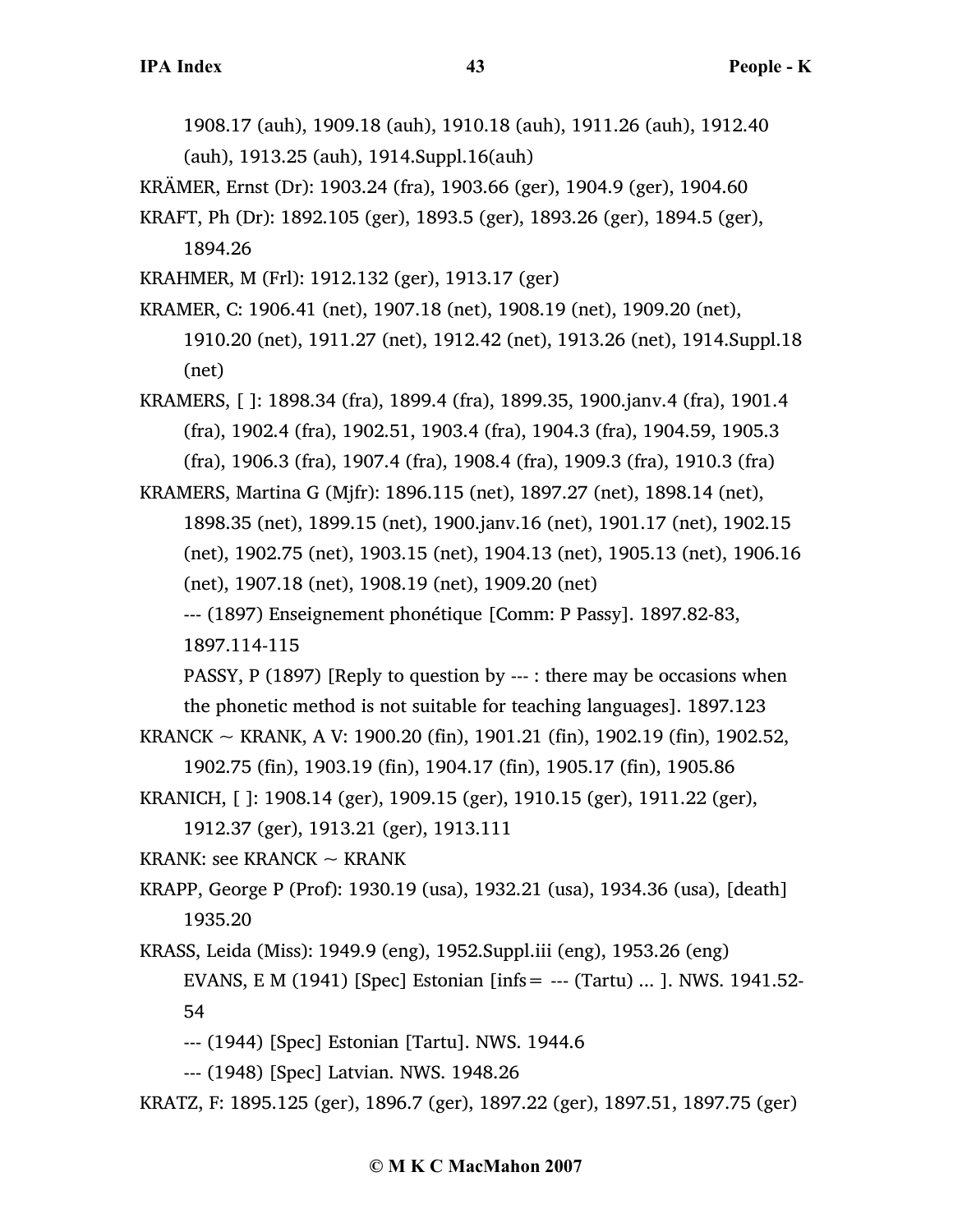KRAUSE, [ ]: 1896.7 (ger), 1897.22 (ger), 1898.8 (ger), 1899.9 (ger),

1900.janv.11 (ger), 1901.11 (ger), 1902.10 (ger), 1904.9 (ger), 1905.9

- (ger), 1906.12 (ger), 1907.13 (ger), 1908.14 (ger), 1909.15 (ger), 1909.72
- KRAUSE, Estela M (Miss): 1977.42 (mex), 1978.Suppl.12 (mex)
- KRAUSE, Helene (Frl): 1901.29 (ger), 1902.10 (ger), 1903.10 (ger), 1903.97

KRAUSER, Iris: 1998.130 (ger)

- KRAYER: see HOFFMANN  $\sim$  HOFFMAN  $\sim$  HOFFMANN-KRAYER
- KRB, Adolf: 1905.134 (auh), 1906.15 (auh), 1907.16 (auh), 1908.17 (auh), 1909.18 (auh)

KREBS, [ ]: 1900.126 (fra), 1901.4 (fra), 1901.46 (ger), 1901.106

KREBS, Marie (Frl): 1897.157 (fra), 1898.3 (fra), 1898.35 (fra), 1898.66 (fra), 1898.90 (fra), 1899.4 (fra), 1899.130 (ger), 1900.janv.11 (ger), 1901.11 (ger), 1902.10 (ger), 1903.10 (ger), 1903.130 (ger), 1904.9 (ger), 1905.9 (ger), 1906.12 (ger), 1906.42, 1907.53 (ger), 1908.14 (ger), [death] 1908.64

KRECH, Eva-Marie (Dr)

BALDWIN, J R (1968) [Rev] KOLLEKTIV Dr Eva-Marie KRECH (1964) Wörterbuch der deutschen Aussprache. Leipzig: Bibliographisches Institut. 1968.18-20

KREIMAN, Jody (Dr): 2000.118 (usa), 2005.129 (usa)

- KREIPE, Eduard: 1905.86 (ger), 1906.12 (ger), 1907.13 (ger), 1908.14 (ger), 1908.63
- KREITEN, H: 1906.70 (ger), 1907.13 (ger), 1908.14 (ger), 1908.63

KREKOVIC, Petar: 1892.57 (auh), 1893.7 (auh), 1893.42

KREMER, J (Dr): 1890.29 (ger), 1891.6 (ger), 1892.5 (ger), 1893.5 (ger),

1893.42, 1894.5 (ger), 1894.26, 1895.6 (ger), 1896.7 (ger), 1897.22 (ger), 1898.8 (ger), 1899.9 (ger), 1899.35

KREMER, Norb: 1906.70 (ger), 1907.13 (ger), 1907.78, 1908.63 (ger), 1909.15 (ger), 1910.15 (ger), 1910.67

KRETZSCHMAR Jr, William A (Prof): 2005.129 (usa)

LEWIS, Jack Windsor (2004) [Rev] UPTON, Clive, --- & KONOPKA, Rafal (2003). The Oxford Dictionary of Pronunciation for Current English. Oxford: Oxford University Press. 2004.220-226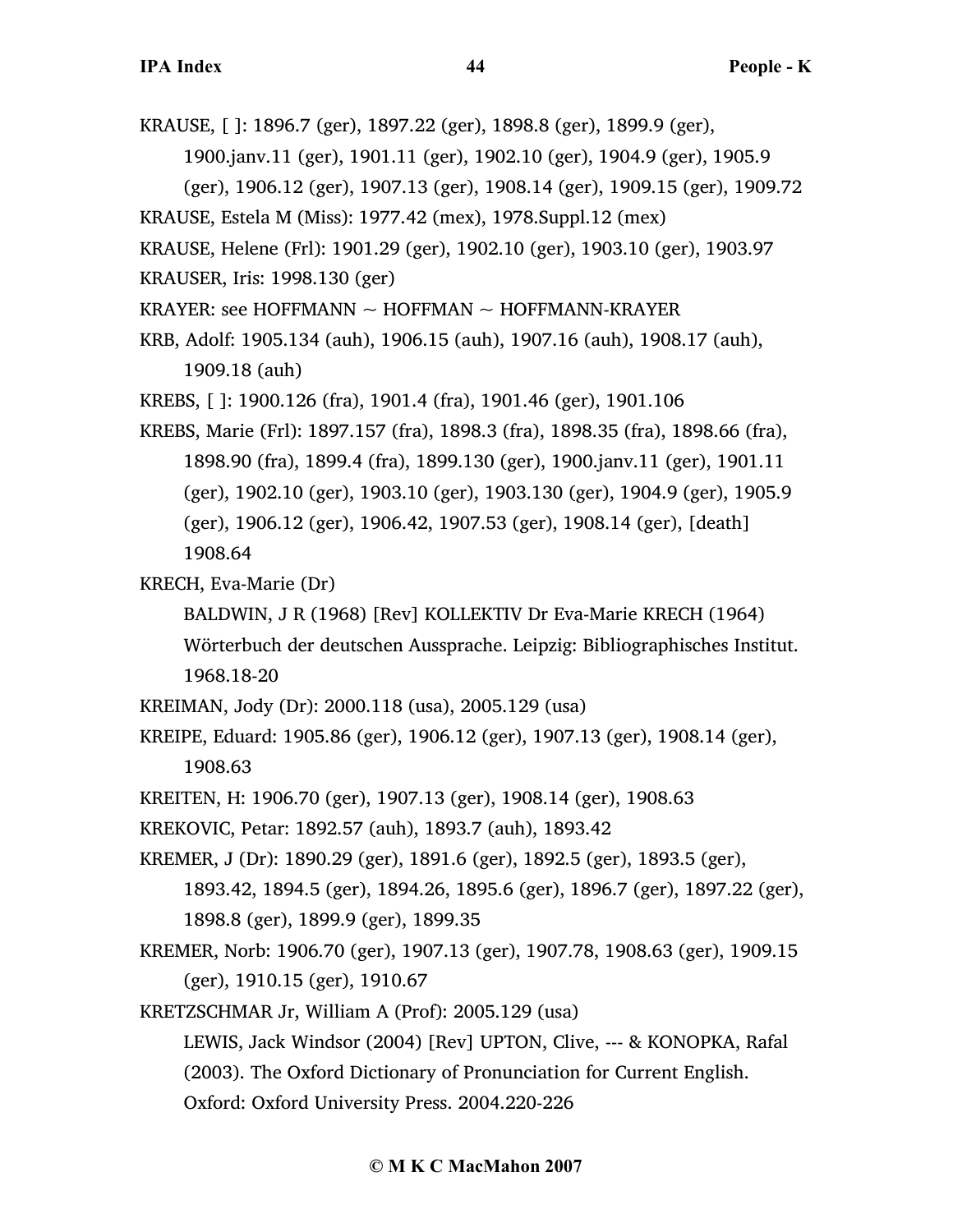- KREUTER, W: 1890.89 (ger), 1891.6 (ger), 1892.5 (ger), 1893.5 (ger), 1893.162 (ger), 1894.5 (ger), 1895.6 (ger), 1896.7 (ger)
- KREUZER, G: 1944.18 (eng), 1948.32
- KREUZIGER, Max: 1913.18 (ger)
- KRIEG, Laurence J (Dr): 1977.42 (usa), 1978.Suppl.21 (usa), 1981.Suppl.21 (usa), 1990.ii.59 (usa), 1994.52 (usa), 1998.130 (usa), 2000.118 (usa), 2005.129 (usa)
- KRIEGER, Morris: 1960.38 (usa), 1961.Suppl.x (usa), 1962.40 (usa)
- KRIESS, [ ]: 1908.14 (ger), 1909.15 (ger), 1910.15 (ger), 1911.22 (ger), 1912.37 (ger), 1913.21 (ger), 1914.Suppl.14 (ger)
- KRIPPNER, F W: 1892.89 (ger), 1893.5 (ger), 1894.5 (ger), 1895.6 (ger), 1895.33
- KRISCHE, Theodor: 1912.117 (ger), 1913.21 (ger), 1914.Suppl.14 (ger)
- KRISHNA, E K Hari: 1985 (ind) [IPA-Rec], 1998.130 (eng), 2000.118 (eng)
- KRISHNA RAO, V N Pantulugaru: 1908.62 (ind), 1909.30 (ind), 1909.72 (ind),
	- 1910.29 (ind), 1910.124, 1911.38 (ind), 1911.131
- KRISHNAROW: see KRISHNA RAO
- KRISHNASWAMI, Iyer S K: 1909.72 (ind), 1910.30 (ind), 1911.3 (ind),
	- 1911.131
- KRISHNASWANAI, Anjar Angl: 1908.90 (ind), 1909.31 (ind)
- KRISTENSEN, [ ] (Fru): 1896.13 (nor), 1896.35, 1897.30 (nor), 1897.52
- KRISTENSEN, Marius (Dr): 1901.45 (den), 1902.17 (den), 1903.16 (den),
	- 1904.15 (den), 1905.15 (den), 1906.18 (den), 1907.20 (den), 1908.21
	- (den), 1909.23 (den), 1910.22 (den), 1911.30 (den), 1912.45 (den),
	- 1913.29 (den), 1914.Suppl.20 (den)
- KRISTOFERSON, A W: 1889.5 (swe), 1890.5 (swe), 1890.50
- KRISTOFFERSEN, Kristian Emil (Prof): 2005.127 (nor)
- KRISTOFFERSON, A [1]: 1893.10 (swe), 1894.11 (swe)
- KRISTOFFERSON, A [2]: 1897.178 (swe), 1898.17 (swe)
- KRIVNOVA, Olga: 2000.118 (rus)
- KRODER, A: 1895.126 (ger), 1896.7 (ger), 1896.104 (ger), 1897.22 (ger),

1897.51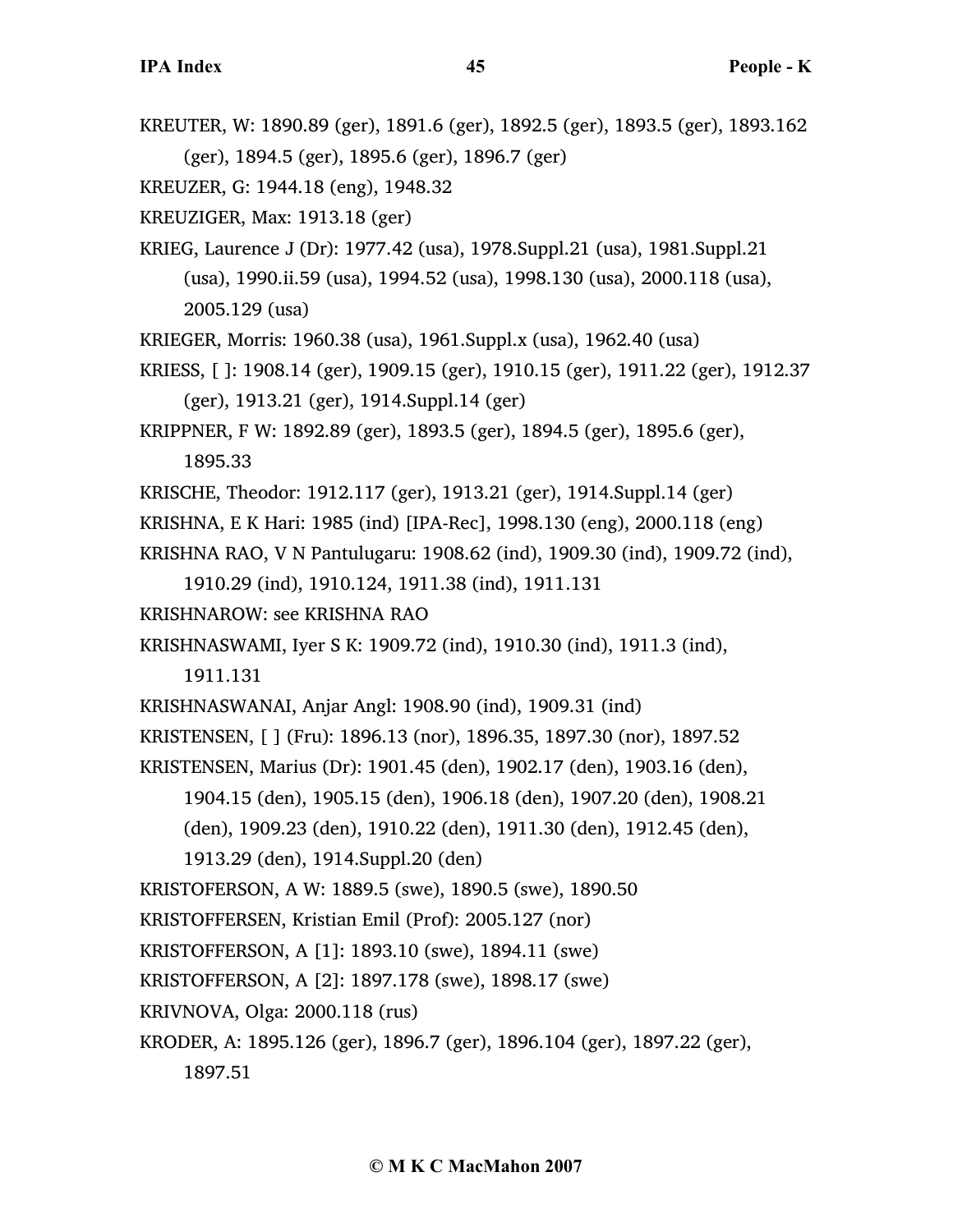- KRODER, Armin (Dr): 1900.37 (ger), 1901.11 (ger), 1902.10 (ger), 1903.10 (ger), 1903.30 (ger), 1903.97 (ger), 1904.9 (ger), 1905.9 (ger), 1906.12 (ger), 1906.94 (ger), 1907.13 (ger), 1907.55 (ger), 1908.14 (ger), 1909.15 (ger), 1909.72
- KRÖGER, Bernd J: 1994.52 (ger), 1998.130 (ger)
- KRÖGER, F (Mme): 1904.86 (rus), 1905.17 (rus), 1906.21 (rus), 1907.23 (rus), 1908.24 (rus), 1909.26 (rus), 1910.25 (rus)
- KROEGER-STAHLBERG, F (Mme): 1913.33 (rus), 1914.Suppl.23 (rus)
- [--- : lecture, Rome]. 1913.4
- KROGH, Luise (Frk): 1901.122 (den), 1902.17 (den)
- KROMAN: see KROMANN  $\sim$  KROMAN
- KROMANN ~ KROMAN, A (Frk): 1899.4 (fra), 1900.janv.4 (fra), 1900.févrmars.19, 1901.29 (fra), 1901.122 (den), 1902.17 (den), 1903.17 (den), 1904.15 (den), 1905.15 (den), 1906.18 (den)
- KRON, Richard (Dr): 1892.5 (ger), 1893.5 (ger), 1893.42
	- INVREA, R (1913) [Rev] SCHOCH, A D & KRON, R (1912) The Little Yankee; a handbook of idiomatic American English treating of the daily life, customs and institutions of the United States; with the vocabulary of the spoken language incorporated in the text. Freiburg (Baden): J Bielefeld. 1913.99

KRONACHER, Emma (Frl): 1898.113 (ger)

- KRONES, Hans: 1899.24 (auh), 1900.janv.14 (auh), 1900.févr-mars.19, 1901.15
	- (auh), 1901.46 (auh), 1902.13 (auh), 1902.35, 1903.13 (auh), 1903.48
- KRONFELD, A (Mlle): 1896.212 (auh), 1897.25 (auh)
- KRONQVIST, Väinö: 1897.74 (fin), 1898.19 (fin)
- KROOK, A (Frk): 1897.177 (fin), 1898.19 (fin)
- KROOK, Augusta (Frk): 1909.25 (fin), 1910.24 (fin), 1911.32 (fin)
- KROPP, H: 1897.126 (ger), 1898.8 (ger), 1898.35, 1899.9 (ger), 1900.janv.11
	- (ger), 1900.févr-mars.19, 1901.11 (ger), 1901.47, 1904.9 (ger), 1904.60, 1905.9 (ger)
- KROSING, M: 1896.33 (ger)
- KRÜGER, [ ] (Dr): 1891.6 (ger), 1892.5 (ger), 1893.5 (ger), 1894.5 (ger), 1895.6 (ger), 1895.33, 1896.7 (ger), 1896.35

#### **© M K C MacMahon 2007**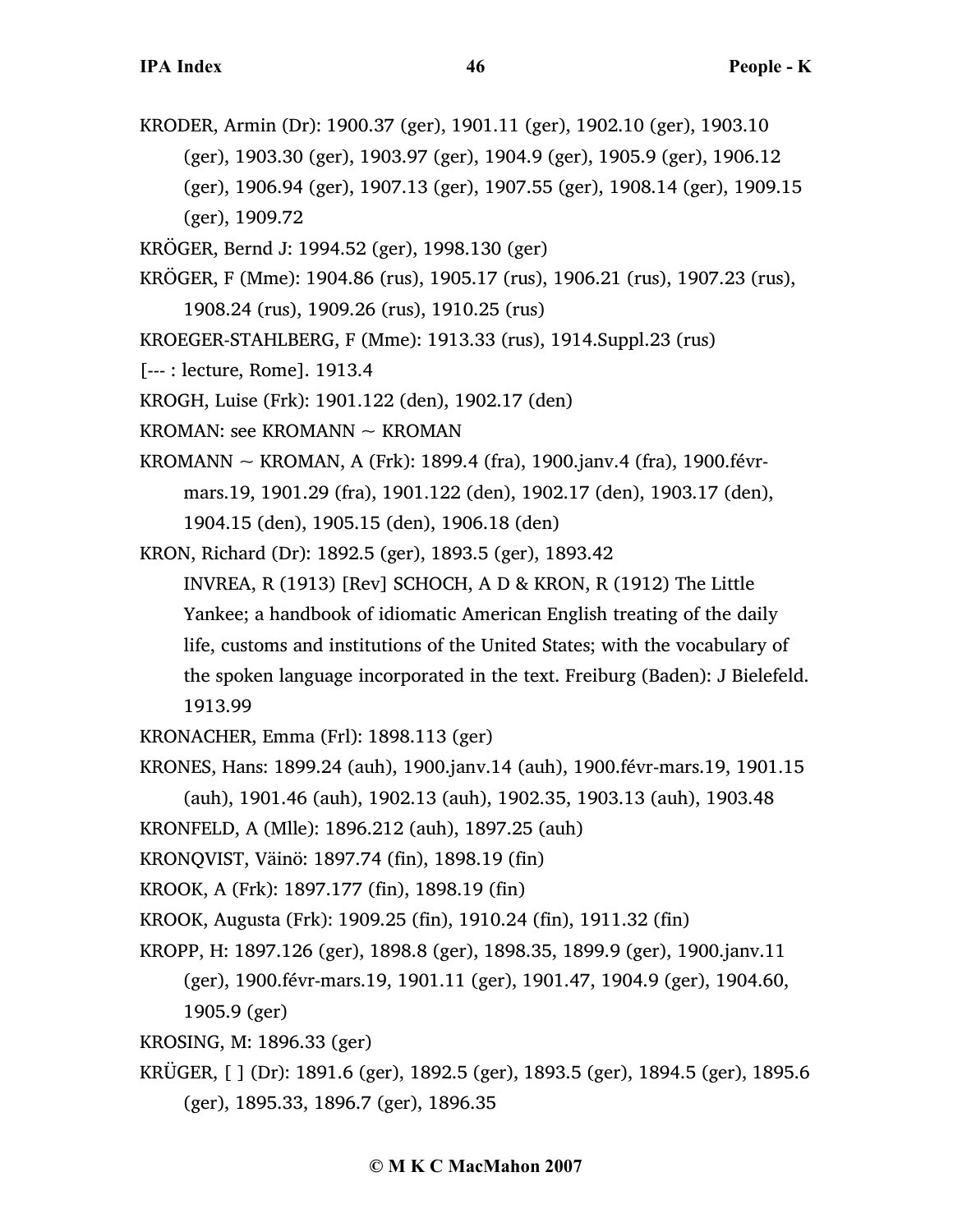KRÜGER, Ernst: 1895.125 (ger), 1896.7 (ger), 1897.22 (ger), 1898.8 (ger), 1899.9 (ger)

KRÜGER, F: 1887.Oct.344 (ger), 1888.janv.26/2 (ger)

[Rev] --- (1888) Das Wesen und die Bedeutung der Schleyer'schen Weltsprache. Eine Einführung in das Studium derselben. Hamburg: C Klofs. 1888.Aug-Sept.65

KRÜGER, F R (Pastor): 1892.42 (ger), 1893.5 (ger), 1894.5 (ger), 1895.6 (ger), 1896.7 (ger), 1897.22 (ger), 1898.8 (ger), 1899.9 (ger), 1900.janv.8 (ger), 1901.11 (ger), 1902.10 (ger), 1903.10 (ger), 1904.9 (ger), 1905.9 (ger), 1906.12 (ger), 1907.13 (ger), 1908.14 (ger), 1909.15 (ger), 1910.15 (ger), 1911.22 (ger)

--- (1894) [Rev] PASSY, P (1893) L'Évangile de Luc, version populaire en transcription phonétique. Paris: Firmin-Didot. [Reprint < Reveil d'Israël, février 1894.] 1894.75

KRÜGER, G

SPIESER, J (1898) [Spec] Hebräische Lautschrifttexte. Genesis I, Exodus 20, Psalm 23. 1898.104-109. Comm: --- 1898.157 KRÜGER, K (Dr): 1889.65 (ger), 1890.5 (ger), 1891.6 (ger), 1892.5 (ger)

KRÜGER, Th (Frk): 1901.121 (den), 1902.17 (den), 1903.17 (den)

KRÜPPER, H: 1897.126 (ger), 1897.158, 1898.8 (ger), 1898.35

KRUISINGA, [ ]: 1897.158 (net), 1898.14 (net), 1899.15 (net), 1899.35 KRUISINGA, E

QUICK, E E (1933) [Rev] KRUISINGA, E (1931) An Introduction to the Study of English Sounds. 5th ed. Amsterdam: Kemink & Zoon. 1933.5-7 --- (1934) Breathed consonants [= physiological arguments for the pronunciation to be [brɛθt], not [briːðd]]. 1934.48-49. Comm: D Jones

KRULL, L Diana V (Prof): 1990.ii.59 (swe), 1994.52 (swe), 1998.130 (swe), 2005.128 (swe)

ENGSTRAND, Olle & --- (2001) Simplification of phonotactic structures in unscripted Swedish [infs= 2 males, Stockholm]. 2001.41-50

KRUMBIEGEL, W: 1891.85 (ger), 1892.5 (ger), 1893.5 (ger), 1893.42

KRUMING, A (Frl): 1911.33 (rus), 1912.48 (rus), 1913.33 (rus), 1913.66 (rus), 1913.88 (rus), 1914.Suppl.23 (rus)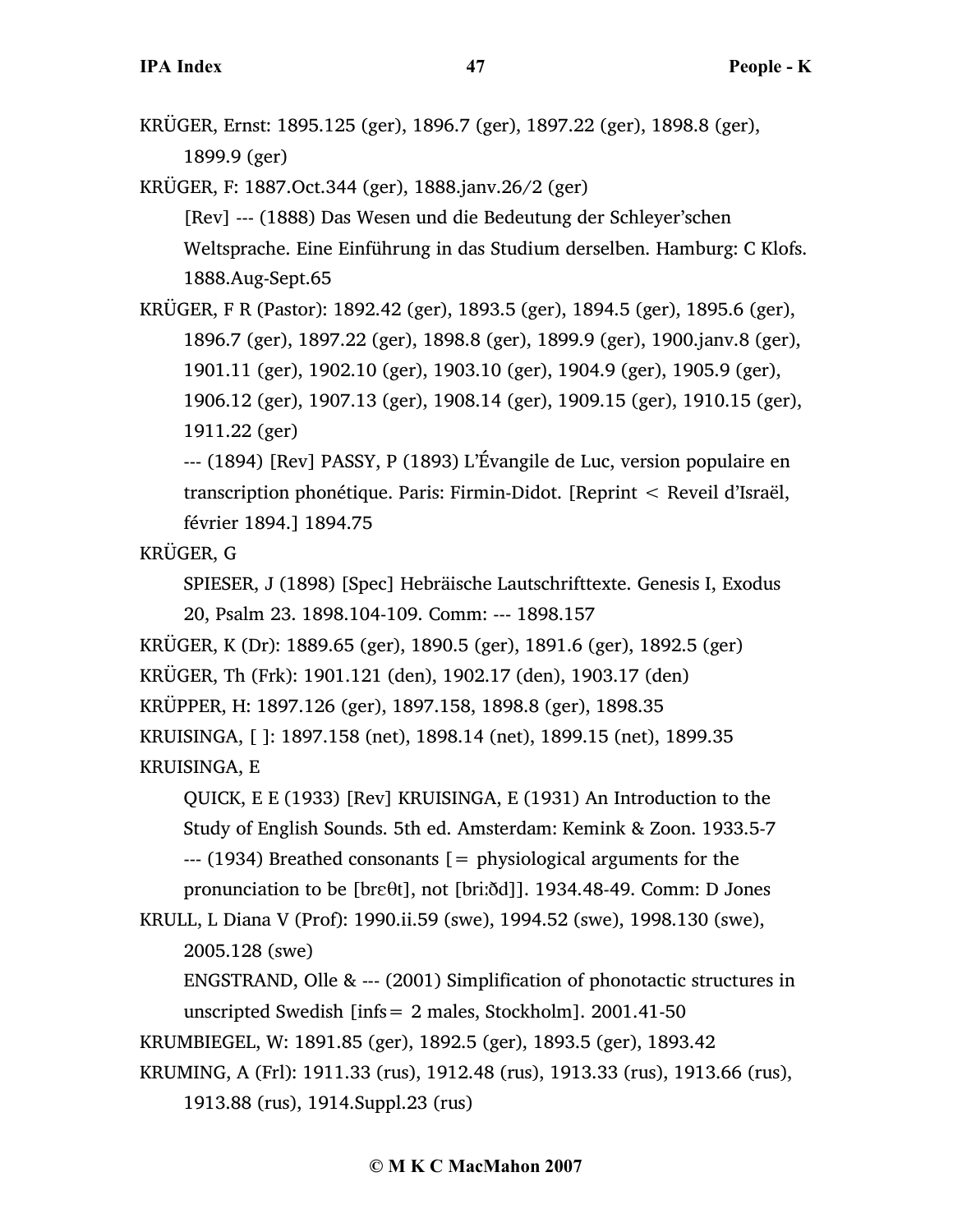- KRUMM, Clemens: 1905.86 (ger), 1906.12 (ger), 1907.13 (ger), 1908.14 (ger), 1909.15 (ger), 1910.15 (ger), 1911.22 (ger), 1912.37 (ger), 1913.21 (ger), 1913.111
- KRUMMACHER, M (Dr): 1894.169 (ger), 1895.6 (ger), 1896.7 (ger), 1897.22 (ger), 1898.8 (ger), 1899.9 (ger)

[Publications Received.] 1892.31-32

QUIEHL, K (1892) [Rev] --- (1892) Wörterbuch der englischen und

deutschen Umgangssprache. Berlin: Emil Goldschmidt. 1892.123-124

 $-$ -- and 47 other signatories (1895) Unser Alphabet  $\beta$  = disagreement with

proposed change of g - ɡ, g. Comm: P Passy. See also 1895.108-109.] 1895.86-87

KRUSCHE, [ ] (Mlle): 1898.150 (fra), 1899.4 (fra)

KRUSE, [ ] (Frk): 1907.21 (den), 1908.21 (den), 1909.23 (den)

KRUSE, Charlotte (Frl): 1928.64 (ger), 1929.42 (ger), 1930.14 (ger), 1932.16 (ger), 1934.31 (ger)

KRUSIUS, P (Dr): 1912.29 (eng), 1913.13 (eng), 1914.Suppl.8 (eng)

KRZYŚKO, Mirosław

JASSEM, Wiktor, --- & WOŁYŃSKI, Waldemar (2001) Reduction of speakerrelated variability in Polish vowel spectra [infs= 5 females, 5 males].

2001.187-202

KUBILIUS, B F: 1933.46 (usa), 1934.36 usa, 1934.114

KUBO, Tomoyuki (Prof): 2006 [IPA-Rec]

KUBOZONO, Haruo: 1994.52 (jap), 1998.130 (jap), 2005.126 (jap)

KUČERA, Elza: 1902.13 (auh), 1903.13 (auh), 1903.48

KÜGLER, Frank (Mr): 2005.126 (ger)

- KÜHLTHAU ~ KÜLTAU, W (Mlle): 1895.3 (fra), 1895.114 (fra), 1895.138 (fra), 1896.3 (fra), 1896.35
- KÜHN, Karl (Dr): 1886.Oct.[3] (ger), 1887.Feb.[1] (ger), 1888.janv.26/2 (ger), 1889.2 (ger), 1890.2 (ger), 1891.2 (ger), 1892.3 (ger), 1892.118 (ger), 1893.3 (ger), 1893.26 (ger), 1894.4 (ger), 1895.4 (ger), 1896.5 (ger), 1897.19 (ger), 1898.6 (ger), 1899.6 (ger), 1900.janv.8 (ger), 1901.8 (ger), 1902.8 (ger), 1903.10 (ger), 1904.9 (ger), 1905.9 (ger), 1906.12 (ger),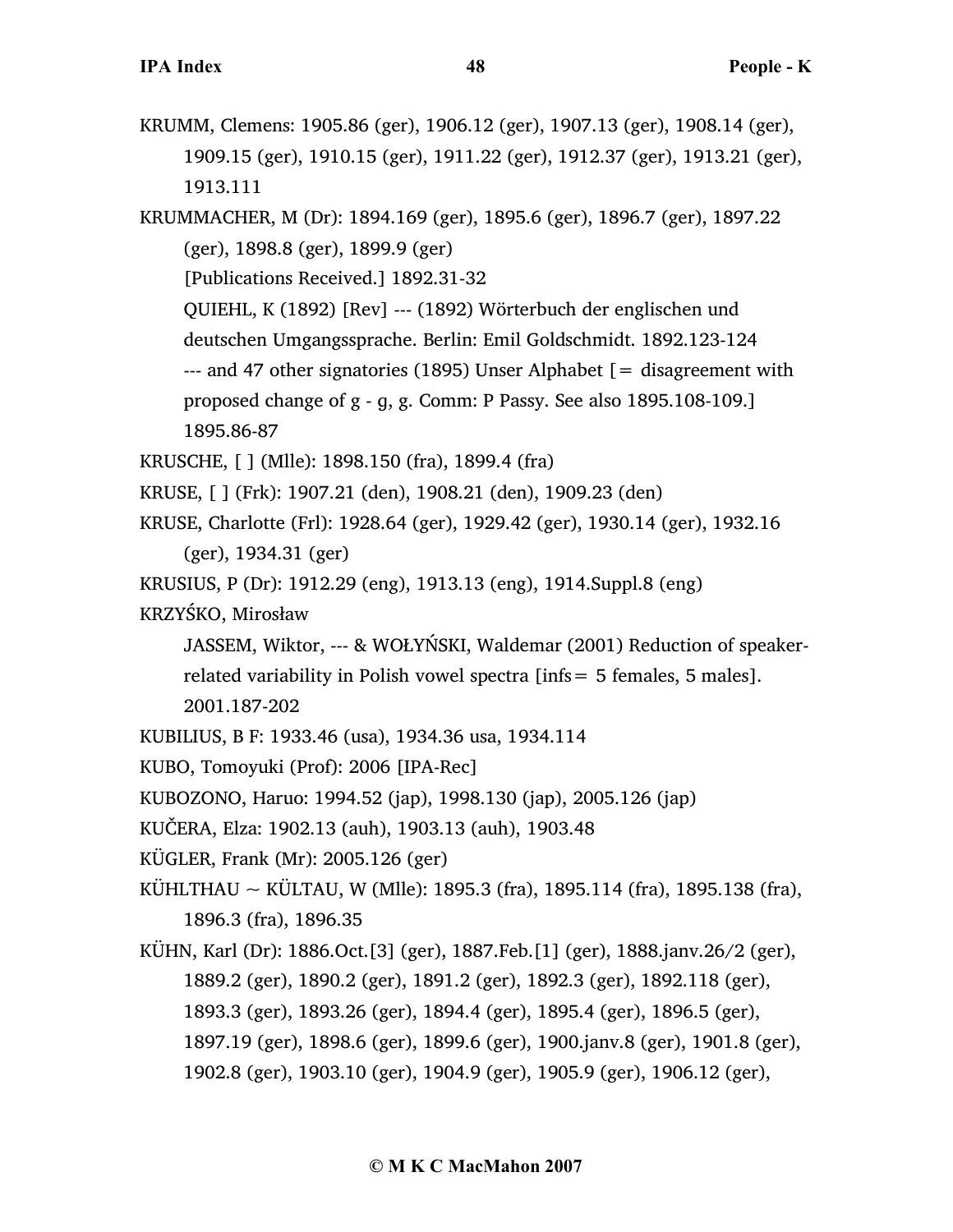1907.13 (ger), 1908.14 (ger), 1909.15 (ger), 1910.15 (ger), 1911.22 (ger), 1912.37 (ger), 1913.21 (ger), 1914.Suppl.14 (ger)

[Rev] --- (1887) Der französische Anfangsunterricht: Eine Begleitschrift zu dem französischen Lesebuch und den französischen Übungen. Bielefeld: Velhagen & Klasing. 1887.Feb.[2-3]

PASSY, P (1887) [Editorial: M Walter's success in teaching French and English by the phonetic method in the Realgymnasium, Wiesbaden; promoted post at Realgymnasium, Wiesbaden; experiments to be repeated there, with help from K Kühn.] 1887.March.[1]

PASSY, P (1887) [Editorial: Deutscher Neuphilologentag, Frankfurt, 30 May-1 June 1887. Lecture by ... Dr Kühn against translation as a means of learning a language, Dr Quiehl's experiences of teaching French and English by the phonetic method; need for further experiments with it. 1887.June.185

[Rev] --- (1885) Französische Schulgrammatik. Bielefeld: Velhagen & Klasing. 1887.Aug.286

PASSY, P (1887) The new arrangement  $[$  = names suggested for the Council; Statutues of the Association]. 1887.Dec.405-406

[W Viëtor and F Doerr's Englisches Lesebuch and K Kühn's Französische Schulgrammatik authorized textbooks in Prussian schools.] 1888.April.176/32

[Rev] VIËTOR, W [ed] (1888) Phonetische Studien. Zeitschrift für wissenschaftliche und praktische Phonetik. Zweites Heft. Marburg: N Elwert. 1888.May.205/37-206/38

[Spec(Stud)] Français. Le lièvre de Gascon. < CARNOY, KÜHNS Lesebuch 1888.Oct.430/78

[Spec(Stud)] Français. Le charlatan. < KÜHNS Lesebuch. 1889.27-28 [Spec(Stud)] Français. L'anthropophage. < KÜHNS Lesebuch. 1889.50-51 WALTER, M (1889) [Rev] KÜHN, K (1889) Französisches Lesebuch.

Unterstufe. 2te Auflage. Bielefeld & Leipzig: Velhagen & Klasing. 1889.75- 77

Question administrative  $[$  = call for nominations for Council of af  $(1890)$ ]. 1889.89-90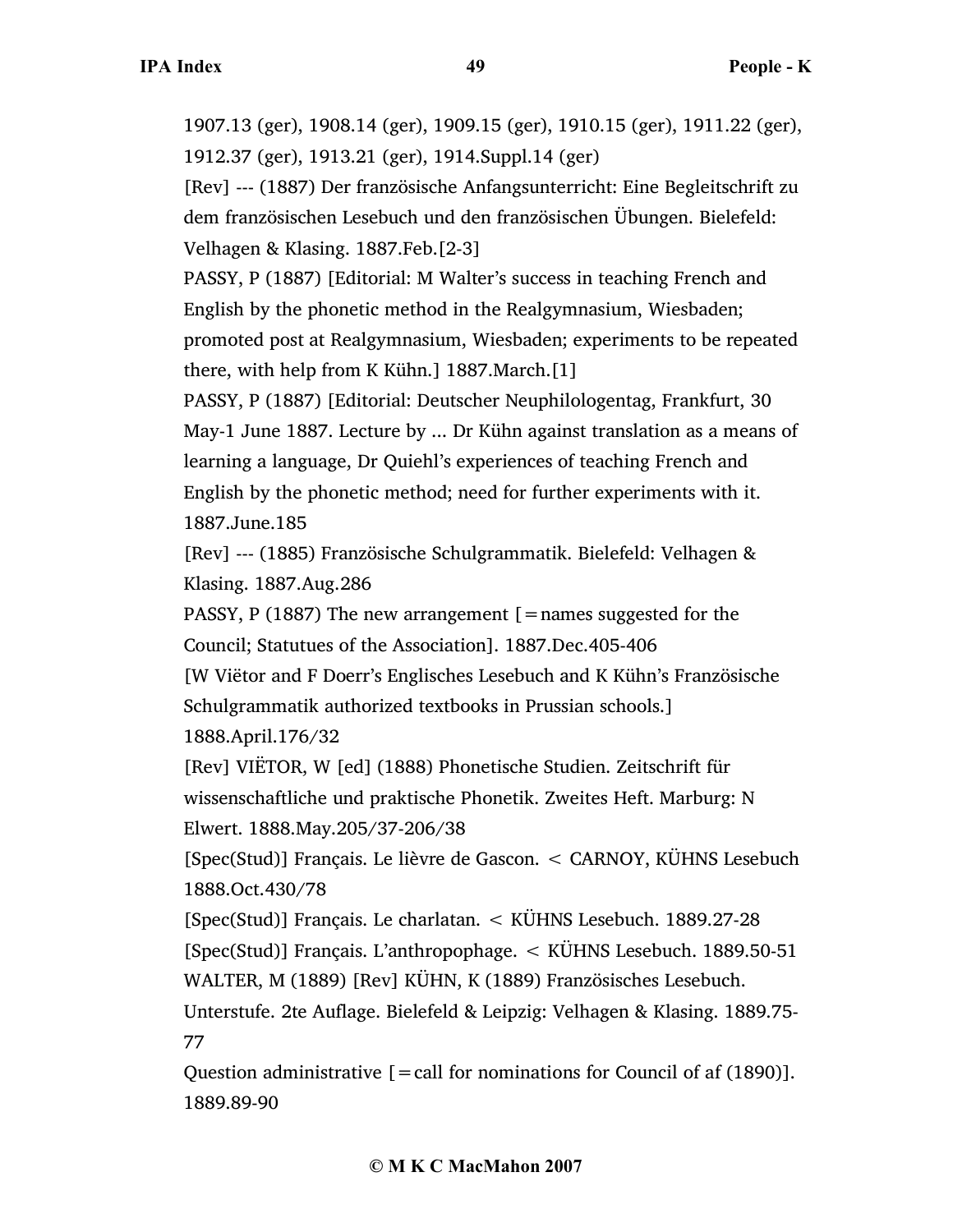[List of candidates for election to Council (1890) and voting arrangements]. 1889.96-97 [List of candidates for election to Council (1891) and voting arrangements]. 1890.101-102 Décision du Conseil [=no decision taken on whether to affiliate to L'Association nationale pour la réforme de l'enseignement secondaire]. 1890.42 [Spec(Stud)] Français. Ignorance. < KÜHNs Lesebuch....... 1890.56 [Spec(Stud)] Français. Les facteurs ailés (??????). < KÜHNs Lesebuch....... 1890.68 Question administrative  $\mathbf{r} = \text{call for noninations to Council (1891)}$ . 1890.89-90 [Results of Council elections (1890)]. 1890.9 [Rev] --- (1890) Kleine französische Schulgrammatik für die unteren und mittleren Klassen der höheren Schulen. Bielefeld & Leipzig: Velhagen & Klasing. 1890.97 [Results of Council elections (1891)]. 1891.10-11 [List of candidates for election to Council (1892)]. 1891.122 [Councillors' views on whether the IPA should affiliate with La Société de réforme orthographique: --- , RAMBEAU, A.] 1891.44 [Spec(Stud)] Français. Devinette. < KÜHNs Lesebuch........ 1891.91 [Results of election to Council (1892): voting figures.] 1892.12-13 --- (1892) Le déficit. 1892.143 PASSY, P (1892) Réponse aux propositions concernant le déficit. 1892.158- 159 [Publications Received.] 1892.31-32 PASSY, P (1893) Zeugnisse!  $\mathcal{F}$  = use of phonetic transcription; reaction to views of Dr Tanger 1893.133-34; see also KLINGHARDT, H 1892.106-107] [Results of election to Council (1894): Honorary members: STORM, J, WULFF, F]. 1894.14-15 [Composition of Council (1895): President: VIËTOR, W, Vice-Presidents: VIANNA, A R G, WULFF, F, Secretary/Treasurer: PASSY, P; other members listed.] 1895.16

# **© M K C MacMahon 2007**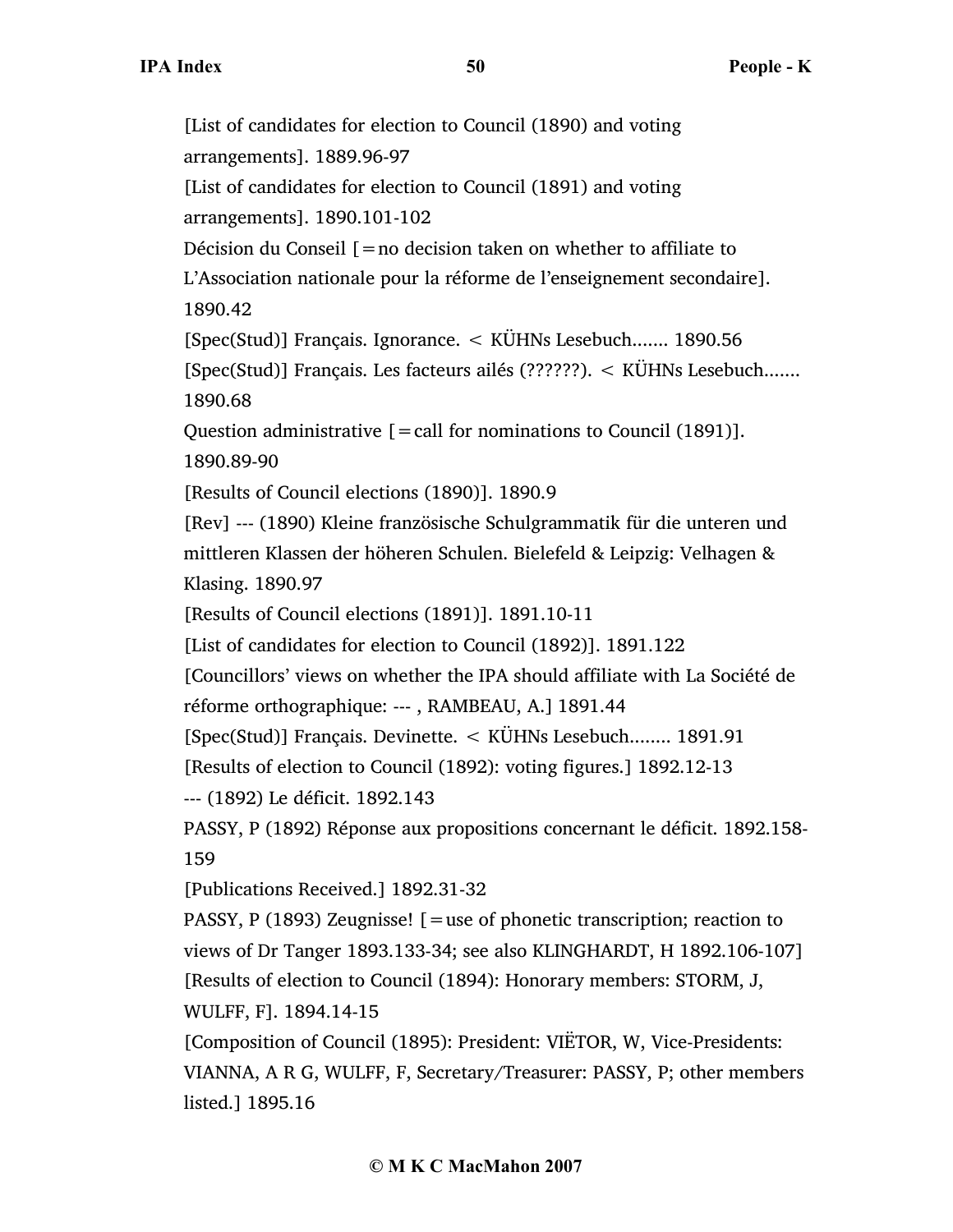--- (1895) Die Kombinationen der unbetonten persöhnlichen Fürwörter im französischen [see B Röttgers, 1895.145-46]. 1895.169

WALTER, M, DÖRR, F & --- (1900) Alphabet  $[$  = support for VIËTOR, W's proposal about  $\theta$  and  $\delta$ ]. 1900.92

KÜHNE, [ ] (Mlle): 1902.145 (fra), 1903.4 (fra), 1904.3 (fra), 1904.59

 $KÜLTAU:$  see  $KÜHLTHAU \sim KÜLTAU$ 

- KÜNECKE, [ ]: 1905.9 (ger)
- KUENEN, Henri: 1900.févr-mars.18 (bel), 1901.16 (bel), 1902.14 (bel), 1903.14 (bel)

KÜNZEL, Hermann J (Dr): 1981.Suppl.7 (brd), 1990.ii.59 (ger), 1994.52 (ger), 1998.130 (ger)

BARRY, W J & --- (1978) A note on the devoicing of nasals [in German and English]. 1978.47-55

KÜNZIG, Ferdinand: 1908.62 (ger), 1909.15 (ger), 1909.72

KÜPPERBUSCH ~ KÜPPERSBUSCH, [ ] (Miss): 1909.8 (eng), 1910.8 (eng), 1910.124, 1910.168

KÜPPERSBUSCH: see KÜPPERBUSCH ~ KÜPPERSBUSCH

KÜRSCHNER, F: 1889.53 (ger), 1890.5 (ger), 1890.88 (ger), 1891.6 (ger),

- 1891.105 (ger), 1892.5 (ger), 1893.5 (ger), 1894.5 (ger), 1895.6 (ger),
- 1896.10 (swi), 1896.104 (swi), 1897.26 (swi), 1898.13 (swi)

--- (1890) [Spec(Stud)] Chinois [Mandarin]. 1890.99-100

--- (1894) [Q&A: Italian (A) - elementary grammar and pronunciation guide]. 1894.139

KUERSTEINER, Albert F (Prof): 1895.126 (fra), 1895.138 (fra), 1895.154 (spa), 1896.11 (spa), 1896.168 (fra), 1897.17 (fra), 1897.110 (spa), 1897.142 (usa), 1898.21 (usa), 1898.36, 1898.114 (usa), 1899.21 (usa), 1900.janv.21 (usa), 1901.22 (usa), 1902.20 (usa), 1902.52, 1903.20 (usa), 1904.18 (usa), 1905.18 (usa), 1906.22 (usa), 1907.25 (usa), 1908.25 (usa), 1909.27 (usa), 1910.26 (usa), 1911.35 (usa), 1912.50 (usa), 1913.35 (usa), 1914.Suppl.25 (usa)

--- (1895) [Rev] POE, E A (1895) El Kuerbo. Tradukzion direkta de Ingles por J A Pérez Bonalde. Edizion akompañada del testo ingles. Balparaiso: F Enrríkez. 1895.146-147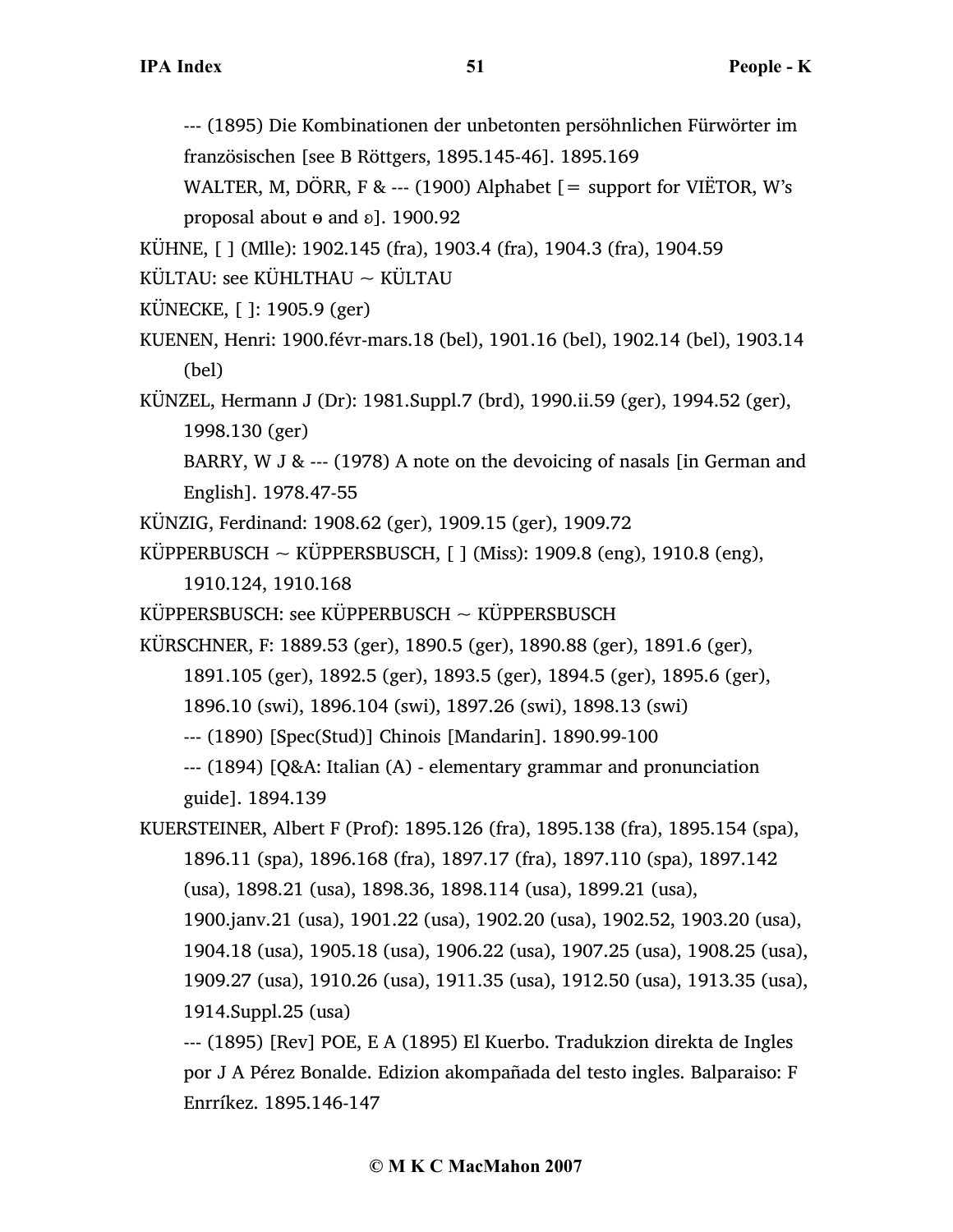--- (1895) Note sur l'e muet 1895.154-155

--- (1896) Apuntes sobre la pronunciación castellana [=Madrid pronunciation]. 1896.217-221

ESCRICHE Y MIEG, T (1897) Pronunciación castellana [=comments on ---

]. 1897.77-82

--- (1897) [Rev] ROETTGERS, Benno (1897) Die altfranzösischen

Lautgesetze in Tabellen. Zur Ergänzung der altfranzösischen Grammatik.

Leipzig: Rengersche Buchhandlung; Gebhardt & Wilisch. 1897.84-85

[--- : appointment, Indiana]. 1898.75

[--- : father's death]. 1905.76

[--- : marriage]. 1907.122

[--- : daughter's birth]. 1908.105

KUES, E (Mlle): 1896.9 (auh)

KÜSTER, A: 1893.145 (ger), 1894.5 (ger), 1894.26, 1895.6 (ger), 1895.32 (ger), 1896.7 (ger), 1896.35

KUHFF, [ ]

[Discussion of goals of modern language teaching at La Société pour

l'Étude des Questions d'Enseignement Secondaire.] 1889.26

```
KUHL, F (Dr): 1895.30 (ger)
```

```
KUHLEN: see COUPER-KUHLEN
```
KUHLMANN, Walter (Dr): 1956.27 (brd), 1961.Suppl.v (brd), 1962.40 (brd) JONES, D (1933) [Rev] --- (1933) Deutsche Aussprache: Lehr- und Lesebuch für Ausländer. Heidelberg: C Winter. 1933.32-33

KUHN, Adelina (Miss): 1911.130 (usa), 1912.50 (usa), 1913.35 (usa),

1914.Suppl.25 (usa)

--- : IPA exam result (French). 1912.131

KUHN, Franz

TRIM, J L M (1953) [Spec(Stud)] Deutsch. Aus dem Chinesischen (übertragen von Franz Kuhn). 1953.43

KUHNKE, B (Dr): 1901.4 (fra), 1901.25 (fra), 1901.30, 1901.46 (ger), 1902.10 (ger), 1902.75 (ger), 1903.10 (ger), 1904.9 (ger), 1905.9 (ger), 1906.12 (ger)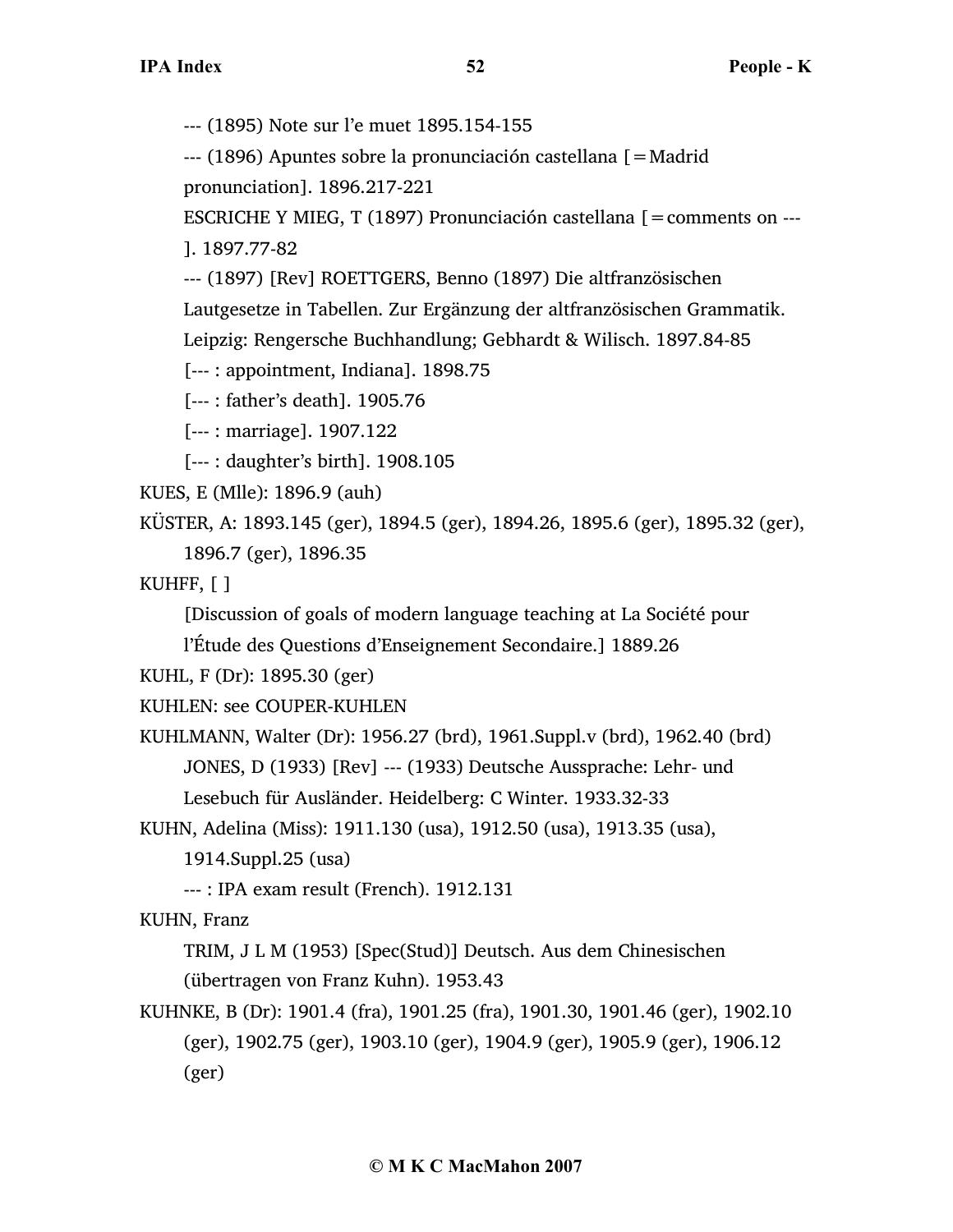KUIPER, R J: 1905.105 (saf), 1906.25 (saf), 1907.27 (saf), 1908.28 (saf), 1909.30 (saf), 1910.29 (saf), 1911.37 (saf), 1912.54 (saf), 1913.40 (saf), 1914.Suppl.30 (saf)

KUIPER, Koenraad

- DETERDING, David (2004) [Rev] --- & ALLAN, W Scott (2003). An Introduction to the English Language: Word, Sound and Sentence. 2nd ed. Basingstoke: Palgrave Macmillan. 2004.217-220
- KULCKE, [ ] (Dr): 1891.17 (ger), 1892.5 (ger), 1893.5 (ger), 1894.5 (ger), 1894.26
- KULMER ~ KULLMER, A (Miss): 1910.8 (eng), 1911.15 (eng), 1911.67 (ger), 1912.37 (ger), 1913.21 (ger)
- KULMER, Charles J: see KULLMER  $\sim$  KULMER, Charles J
- KULLMER, A: see KULMER  $\sim$  KULLMER, A
- KULLMER ~ KULMER, Charles J (Dr): 1905.66 (usa), 1906.21 (usa), 1907.24 (usa), 1908.25 (usa), 1908.63 (usa), 1909.26 (usa), 1910.26 (usa), 1911.34 (usa), 1912.49 (usa), 1913.34 (usa), 1913.111 (usa), 1914.Suppl.24 (usa)
- KUMARASWAMY RAJA, N: 1955.23 (ind), 1955.49 (ind), 1955.Suppl.xi (ind),

1956.27 (ind), 1958.24

- KUMM, Ernst: 1910.15 (ger), 1911.23 (ger), 1912.37 (ger)
- KUNKEL, H: 1930.14 (ger), 1932.16 (ger), 1934.31 (ger)
- KUNKEL, Hermann: 1904.125 (pol), 1905.17 (rus), 1906.21 (rus), 1906.94 (rus),

1907.23 (rus), 1908.24 (rus), 1909.26 (rus), 1909.43, 1910.25 (rus),

1911.33 (rus), 1912.48 (rus), 1913.110 rus, 1914.Suppl.22 (rus)

- KUNO, Hagen: 1906.12 (ger), 1907.13 (ger), 1908.14 (ger), 1908.114
- KUNSTOVNA, Vlasta (Mlle): 1905.106 (auh), 1906.15 (auh), 1907.16 (auh),

1908.17 (auh), 1909.18 (auh)

- KUNSTOVNÝ, Otakar T  $\sim$  Ottokar T (Dr): 1905.86 (auh), 1905.106 (auh),
	- 1906.15 (auh), 1907.16 (auh), 1907.34 (auh), 1908.17 (auh), 1909.18

(auh), 1910.18 (auh), 1910.143 (auh), 1911.26 (auh), 1912.40 (auh),

1913.25 (auh), 1914.Suppl.16 (auh)

--- (1905) [Spec] Czech. StJ. 1905.42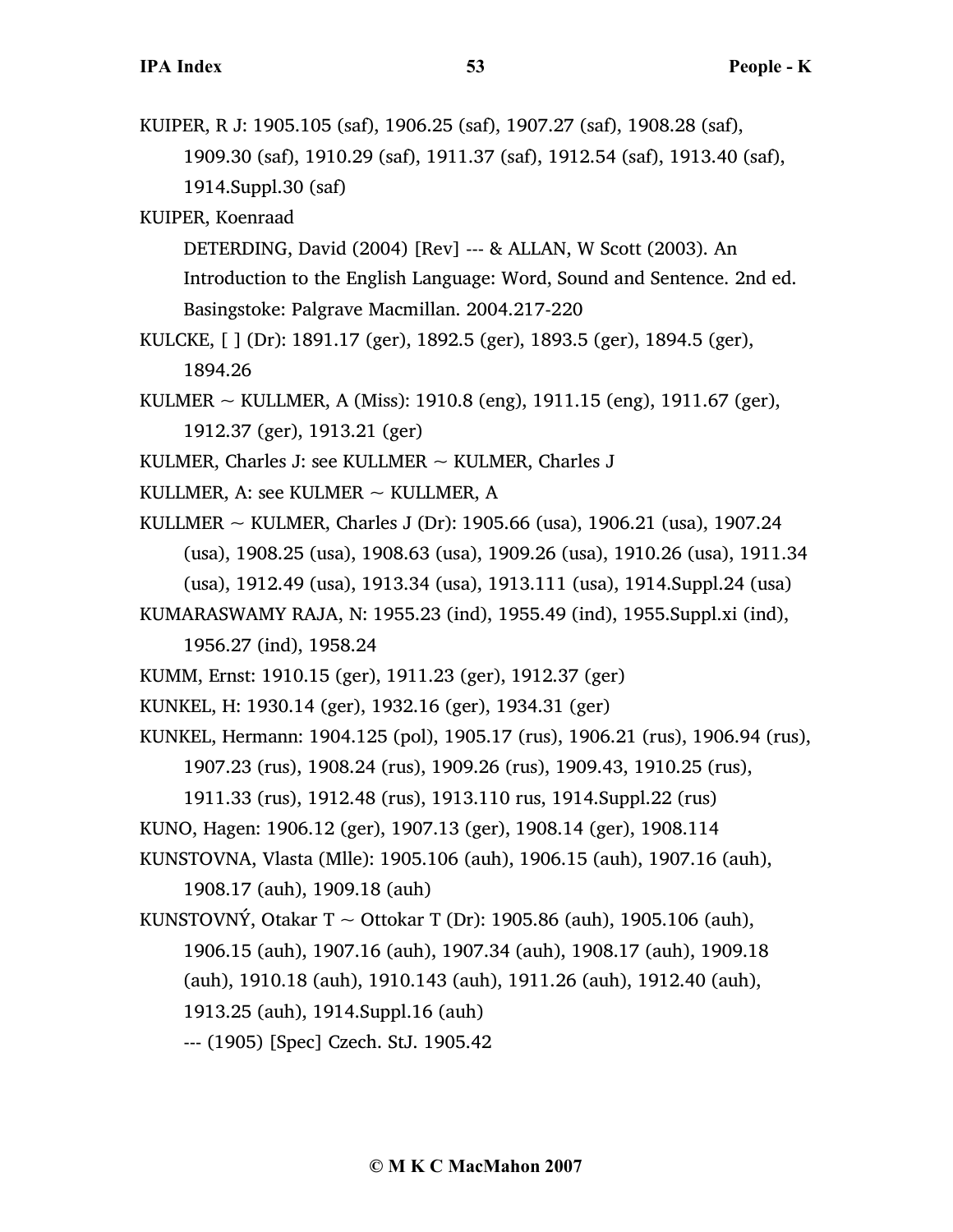--- (1905) [Spec] Tchèque; patois des environs de Jindrichuv Hradec (en allemand Neuhaus) Bohème meridionale. Zeli. Oraison dominicale (langue littéraire). 1905.62-64

--- (1905) [Spec] Tchèque. Chiffres 1-20, Phrases, Jeux de prononciation. 1905.81

--- (1905) Prononciations defectueuses du français en Bohème 1905.141

--- (1905) [Spec] Patois macédo-roumain des environs de Salonique

[Colibele Costa Vasili, Selia]. Deux chansons populaires [inf=Georges Staquas]. 1905.145-148

 $-$ -- $(1906)$  v plosive ou fricative? [=symbols for labio-dentals]. 1906.46-48. Comm: P Passy

--- (1906) Tableau des sons tchèques 1906.61-62

FRINTA, A (1906) [Rev] --- (1905) Rukovĕt' francouzské výslovnosti a pravopisu. Dle nejlepších pramenů i na základĕ vlastního pozorování sestavená. Praha: Springer. 1906.64-65

--- (1907) i et j en tchèque 1907.72-73

[--- : doctorate]. 1907.73

--- (1910) [Rev] FRINTA, A (1909) Novočeská výslovnost pokus a soustavnou fonetiku jazyka českého. Praha: Nakl. 1910.80-82

[--- : marriage to Mlle Vanda Teinitzrová]. 1910.161

KUNTZE, Elsbeth (Frl): 1898.89 (ger), 1899.9 (ger), 1899.35

KUNZE, [ ] (Mlle): 1902.4 (fra), 1903.4 (fra), 1903.48

KUNZLER, [ ]: 1902.33 (fra), 1903.4 (fra), 1903.48

KUOSMANEN, Anne (Miss): 2005.125 (fin)

KURATH, Hans (Prof): 1932.47 (usa), 1934.36 (usa), 1936.41 (usa), 1938.37

(usa), 1949.12 (usa), 1952.Suppl.vii (usa), 1952.49 (usa), 1955.Suppl.viii (usa), 1961.Suppl.x (usa)

ULDALL, E T (1962) [Rev] --- & McDAVID, R I Jr (1961) The Pronunciation of English in the Atlantic States, based upon the collections of the Linguistic Atlas of the Easte rn Unitéd States. Ann Arbor: University of

Michigan Press. 1962.29-31

KURBAN, Nabeel: 1981.41 (leb), 1981.Suppl.11 (leb)